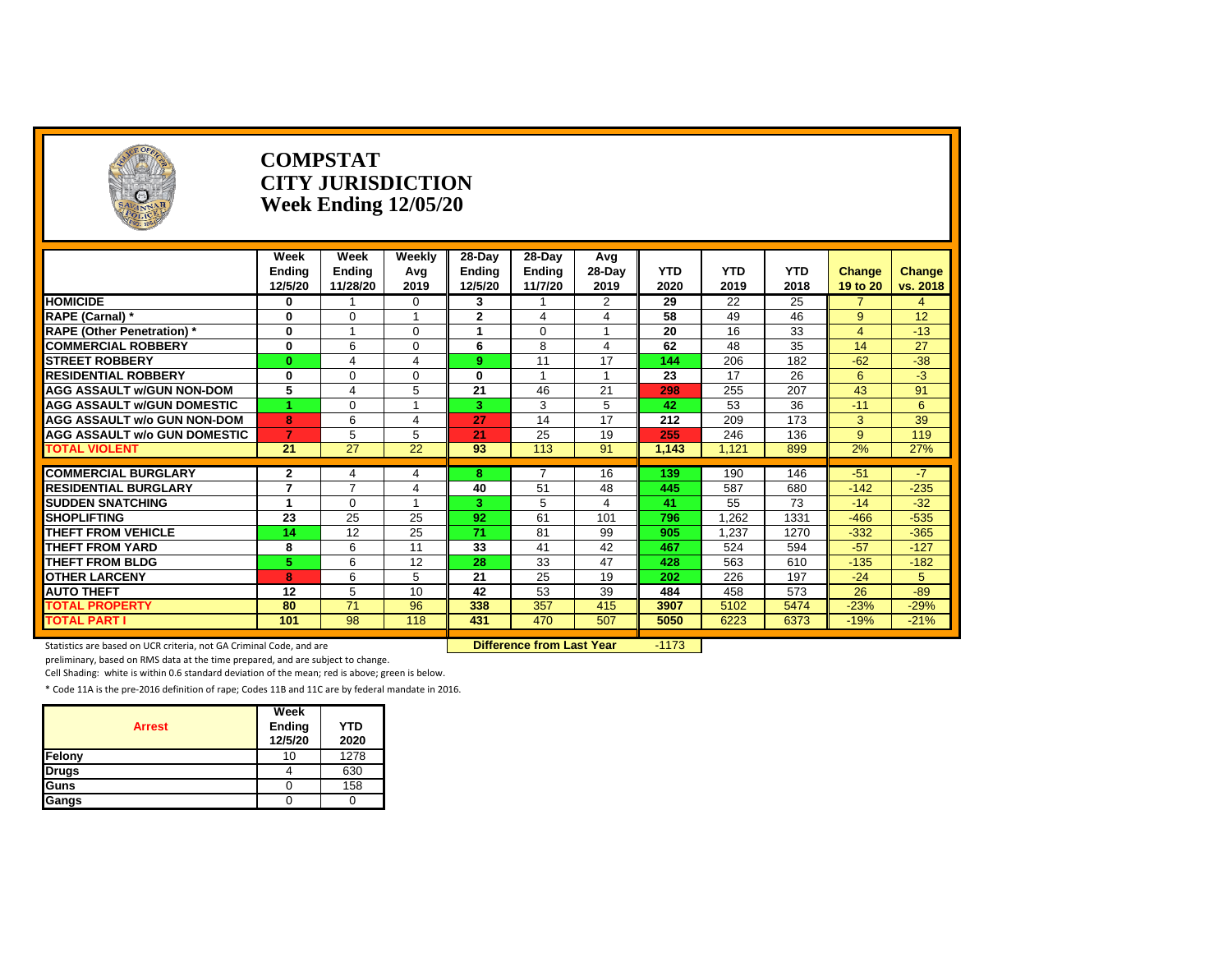

#### **COMPSTATNORTH PRECINCTWeek Ending 12/05/20**

#### **PRECINCT COMMANDER:**

**CAPT. CARY HILL**



|                                     | Week<br><b>Ending</b><br>12/5/20 | Week<br><b>Ending</b><br>11/28/20 | Weekly<br>Avg<br>2019   | 28-Day<br><b>Ending</b><br>12/5/20 | 28-Day<br><b>Ending</b><br>11/7/20 | Avg<br>28-Day<br>2019 | <b>YTD</b><br>2020 | <b>YTD</b><br>2019 | <b>YTD</b><br>2018 | <b>Change</b><br>19 to 20 | Change<br>vs. 2018 |
|-------------------------------------|----------------------------------|-----------------------------------|-------------------------|------------------------------------|------------------------------------|-----------------------|--------------------|--------------------|--------------------|---------------------------|--------------------|
| <b>HOMICIDE</b>                     | 0                                |                                   | $\Omega$                | $\overline{2}$                     | $\Omega$                           | $\Omega$              | 8                  | 5                  | 6                  | 3                         | $\overline{2}$     |
| RAPE (Carnal) *                     | $\bf{0}$                         | $\Omega$                          | 0                       | 1                                  | 2                                  | 1                     | 20                 | 12                 | 13                 | 8                         | $\overline{7}$     |
| <b>RAPE (Other Penetration)</b> *   | $\mathbf{0}$                     | $\Omega$                          | $\Omega$                | $\bf{0}$                           | $\Omega$                           | $\Omega$              | 5                  | 6                  | 6                  | $-1$                      | $-1$               |
| <b>COMMERCIAL ROBBERY</b>           | 0                                | 3                                 | 0                       | 3                                  | 2                                  |                       | 11                 | $\overline{7}$     | 6                  | 4                         | 5                  |
| <b>STREET ROBBERY</b>               | $\bf{0}$                         | $\overline{2}$                    |                         | З.                                 | $\overline{7}$                     | 5                     | 53                 | 66                 | 62                 | $-13$                     | $-9$               |
| <b>RESIDENTIAL ROBBERY</b>          | $\bf{0}$                         | $\Omega$                          | $\Omega$                | 0                                  |                                    | 0                     | 4                  | 3                  | 5                  | 1                         | $-1$               |
| <b>AGG ASSAULT w/GUN NON-DOM</b>    | $\bf{0}$                         | 0                                 |                         | $\mathbf{2}$                       | 14                                 | 4                     | 79                 | 55                 | 45                 | 24                        | 34                 |
| <b>AGG ASSAULT W/GUN DOMESTIC</b>   | $\bf{0}$                         | $\Omega$                          | $\Omega$                | $\bf{0}$                           | $\overline{\mathbf{A}}$            | $\overline{ }$        | 8                  | 10                 | 11                 | $-2$                      | $-3$               |
| <b>AGG ASSAULT w/o GUN NON-DOM</b>  | 3                                | 5                                 |                         | 15                                 |                                    | 6                     | 68                 | 71                 | 56                 | $-3$                      | 12                 |
| <b>AGG ASSAULT w/o GUN DOMESTIC</b> | $\bf{0}$                         | $\overline{2}$                    |                         | 5                                  | 10                                 | 5                     | 56                 | 62                 | 37                 | $-6$                      | 19                 |
| <b>TOTAL VIOLENT</b>                | 3                                | 13                                | 6                       | 31                                 | 38                                 | 24                    | 312                | 297                | 247                | 5%                        | 26%                |
|                                     |                                  |                                   |                         |                                    |                                    |                       |                    |                    |                    |                           |                    |
| <b>COMMERCIAL BURGLARY</b>          | 0                                | 2                                 |                         | $\mathbf{2}$                       | 4                                  | 4                     | 42                 | 48                 | 33                 | $-6$                      | 9                  |
| <b>RESIDENTIAL BURGLARY</b>         | 4                                | $\Omega$                          | $\overline{\mathbf{A}}$ | 4                                  | 8                                  | 7                     | 81                 | 78                 | 69                 | 3                         | 12                 |
| <b>SUDDEN SNATCHING</b>             | $\bf{0}$                         | 0                                 | 0                       |                                    | 3                                  |                       | 21                 | 16                 | 31                 | 5                         | $-10$              |
| <b>SHOPLIFTING</b>                  | 3                                | 3                                 | 3                       | 11                                 | 9                                  | 12                    | 123                | 153                | 219                | $-30$                     | $-96$              |
| <b>THEFT FROM VEHICLE</b>           | 4                                | 4                                 | 6                       | 19                                 | 34                                 | 24                    | 199                | 293                | 267                | $-94$                     | $-68$              |
| <b>THEFT FROM YARD</b>              |                                  | $\Omega$                          | 3                       | 9                                  | 11                                 | 11                    | 125                | 143                | 160                | $-18$                     | $-35$              |
| <b>THEFT FROM BLDG</b>              | 4                                | $\overline{2}$                    | 3                       | 6                                  | 12                                 | 11                    | 89                 | 132                | 169                | $-43$                     | $-80$              |
| <b>OTHER LARCENY</b>                | 4                                |                                   |                         | $\overline{7}$                     | 6                                  | 4                     | 46                 | 41                 | 62                 | 5                         | $-16$              |
| <b>AUTO THEFT</b>                   | $\mathbf{2}$                     |                                   | 2                       | 9                                  | 13                                 | 8                     | 108                | 94                 | 121                | 14                        | $-13$              |
| <b>TOTAL PROPERTY</b>               | 16                               | 13                                | 19                      | 68                                 | 100                                | 82                    | 834                | 998                | 1131               | $-16%$                    | $-26%$             |
| <b>TOTAL PART I</b>                 | 19                               | $\overline{26}$                   | 25                      | 99                                 | 138                                | 106                   | 1146               | 1295               | 1378               | $-12%$                    | $-17%$             |

Statistics are based on UCR criteria, not GA Criminal Code, and are **Difference from Last Year** -149

preliminary, based on RMS data at the time prepared, and are subject to change.

Cell Shading: white is within 0.6 standard deviation of the mean; red is above; green is below.

| <b>Arrests</b> | Week<br>Ending<br>12/5/20 | <b>YTD</b><br>2020 |
|----------------|---------------------------|--------------------|
| Felony         |                           | 289                |
| <b>Drugs</b>   |                           | 131                |
| <b>Guns</b>    |                           | 37                 |
| Gangs          |                           |                    |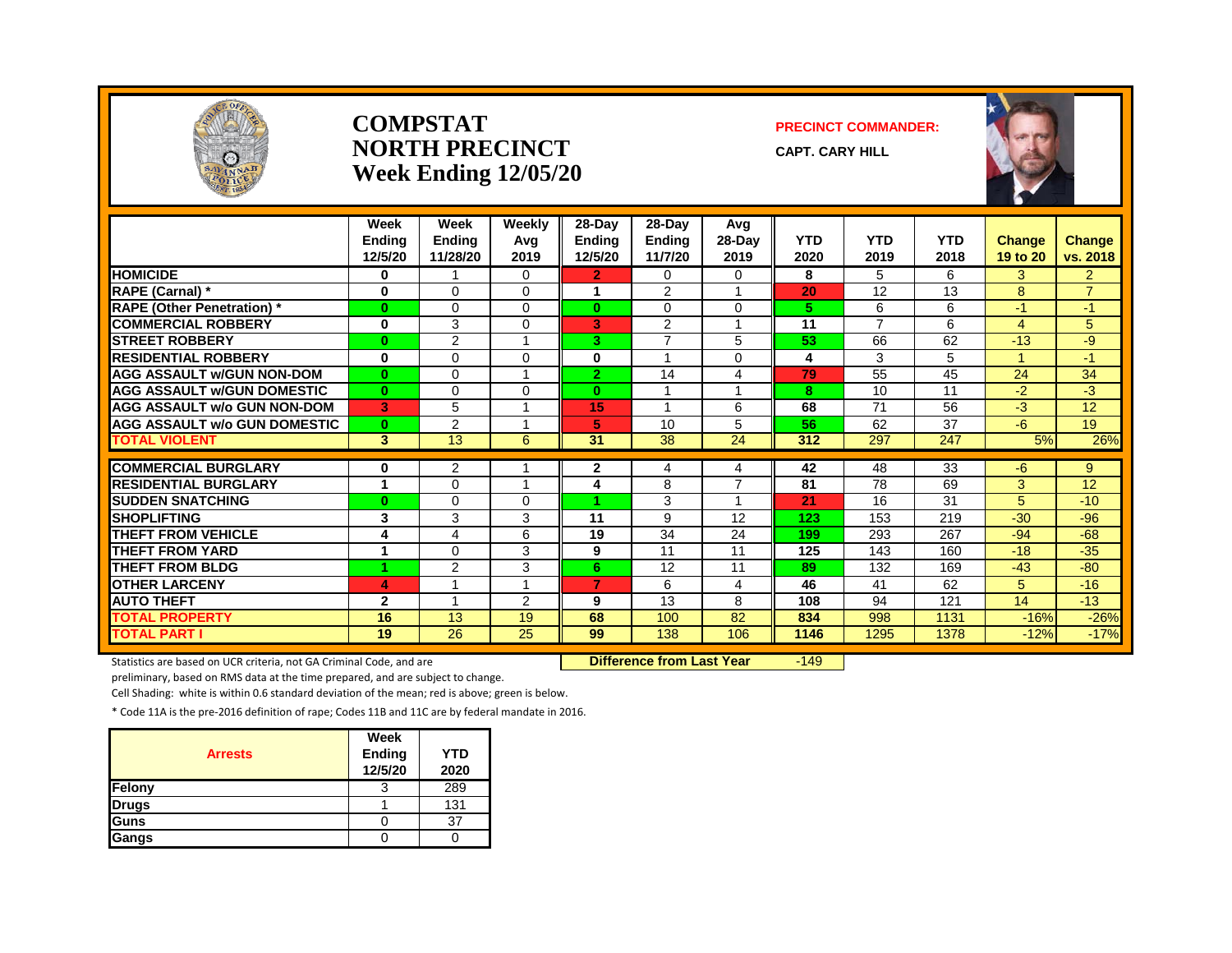

#### **COMPSTATCENTRAL PRECINCTWeek Ending 12/05/20**

#### **PRECINCT COMMANDER:**

**CAPT. TONYA REID**



|                                     | Week<br><b>Endina</b><br>12/5/20 | Week<br><b>Ending</b><br>11/28/20 | <b>Weekly</b><br>Avg<br>2019 | 28-Day<br><b>Endina</b><br>12/5/20 | $28-Dav$<br><b>Ending</b><br>11/7/20 | Avg<br>28-Day<br>2019 | <b>YTD</b><br>2020 | <b>YTD</b><br>2019 | <b>YTD</b><br>2018 | <b>Change</b><br>19 to 20 | <b>Change</b><br>vs. 2018 |
|-------------------------------------|----------------------------------|-----------------------------------|------------------------------|------------------------------------|--------------------------------------|-----------------------|--------------------|--------------------|--------------------|---------------------------|---------------------------|
| <b>HOMICIDE</b>                     | 0                                | $\Omega$                          | $\Omega$                     |                                    | $\Omega$                             | $\Omega$              | 13                 | 5                  | 4                  | 8                         | 9                         |
| RAPE (Carnal) *                     | 0                                | $\Omega$                          | $\Omega$                     | 0                                  | $\Omega$                             | 1                     | 19                 | 10                 | 11                 | 9                         | 8                         |
| <b>RAPE (Other Penetration)*</b>    | $\bf{0}$                         |                                   | 0                            | 4                                  | $\Omega$                             | $\Omega$              | 4                  | 5                  | 8                  | $-1$                      | $-4$                      |
| <b>COMMERCIAL ROBBERY</b>           | $\bf{0}$                         | $\overline{2}$                    | 0                            | $\overline{2}$                     | 2                                    | $\overline{2}$        | 16                 | 17                 | 8                  | $-1$                      | 8                         |
| <b>STREET ROBBERY</b>               | $\bf{0}$                         |                                   |                              | 3.                                 | 2                                    | 5                     | 39                 | 57                 | 53                 | $-18$                     | $-14$                     |
| <b>RESIDENTIAL ROBBERY</b>          | $\bf{0}$                         | $\Omega$                          | $\Omega$                     | 0                                  | 0                                    | $\Omega$              | 9                  | 3                  | 8                  | 6                         |                           |
| <b>AGG ASSAULT w/GUN NON-DOM</b>    | $\overline{2}$                   | 2                                 | $\overline{2}$               | $\overline{7}$                     | 12                                   | $\overline{7}$        | 77                 | 88                 | $\overline{72}$    | $-11$                     | 5                         |
| <b>AGG ASSAULT W/GUN DOMESTIC</b>   | 4                                | $\Omega$                          | $\Omega$                     | 4.                                 | $\Omega$                             | 1                     | 9                  | 14                 | 10                 | $-5$                      | $-1$                      |
| <b>AGG ASSAULT w/o GUN NON-DOM</b>  | 1                                | $\mathbf 0$                       |                              | 4                                  | 4                                    | 4                     | 41                 | 49                 | 44                 | -8                        | -3                        |
| <b>AGG ASSAULT W/o GUN DOMESTIC</b> | 1                                |                                   |                              | 2                                  | 9                                    | 5                     | 67                 | 61                 | 36                 | 6                         | 31                        |
| <b>TOTAL VIOLENT</b>                | 5                                | $\overline{7}$                    | 6                            | 21                                 | 29                                   | 26                    | 294                | 309                | 254                | $-5%$                     | 16%                       |
| <b>COMMERCIAL BURGLARY</b>          |                                  |                                   |                              |                                    |                                      | 6                     | 41                 | 61                 | 32                 | $-20$                     | 9                         |
| <b>RESIDENTIAL BURGLARY</b>         | 0                                | 3                                 | ٠                            | 3<br>9.                            | 15                                   | 16                    | 133                | 192                | 186                | $-59$                     | $-53$                     |
| <b>SUDDEN SNATCHING</b>             |                                  | $\mathbf 0$                       | $\Omega$                     | $\overline{2}$                     | $\Omega$                             | 1                     | 7                  | 13                 | 14                 | -6                        | -7                        |
| <b>SHOPLIFTING</b>                  | 5                                |                                   | 5                            | 16                                 | 14                                   | 19                    | 152                | 235                | 201                | $-83$                     | $-49$                     |
| <b>THEFT FROM VEHICLE</b>           | 2                                | 3                                 | 6                            | 15                                 | 9                                    | 25                    | 204                | 307                | 320                | $-103$                    | $-116$                    |
| <b>THEFT FROM YARD</b>              | 4                                | 3                                 | 4                            | 11                                 | $\overline{7}$                       | 15                    | 142                | 188                | 198                | $-46$                     | $-56$                     |
| <b>THEFT FROM BLDG</b>              | 4                                | 2                                 | 3                            | 7                                  | 5                                    | 10                    | 95                 | 127                | 154                | $-32$                     | $-59$                     |
| <b>OTHER LARCENY</b>                | $\bf{0}$                         | 2                                 | $\overline{2}$               | 5.                                 | 8                                    | 7                     | 62                 | 74                 | 44                 | $-12$                     | 18                        |
| <b>AUTO THEFT</b>                   | 3                                | 2                                 | 2                            | 13                                 | 20                                   | 10                    | 146                | 116                | 172                | 30                        | $-26$                     |
| <b>TOTAL PROPERTY</b>               | 17                               | 17                                | 24                           | 81                                 | 79                                   | 107                   | 982                | 1313               | 1321               | $-25%$                    | $-26%$                    |
| <b>TOTAL PART I</b>                 | 22                               | 24                                | 30                           | 102                                | 108                                  | 133                   | 1276               | 1622               | 1575               | $-21%$                    | $-19%$                    |

Statistics are based on UCR criteria, not GA Criminal Code, and are **Duman Communisty Code, Conference from Last Year**  $-346$ 

preliminary, based on RMS data at the time prepared, and are subject to change.

Cell Shading: white is within 0.6 standard deviation of the mean; red is above; green is below.

|                | <b>Week</b>       |                    |
|----------------|-------------------|--------------------|
| <b>Arrests</b> | Ending<br>12/5/20 | <b>YTD</b><br>2020 |
| Felony         |                   | 558                |
| <b>Drugs</b>   |                   | 314                |
| Guns           |                   | 84                 |
| Gangs          |                   |                    |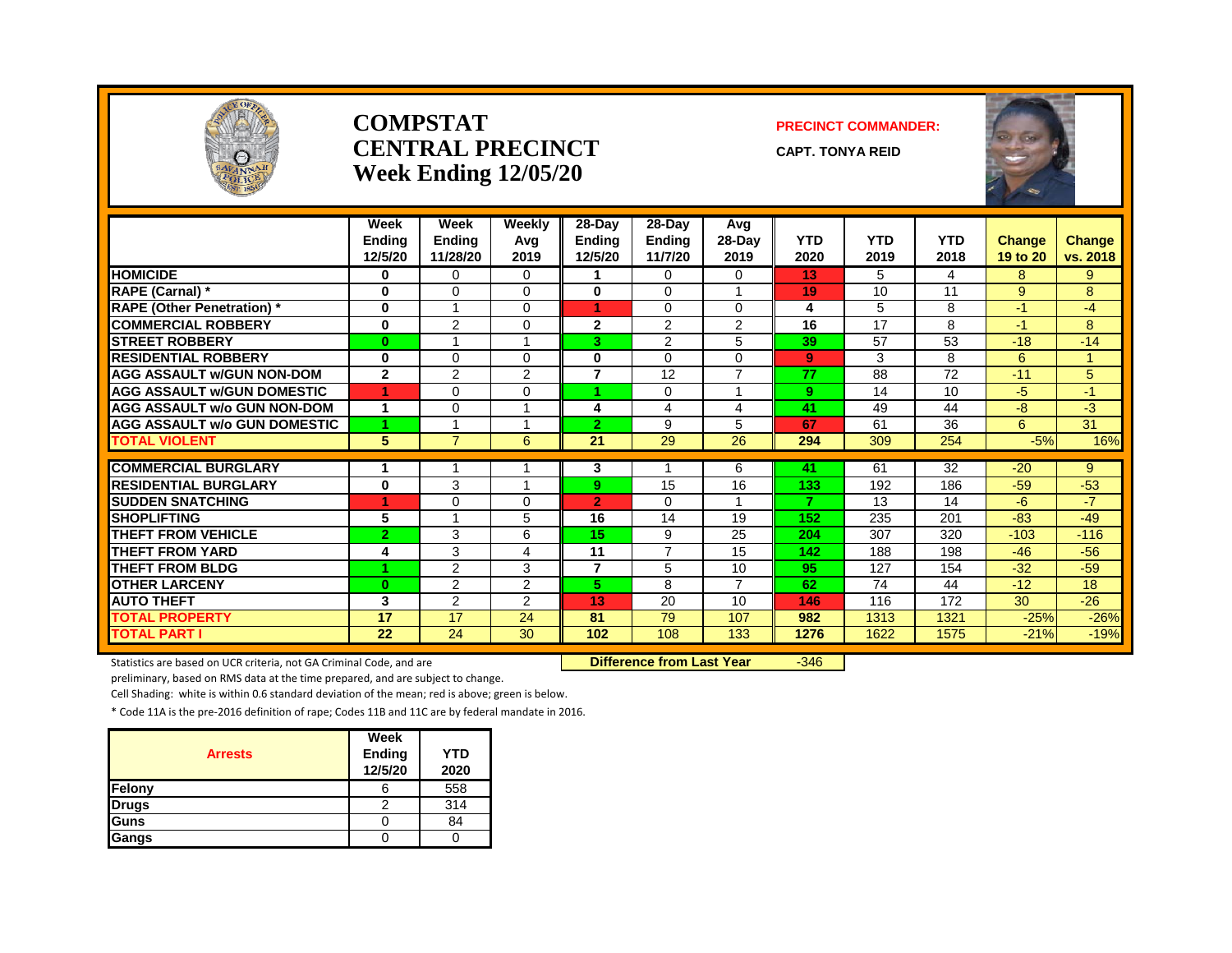

#### **COMPSTATSOUTH PRECINCTWeek Ending 12/05/20**

#### **PRECINCT COMMANDER:**

**CAPT. MICHELLE HALFORD**



|                                              | Week<br><b>Endina</b><br>12/5/20 | Week<br><b>Ending</b><br>11/28/20 | Weekly<br>Avg<br>2019   | 28-Day<br><b>Endina</b><br>12/5/20 | 28-Day<br><b>Endina</b><br>11/7/20 | Avg<br>$28-Day$<br>2019 | <b>YTD</b><br>2020 | <b>YTD</b><br>2019 | <b>YTD</b><br>2018 | <b>Change</b><br>19 to 20 | <b>Change</b><br>vs. 2018 |
|----------------------------------------------|----------------------------------|-----------------------------------|-------------------------|------------------------------------|------------------------------------|-------------------------|--------------------|--------------------|--------------------|---------------------------|---------------------------|
| <b>HOMICIDE</b>                              | $\bf{0}$                         | $\Omega$                          | $\Omega$                | 0                                  | $\Omega$                           |                         | 3                  | $\overline{7}$     | 4                  | $-4$                      | $-1$                      |
| <b>RAPE (Carnal) *</b>                       | $\bf{0}$                         | $\Omega$                          | $\Omega$                | 1                                  | 2                                  | $\overline{ }$          | 17                 | 13                 | 12                 | $\overline{4}$            | 5                         |
| <b>RAPE (Other Penetration)</b> *            | $\bf{0}$                         | $\Omega$                          | $\Omega$                | $\mathbf{0}$                       | $\Omega$                           | $\Omega$                | 5                  | $\overline{2}$     | 13                 | 3                         | -8                        |
| <b>COMMERCIAL ROBBERY</b>                    | $\bf{0}$                         | $\Omega$                          | 0                       | $\bf{0}$                           | 3                                  |                         | 23                 | 16                 | 14                 | $\overline{7}$            | $9^{\circ}$               |
| <b>STREET ROBBERY</b>                        | $\bf{0}$                         | $\Omega$                          |                         | $\overline{2}$                     |                                    | 3                       | 27                 | 34                 | 33                 | $-7$                      | -6                        |
| <b>RESIDENTIAL ROBBERY</b>                   | $\bf{0}$                         | $\Omega$                          | $\Omega$                | 0                                  | $\Omega$                           | $\Omega$                | 6                  | 4                  | 10                 | $\overline{2}$            | $-4$                      |
| <b>AGG ASSAULT w/GUN NON-DOM</b>             | $\mathbf{1}$                     | $\overline{ }$                    |                         | 5                                  | 3                                  | 3                       | 57                 | 37                 | 20                 | $\overline{20}$           | 37                        |
| <b>AGG ASSAULT W/GUN DOMESTIC</b>            | $\bf{0}$                         | $\Omega$                          | $\Omega$                | $\bf{0}$                           | $\overline{ }$                     | $\overline{ }$          | 9                  | 12                 | 6                  | $-3$                      | 3                         |
| <b>AGG ASSAULT w/o GUN NON-DOM</b>           | 3                                | $\overline{\mathbf{A}}$           |                         | 6                                  | 3                                  | 2                       | 40                 | 30                 | 24                 | 10                        | 16                        |
| <b>AGG ASSAULT W/o GUN DOMESTIC</b>          | 6                                | 2                                 |                         | 9                                  | 2                                  | $\overline{4}$          | 55                 | 54                 | 28                 |                           | 27                        |
| <b>TOTAL VIOLENT</b>                         | 10                               | 4                                 | 4                       | 23                                 | 15                                 | 17                      | 242                | 209                | 164                | 16%                       | 48%                       |
| <b>COMMERCIAL BURGLARY</b>                   |                                  | 0                                 |                         | 2                                  |                                    | 5                       | 33                 | 62                 | 60                 | $-29$                     | $-27$                     |
| <b>RESIDENTIAL BURGLARY</b>                  | 4                                | 2                                 | $\overline{\mathbf{A}}$ | 16                                 | 8                                  | 9                       | 97                 | 105                | 193                | -8                        | $-96$                     |
| <b>SUDDEN SNATCHING</b>                      | $\bf{0}$                         | $\Omega$                          | $\Omega$                | 0                                  |                                    |                         | 8                  | 14                 | 12                 | -6                        | $-4$                      |
| <b>SHOPLIFTING</b>                           | 12                               | 14                                | 12                      | 48                                 | 27                                 | 48                      | 318                | 590                | 628                | $-272$                    | $-310$                    |
| <b>THEFT FROM VEHICLE</b>                    | 6                                | 2                                 | ⇁                       | 19                                 | 16                                 | 26                      | 276                | 330                | 346                | $-54$                     | $-70$                     |
| <b>THEFT FROM YARD</b>                       | 3                                |                                   |                         | 8                                  | 11                                 | 6                       | 89                 | 71                 | 101                | 18                        | $-12$                     |
| <b>THEFT FROM BLDG</b>                       | $\mathbf{2}$                     | $\overline{2}$                    | 3                       | 8                                  | 14                                 | 13                      | 122                | 153                | 144                | $-31$                     | $-22$                     |
| <b>OTHER LARCENY</b>                         | 1                                | $\overline{ }$                    | -1                      | 4                                  | $\overline{7}$                     | 4                       | 43                 | 55                 | 25                 | $-12$                     | 18                        |
|                                              |                                  |                                   |                         | 8                                  | 11                                 | 11                      |                    | 134                | 132                | $-11$                     | $-9$                      |
| <b>AUTO THEFT</b>                            | 4<br>33                          | $\Omega$<br>22                    | 3<br>29                 | 113                                | 96                                 | 123                     | 123<br>1109        | 1514               | 1641               |                           |                           |
| <b>TOTAL PROPERTY</b><br><b>TOTAL PART I</b> | 43                               | 26                                | 34                      | 136                                | 111                                | 141                     | 1351               | 1723               | 1805               | $-27%$<br>$-22%$          | $-32%$<br>$-25%$          |

Statistics are based on UCR criteria, not GA Criminal Code, and are **Difference from Last Year** -372

preliminary, based on RMS data at the time prepared, and are subject to change.

Cell Shading: white is within 0.6 standard deviation of the mean; red is above; green is below.

| <b>Arrests</b> | Week<br><b>Ending</b><br>12/5/20 | <b>YTD</b><br>2020 |
|----------------|----------------------------------|--------------------|
| Felony         |                                  | 247                |
| <b>Drugs</b>   |                                  | 119                |
| Guns           |                                  | 19                 |
| Gangs          |                                  |                    |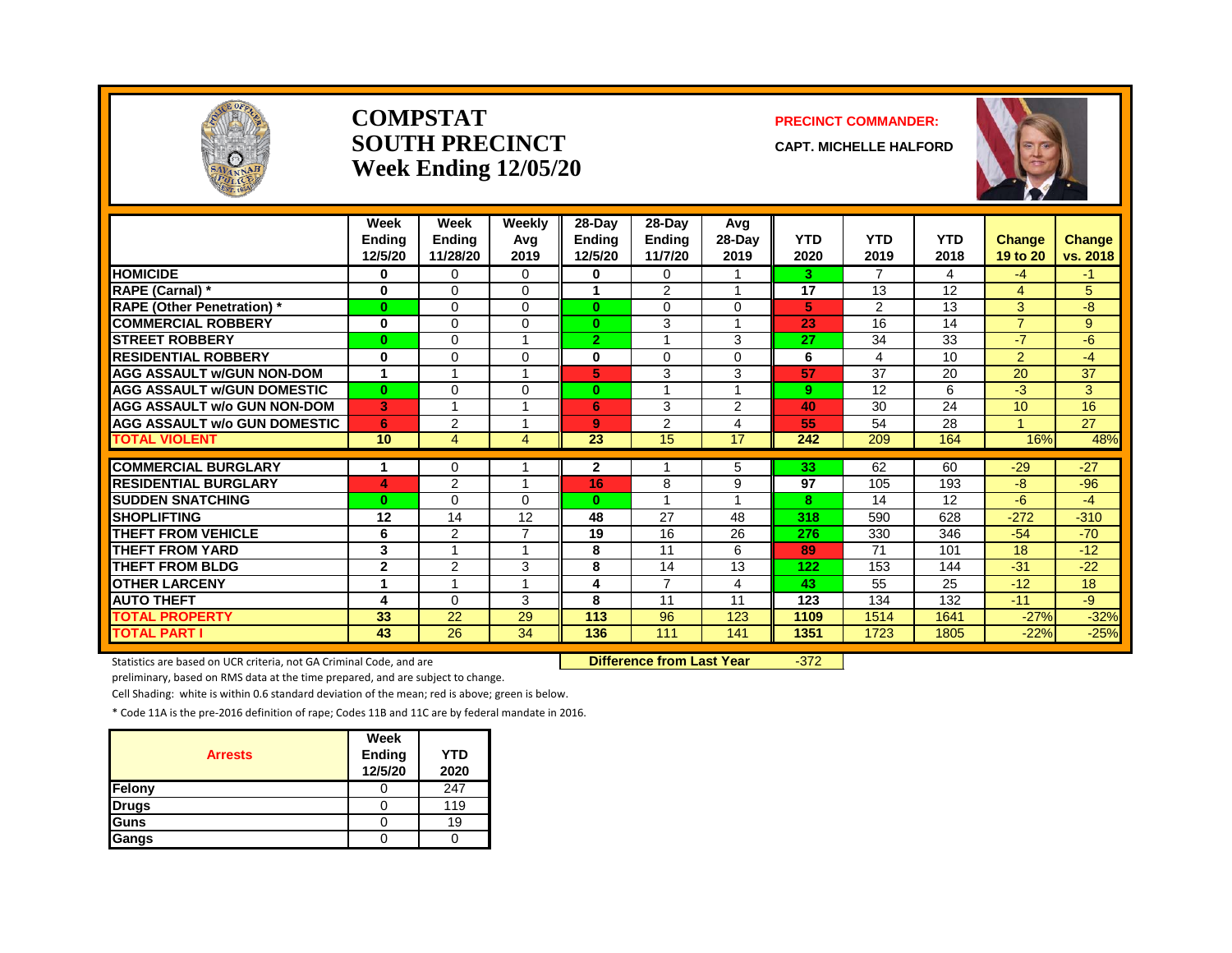

#### **COMPSTATEAST PRECINCTWeek Ending 12/05/20**

#### **PRECINCT COMMANDER:**

**CAPT. GEORGE GUNDICH**



|                                     | Week<br>Endina<br>12/5/20 | Week<br><b>Ending</b><br>11/28/20 | Weekly<br>Avg<br>2019        | 28-Day<br><b>Ending</b><br>12/5/20 | 28-Day<br><b>Ending</b><br>11/7/20 | Avg<br>$28-Day$<br>2019 | <b>YTD</b><br>2020 | <b>YTD</b><br>2019 | <b>YTD</b><br>2018 | <b>Change</b><br>19 to 20 | Change<br>vs. 2018 |
|-------------------------------------|---------------------------|-----------------------------------|------------------------------|------------------------------------|------------------------------------|-------------------------|--------------------|--------------------|--------------------|---------------------------|--------------------|
| <b>HOMICIDE</b>                     | 0                         | $\Omega$                          | $\Omega$                     | 0                                  |                                    | $\Omega$                | 5                  | 5                  | 11                 | 0                         | -6                 |
| RAPE (Carnal) *                     | 0                         | $\Omega$                          | $\Omega$                     | $\mathbf{0}$                       | 0                                  | 1                       | $\overline{2}$     | 14                 | 10                 | $-12$                     | $-8$               |
| <b>RAPE (Other Penetration)</b> *   | $\bf{0}$                  | $\Omega$                          | $\Omega$                     | $\bf{0}$                           | 0                                  | $\Omega$                | 6                  | 3                  | 6                  | 3                         | $\Omega$           |
| <b>COMMERCIAL ROBBERY</b>           | 0                         | 1                                 | 0                            | 1                                  |                                    | 1                       | 12                 | 8                  | $\overline{7}$     | 4                         | 5.                 |
| <b>STREET ROBBERY</b>               | $\bf{0}$                  | 1                                 |                              |                                    |                                    | 4                       | 25                 | 49                 | 34                 | $-24$                     | -9                 |
| <b>RESIDENTIAL ROBBERY</b>          | 0                         | $\Omega$                          | $\Omega$                     | 0                                  | 0                                  | 1                       | 4                  | 7                  | 3                  | $-3$                      |                    |
| <b>AGG ASSAULT w/GUN NON-DOM</b>    | $\mathbf{2}$              | 1                                 | 2                            | $\overline{7}$                     | 17                                 | 6                       | 85                 | 75                 | 70                 | 10                        | 15                 |
| <b>AGG ASSAULT W/GUN DOMESTIC</b>   | $\mathbf{0}$              | $\Omega$                          | $\Omega$                     | $\overline{2}$                     |                                    | 2                       | 16                 | 17                 | 9                  | $-1$                      | $\overline{7}$     |
| <b>AGG ASSAULT w/o GUN NON-DOM</b>  | $\blacktriangleleft$      | $\Omega$                          | и                            | $\mathbf{2}$                       | 6                                  | 5                       | 63                 | 59                 | 49                 | 4                         | 14                 |
| <b>AGG ASSAULT w/o GUN DOMESTIC</b> | $\bf{0}$                  | $\Omega$                          |                              | 5.                                 | 4                                  | 5                       | 77                 | 69                 | 35                 | 8                         | 42                 |
| <b>TOTAL VIOLENT</b>                | 3                         | 3                                 | 6                            | 18                                 | 31                                 | 24                      | 295                | 306                | 234                | $-4%$                     | 26%                |
|                                     |                           |                                   |                              |                                    |                                    |                         |                    |                    |                    |                           |                    |
| <b>COMMERCIAL BURGLARY</b>          | 0                         |                                   | $\Omega$                     |                                    |                                    | $\overline{2}$          | 23                 | 19                 | 21                 | 4<br>$-78$                | $\overline{2}$     |
| <b>RESIDENTIAL BURGLARY</b>         | $\mathbf{2}$              | 2                                 | $\overline{2}$               | 11                                 | 20                                 | 17                      | 134                | 212                | 232                |                           | $-98$              |
| <b>SUDDEN SNATCHING</b>             | $\bf{0}$                  | $\Omega$<br>$\overline{7}$        | $\Omega$                     | $\mathbf{0}$                       |                                    | 1                       | 5                  | 12                 | 16                 | $-7$                      | $-11$              |
| <b>SHOPLIFTING</b>                  | 3                         |                                   | 6                            | 17                                 | 11                                 | 23                      | 203                | 284                | 283                | $-81$                     | $-80$              |
| <b>THEFT FROM VEHICLE</b>           | $\overline{2}$            | 3                                 | 6                            | 18                                 | 22                                 | 24                      | 226                | 307                | 337                | $-81$                     | $-111$             |
| <b>THEFT FROM YARD</b>              | $\bf{0}$                  | $\overline{2}$                    | 2                            | 5<br>$\overline{z}$                | 12                                 | 10                      | 111                | 122                | 135                | $-11$                     | $-24$              |
| <b>THEFT FROM BLDG</b>              | и                         | $\Omega$                          | 3<br>$\overline{\mathbf{A}}$ |                                    | $\overline{2}$                     | 12                      | 122                | 151                | 143                | $-29$                     | $-21$              |
| <b>OTHER LARCENY</b>                | 3                         | $\overline{2}$                    |                              | 5                                  | 4                                  | 5                       | 51                 | 56                 | 66                 | $-5$                      | $-15$              |
| <b>AUTO THEFT</b>                   | 3                         | $\overline{2}$                    | 2                            | 12                                 | 9                                  | 10                      | 107                | 114                | 148                | $-7$                      | $-41$              |
| <b>TOTAL PROPERTY</b>               | 14                        | 19                                | 23                           | 76                                 | 82                                 | 103                     | 982                | 1277               | 1381               | $-23%$                    | $-29%$             |
| <b>TOTAL PART I</b>                 | 17                        | 22                                | 29                           | 94                                 | 113                                | 127                     | 1277               | 1583               | 1615               | $-19%$                    | $-21%$             |

Statistics are based on UCR criteria, not GA Criminal Code, and are **Difference from Last Year** -306

preliminary, based on RMS data at the time prepared, and are subject to change.

Cell Shading: white is within 0.6 standard deviation of the mean; red is above; green is below.

| <b>Arrests</b> | Week<br><b>Ending</b><br>12/5/20 | <b>YTD</b><br>2020 |
|----------------|----------------------------------|--------------------|
| Felony         |                                  | 184                |
| <b>Drugs</b>   |                                  | 66                 |
| <b>Guns</b>    |                                  | 18                 |
| <b>Gangs</b>   |                                  |                    |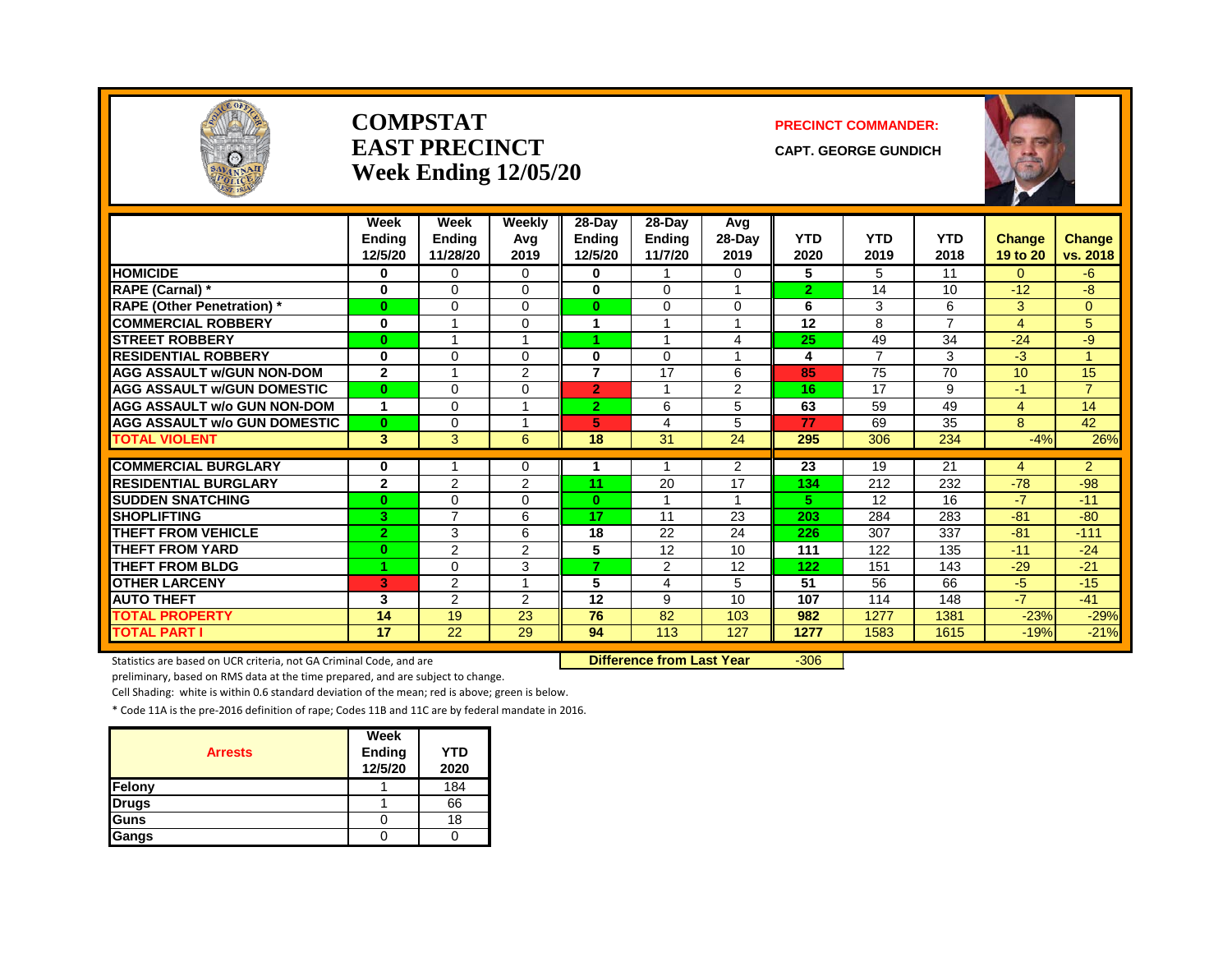# **BEAT 21North Precinct Week Ending 12/05/20**

|                                     |                | <b>Last 4 Weeks</b> |                |                | 28 Days        | 28 Day  |                |                |                |                      |                |
|-------------------------------------|----------------|---------------------|----------------|----------------|----------------|---------|----------------|----------------|----------------|----------------------|----------------|
|                                     | <b>Endina</b>  | <b>Endina</b>       | <b>Endina</b>  | <b>Endina</b>  | <b>Endina</b>  | Average | <b>YTD</b>     | <b>YTD</b>     | <b>YTD</b>     | <b>Change</b>        | <b>Change</b>  |
|                                     | 11/14/20       | 11/21/20            | 11/28/20       | 12/05/20       | 12/05/20       | 2019    | 2020           | 2019           | 2018           | 19 to 20             | vs. 2018       |
| <b>HOMICIDE</b>                     | 0              | 0                   | $\Omega$       | 0              | 0              | 0.0     | $\mathbf{0}$   | $\Omega$       | $\Omega$       | $\Omega$             | $\Omega$       |
| RAPE (Carnal) *                     | $\Omega$       | $\Omega$            | $\Omega$       | $\Omega$       | $\Omega$       | 0.2     | 3              | $\overline{2}$ | $\Omega$       | $\blacktriangleleft$ | 3              |
| <b>RAPE (Other Penetration)*</b>    | $\Omega$       | $\Omega$            | $\Omega$       | $\Omega$       | $\Omega$       | 0.0     | $\Omega$       | $\Omega$       | $\mathbf{1}$   | $\Omega$             | $-1$           |
| <b>COMMERCIAL ROBBERY</b>           | 0              | 0                   | $\Omega$       | 0              | 0              | 0.0     | 0              | 0              | 0              | $\Omega$             | $\Omega$       |
| <b>STREET ROBBERY</b>               | 0              | $\Omega$            | 0              | $\Omega$       | 0              | 0.0     | 5              | 0              | 0              | 5                    | 5              |
| <b>RESIDENTIAL ROBBERY</b>          | 0              | $\Omega$            | $\Omega$       | $\Omega$       | $\Omega$       | 0.0     | $\Omega$       | $\Omega$       | $\Omega$       | $\Omega$             | $\Omega$       |
| <b>AGG ASSAULT w/GUN NON-DOM</b>    | $\mathbf{1}$   | $\Omega$            | $\Omega$       | $\Omega$       | $\mathbf{1}$   | 0.1     | 4              | 3              | $\mathbf{1}$   | $\overline{1}$       | 3              |
| <b>AGG ASSAULT W/GUN DOMESTIC</b>   | $\Omega$       | $\Omega$            | $\Omega$       | $\Omega$       | $\Omega$       | 0.0     | $\mathcal{P}$  | $\Omega$       | $\mathbf{1}$   | $\overline{2}$       | $\overline{1}$ |
| <b>AGG ASSAULT w/o GUN NON-DOM</b>  | $\Omega$       | 0                   | $\Omega$       | 0              | $\Omega$       | 0.2     | 1              | 2              | $\overline{2}$ | $-1$                 | $-1$           |
| <b>AGG ASSAULT w/o GUN DOMESTIC</b> | 0              | 0                   | 1              | $\Omega$       | 1              | 0.4     | 16             | 5              | $\mathbf{1}$   | 11                   | 15             |
| <b>TOTAL VIOLENT</b>                | $\mathbf{1}$   | $\Omega$            | $\mathbf{1}$   | $\Omega$       | $\overline{2}$ | 0.8     | 31             | 12             | 6              | 158%                 | 417%           |
|                                     |                |                     |                |                |                |         |                |                |                |                      |                |
| <b>COMMERCIAL BURGLARY</b>          | 0              | 0                   | $\Omega$       | 0              | $\Omega$       | 0.1     | 2              | $\mathbf{1}$   | 5              | 1                    | $-3$           |
| <b>RESIDENTIAL BURGLARY</b>         | 0              | $\mathbf{1}$        | 0              | $\Omega$       | $\mathbf{1}$   | 1.3     | 9              | 15             | 12             | $-6$                 | $-3$           |
| <b>SUDDEN SNATCHING</b>             | 0              | $\Omega$            | $\Omega$       | $\Omega$       | $\Omega$       | 0.0     | $\overline{2}$ | $\Omega$       | $\Omega$       | $\overline{2}$       | $\overline{2}$ |
| <b>SHOPLIFTING</b>                  | $\Omega$       | $\Omega$            | $\Omega$       | $\mathbf{1}$   | $\mathbf{1}$   | 0.5     | 3              | 6              | $\overline{2}$ | $-3$                 | 1              |
| <b>THEFT FROM VEHICLE</b>           | $\mathbf{1}$   | $\mathbf{1}$        | $\mathbf{1}$   | $\mathbf{0}$   | 3              | 3.8     | 10             | 47             | 41             | $-37$                | $-31$          |
| <b>THEFT FROM YARD</b>              | $\Omega$       | 0                   | $\Omega$       | $\Omega$       | $\Omega$       | 0.6     | 5              | 6              | 15             | $-1$                 | $-10$          |
| <b>THEFT FROM BLDG</b>              | $\Omega$       | $\Omega$            | $\Omega$       | $\mathbf{0}$   | $\Omega$       | 0.5     | 8              | 6              | 16             | $\overline{2}$       | $-8$           |
| <b>OTHER LARCENY</b>                | 0              | 0                   | $\Omega$       | $\mathbf{1}$   | $\mathbf{1}$   | 0.6     | $\overline{2}$ | $\overline{a}$ | 13             | $-2$                 | $-11$          |
| <b>AUTO THEFT</b>                   | $\mathbf 0$    | 0                   | $\Omega$       | $\Omega$       | $\Omega$       | 1.5     | 7              | 17             | 19             | $-10$                | $-12$          |
| <b>TOTAL PROPERTY</b>               | $\mathbf{1}$   | $\overline{2}$      | $\mathbf{1}$   | $\overline{2}$ | 6              | 8.7     | 48             | 102            | 123            | $-53%$               | $-61%$         |
| <b>TOTAL PART I</b>                 | $\overline{2}$ | $\overline{2}$      | $\overline{2}$ | $\overline{2}$ | 8              | 9.5     | 79             | 114            | 129            | $-31%$               | $-39%$         |

 **Difference from Last Year**

‐35

Statistics are based on UCR criteria, not GA Criminal Code.

\* Rape Code 11A is the historical definition of rape (aka Legacy Rape); Rape Codes 11B and 11C are those moved from Part II to Part I in 2017.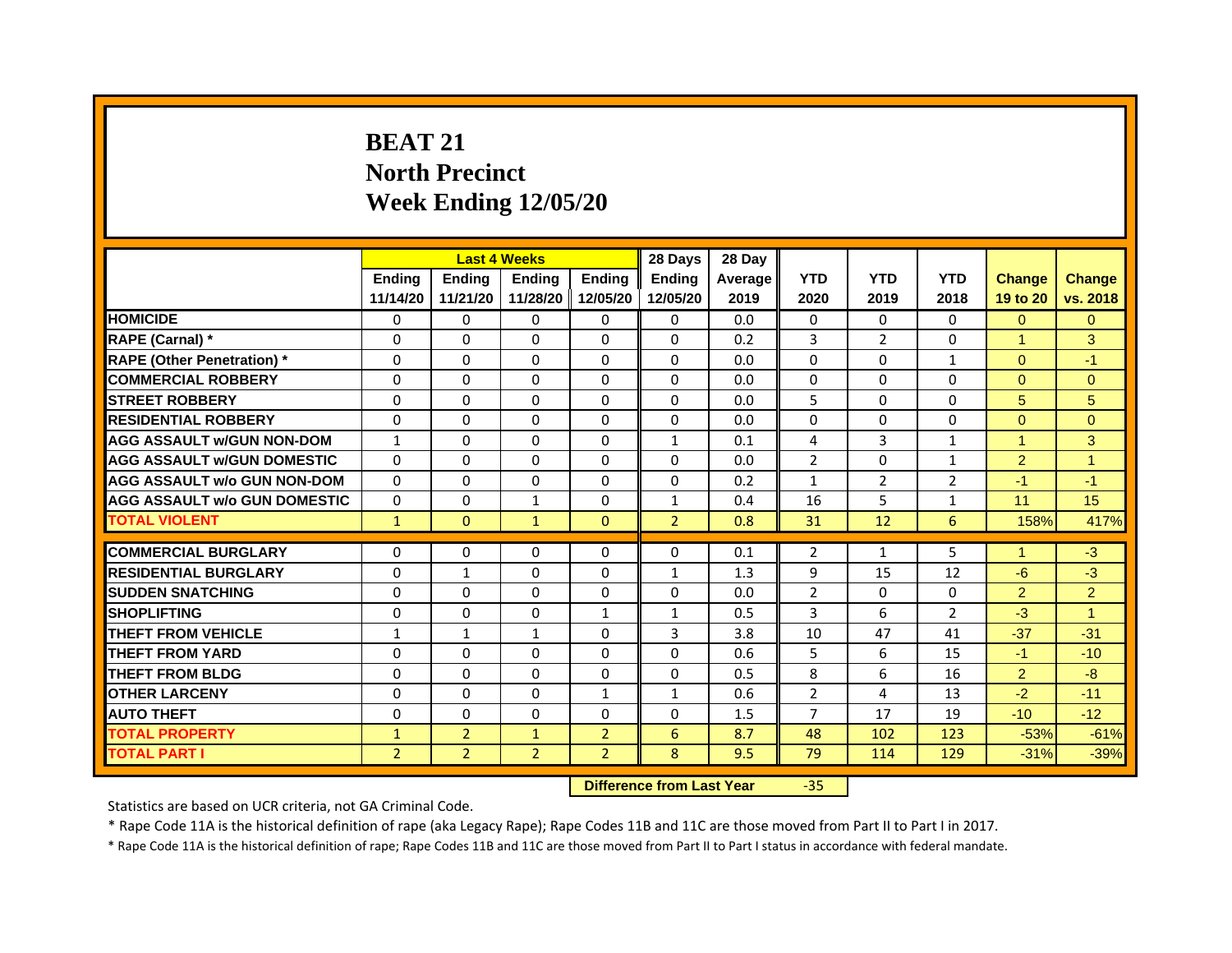# **BEAT 22North Precinct Week Ending 12/05/20**

|                                     |                | <b>Last 4 Weeks</b> |                |                   | 28 Days        | 28 Day  |                |                |                |                |               |
|-------------------------------------|----------------|---------------------|----------------|-------------------|----------------|---------|----------------|----------------|----------------|----------------|---------------|
|                                     | Ending         | Ending              | Ending         | <b>Endina</b>     | Ending         | Average | <b>YTD</b>     | <b>YTD</b>     | <b>YTD</b>     | <b>Change</b>  | <b>Change</b> |
|                                     | 11/14/20       | 11/21/20            |                | 11/28/20 12/05/20 | 12/05/20       | 2019    | 2020           | 2019           | 2018           | 19 to 20       | vs. 2018      |
| <b>HOMICIDE</b>                     | 0              | 0                   | 0              | 0                 | 0              | 0.1     | 2              | $\mathbf{1}$   | 5              | $\mathbf{1}$   | $-3$          |
| RAPE (Carnal) *                     | $\Omega$       | $\Omega$            | $\Omega$       | $\Omega$          | $\Omega$       | 0.2     | $\overline{2}$ | $\overline{2}$ | 3              | $\Omega$       | $-1$          |
| <b>RAPE (Other Penetration) *</b>   | $\Omega$       | $\Omega$            | $\Omega$       | $\Omega$          | $\Omega$       | 0.0     | $\mathbf{1}$   | $\Omega$       | $\mathbf{1}$   | $\mathbf{1}$   | $\Omega$      |
| <b>COMMERCIAL ROBBERY</b>           | $\Omega$       | $\Omega$            | $\Omega$       | $\Omega$          | $\Omega$       | 0.2     | $\mathbf{1}$   | $\overline{2}$ | 3              | $-1$           | $-2$          |
| <b>STREET ROBBERY</b>               | $\Omega$       | $\Omega$            | $\Omega$       | $\Omega$          | $\Omega$       | 0.7     | 5              | 9              | 13             | $-4$           | $-8$          |
| <b>RESIDENTIAL ROBBERY</b>          | $\Omega$       | $\Omega$            | $\Omega$       | $\Omega$          | $\Omega$       | 0.1     | $\mathbf{1}$   | $\mathbf{1}$   | $\Omega$       | $\mathbf{0}$   | $\mathbf{1}$  |
| <b>AGG ASSAULT w/GUN NON-DOM</b>    | $\Omega$       | $\Omega$            | $\Omega$       | $\Omega$          | $\Omega$       | 1.5     | 29             | 18             | 15             | 11             | 14            |
| <b>AGG ASSAULT W/GUN DOMESTIC</b>   | 0              | 0                   | 0              | 0                 | 0              | 0.4     | 2              | 4              | $\overline{2}$ | $-2$           | $\Omega$      |
| AGG ASSAULT w/o GUN NON-DOM         | $\Omega$       | $\mathbf{1}$        | $\overline{2}$ | $\Omega$          | 3              | 1.2     | 6              | 15             | 10             | $-9$           | $-4$          |
| <b>AGG ASSAULT W/o GUN DOMESTIC</b> | $\mathbf{1}$   | $\Omega$            | $\Omega$       | $\Omega$          | $\mathbf{1}$   | 1.6     | 8              | 20             | 14             | $-12$          | $-6$          |
| <b>TOTAL VIOLENT</b>                | $\mathbf{1}$   | $\mathbf{1}$        | $\overline{2}$ | $\mathbf{0}$      | $\overline{4}$ | 5.8     | 57             | 72             | 66             | $-21%$         | $-14%$        |
|                                     |                |                     |                |                   |                |         |                |                |                |                |               |
| <b>COMMERCIAL BURGLARY</b>          | 0              | 0                   | 1              | 0                 | 1              | 0.5     | 4              | 6              | 6              | $-2$           | $-2$          |
| <b>RESIDENTIAL BURGLARY</b>         | 1              | $\Omega$            | $\Omega$       | $\Omega$          | $\mathbf{1}$   | 1.3     | 29             | 13             | 20             | 16             | $9^{\circ}$   |
| <b>SUDDEN SNATCHING</b>             | $\Omega$       | $\Omega$            | $\Omega$       | $\Omega$          | $\Omega$       | 0.2     | $\mathbf{1}$   | $\overline{2}$ | 4              | $-1$           | $-3$          |
| <b>SHOPLIFTING</b>                  | $\Omega$       | $\Omega$            | $\Omega$       | $\Omega$          | $\Omega$       | 0.9     | $\overline{7}$ | 12             | 36             | $-5$           | $-29$         |
| <b>THEFT FROM VEHICLE</b>           | $\Omega$       | $\mathbf{1}$        | 1              | $\Omega$          | $\overline{2}$ | 2.8     | 28             | 35             | 33             | $-7$           | $-5$          |
| <b>THEFT FROM YARD</b>              | $\Omega$       | $\Omega$            | $\Omega$       | $\Omega$          | $\Omega$       | 1.4     | 10             | 17             | 21             | $-7$           | $-11$         |
| <b>THEFT FROM BLDG</b>              | $\mathbf{1}$   | $\Omega$            | $\Omega$       | $\Omega$          | $\mathbf{1}$   | 1.8     | 13             | 18             | 16             | $-5$           | $-3$          |
| <b>OTHER LARCENY</b>                | $\Omega$       | $\mathbf{1}$        | $\mathbf{1}$   | $\Omega$          | $\overline{2}$ | 0.2     | $\overline{7}$ | 3              | 4              | $\overline{4}$ | 3             |
| <b>AUTO THEFT</b>                   | $\Omega$       | $\overline{2}$      | $\Omega$       | $\mathbf{1}$      | 3              | 1.8     | 21             | 21             | 24             | $\Omega$       | $-3$          |
| <b>TOTAL PROPERTY</b>               | $\overline{2}$ | 4                   | 3              | $\mathbf{1}$      | 10             | 10.9    | 120            | 127            | 164            | $-6%$          | $-27%$        |
| <b>TOTAL PART I</b>                 | 3              | 5                   | 5              | $\mathbf{1}$      | 14             | 16.7    | 177            | 199            | 230            | $-11%$         | $-23%$        |

 **Difference from Last Year**‐22

Statistics are based on UCR criteria, not GA Criminal Code.

\* Rape Code 11A is the historical definition of rape (aka Legacy Rape); Rape Codes 11B and 11C are those moved from Part II to Part I in 2017.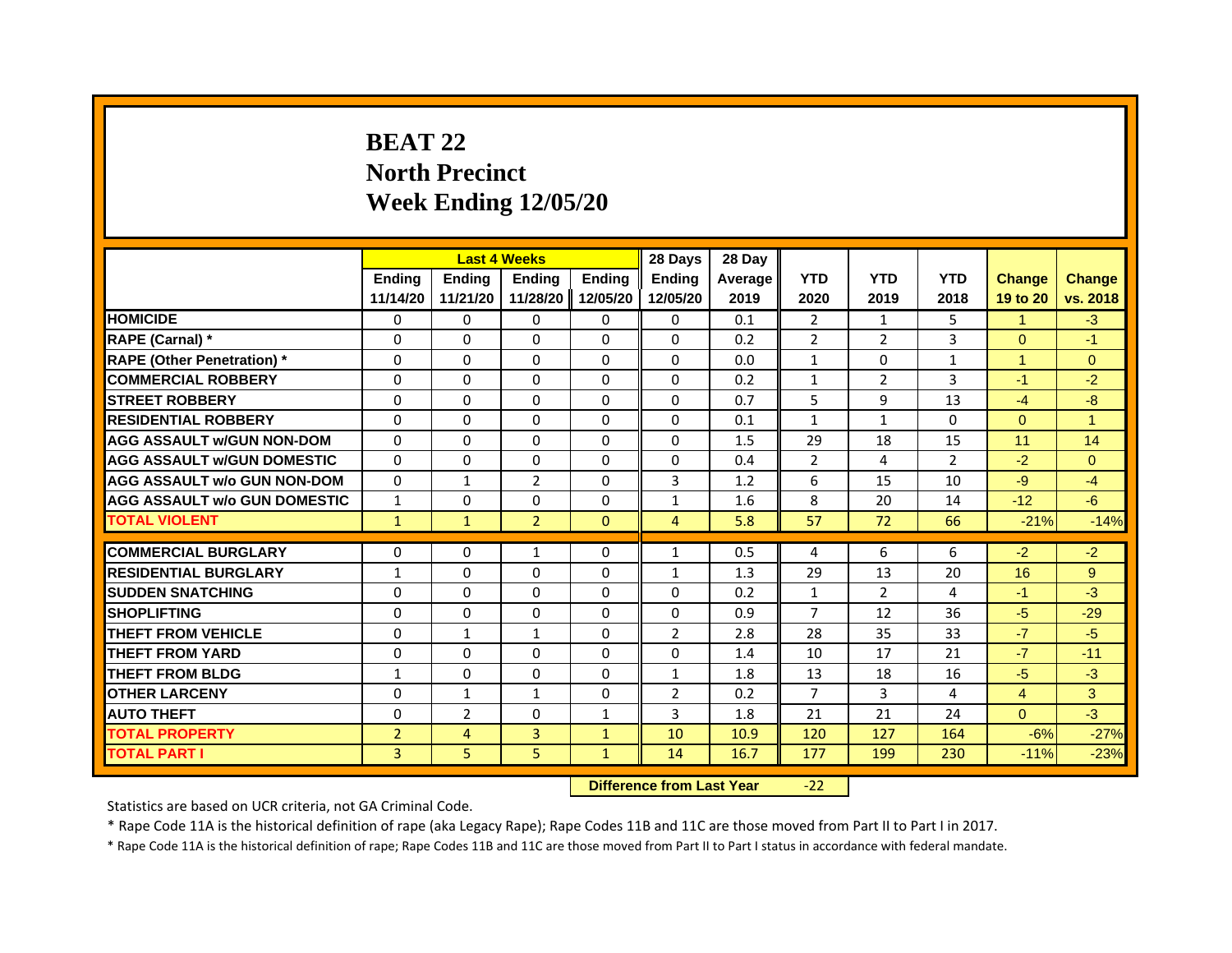# **BEAT 23North Precinct Week Ending 12/05/20**

|                                     |                |                | <b>Last 4 Weeks</b> |               | 28 Days        | 28 Day         |              |                |                |                |                |
|-------------------------------------|----------------|----------------|---------------------|---------------|----------------|----------------|--------------|----------------|----------------|----------------|----------------|
|                                     | <b>Endina</b>  | <b>Endina</b>  | <b>Endina</b>       | <b>Endina</b> | <b>Endina</b>  | <b>Average</b> | <b>YTD</b>   | <b>YTD</b>     | <b>YTD</b>     | <b>Change</b>  | <b>Change</b>  |
|                                     | 11/14/20       | 11/21/20       | 11/28/20            | 12/05/20      | 12/05/20       | 2019           | 2020         | 2019           | 2018           | 19 to 20       | vs. 2018       |
| <b>HOMICIDE</b>                     | 1              | 0              | 1                   | 0             | $\overline{2}$ | 0.2            | 4            | $\overline{2}$ | $\mathbf{1}$   | $\overline{2}$ | 3              |
| RAPE (Carnal) *                     | $\Omega$       | $\Omega$       | $\Omega$            | $\Omega$      | $\Omega$       | 0.1            | $\mathbf{1}$ | $\mathbf{1}$   | 3              | $\Omega$       | $-2$           |
| <b>RAPE (Other Penetration)</b> *   | $\Omega$       | $\Omega$       | $\Omega$            | $\Omega$      | $\Omega$       | 0.0            | 2            | $\Omega$       | $\Omega$       | 2              | $\overline{2}$ |
| <b>COMMERCIAL ROBBERY</b>           | $\Omega$       | $\Omega$       | $\Omega$            | $\Omega$      | $\Omega$       | 0.0            | $\Omega$     | 0              | 1              | $\Omega$       | $-1$           |
| <b>STREET ROBBERY</b>               | $\Omega$       | $\Omega$       | $\mathbf{1}$        | $\Omega$      | $\mathbf{1}$   | 0.2            | 11           | 9              | 6              | 2              | 5              |
| <b>RESIDENTIAL ROBBERY</b>          | $\Omega$       | $\Omega$       | $\Omega$            | $\Omega$      | $\Omega$       | 0.0            | $\mathbf{1}$ | $\Omega$       | 3              | 1              | $-2$           |
| <b>AGG ASSAULT w/GUN NON-DOM</b>    | $\mathbf{1}$   | $\Omega$       | $\Omega$            | $\Omega$      | $\mathbf{1}$   | 1.0            | 16           | 12             | 14             | $\overline{4}$ | $\overline{2}$ |
| <b>AGG ASSAULT W/GUN DOMESTIC</b>   | $\Omega$       | $\Omega$       | $\Omega$            | $\Omega$      | $\Omega$       | 0.2            | 3            | 3              | 4              | $\Omega$       | $-1$           |
| <b>AGG ASSAULT w/o GUN NON-DOM</b>  | 0              | 0              | $\mathbf{1}$        | 0             | $\mathbf{1}$   | 1.2            | 5            | 14             | 8              | $-9$           | $-3$           |
| <b>AGG ASSAULT W/o GUN DOMESTIC</b> | $\Omega$       | $\Omega$       | $\mathbf{1}$        | $\Omega$      | $\mathbf{1}$   | 0.8            | 9            | 9              | 9              | $\Omega$       | $\Omega$       |
| <b>TOTAL VIOLENT</b>                | $\overline{2}$ | $\mathbf{0}$   | $\overline{4}$      | $\mathbf{0}$  | $6\phantom{1}$ | 3.6            | 52           | 50             | 49             | 4%             | 6%             |
|                                     |                |                |                     |               |                |                |              |                |                |                |                |
| <b>COMMERCIAL BURGLARY</b>          | $\Omega$       | $\Omega$       | 1                   | $\Omega$      | 1              | 1.3            | 9            | 16             | 11             | $-7$           | $-2$           |
| <b>RESIDENTIAL BURGLARY</b>         | $\Omega$       | $\mathbf{1}$   | $\Omega$            | $\Omega$      | $\mathbf{1}$   | 0.8            | 20           | 11             | 14             | 9              | 6              |
| <b>SUDDEN SNATCHING</b>             | $\Omega$       | $\Omega$       | $\Omega$            | $\Omega$      | $\Omega$       | 0.2            | 3            | $\overline{2}$ | $\overline{2}$ | 1              | $\mathbf{1}$   |
| <b>SHOPLIFTING</b>                  | $\mathbf{1}$   | $\Omega$       | $\overline{2}$      | $\Omega$      | 3              | 1.5            | 14           | 19             | 34             | $-5$           | $-20$          |
| THEFT FROM VEHICLE                  | $\Omega$       | $\Omega$       | $\mathbf{1}$        | 2             | 3              | 2.5            | 32           | 29             | 33             | 3              | $-1$           |
| <b>THEFT FROM YARD</b>              | 3              | $\Omega$       | $\Omega$            | 1             | 4              | 1.0            | 28           | 13             | 28             | 15             | $\Omega$       |
| <b>THEFT FROM BLDG</b>              | $\Omega$       | $\Omega$       | $\Omega$            | $\Omega$      | $\Omega$       | 1.0            | 12           | 13             | 22             | $-1$           | $-10$          |
| <b>OTHER LARCENY</b>                | 0              | 0              | 0                   | $\mathbf{1}$  | $\mathbf{1}$   | 0.2            | 5            | 3              | 7              | 2              | $-2$           |
| <b>AUTO THEFT</b>                   | $\overline{2}$ | $\mathbf{1}$   | $\Omega$            | $\mathbf{1}$  | 4              | 1.1            | 19           | 13             | 16             | 6              | 3              |
| <b>TOTAL PROPERTY</b>               | 6              | $\overline{2}$ | $\overline{4}$      | 5             | 17             | 9.6            | 142          | 119            | 167            | 19%            | $-15%$         |
| <b>TOTAL PART I</b>                 | 8              | $\overline{2}$ | 8                   | 5             | 23             | 13.2           | 194          | 169            | 216            | 15%            | $-10%$         |

 **Difference from Last Year**25

Statistics are based on UCR criteria, not GA Criminal Code.

\* Rape Code 11A is the historical definition of rape (aka Legacy Rape); Rape Codes 11B and 11C are those moved from Part II to Part I in 2017.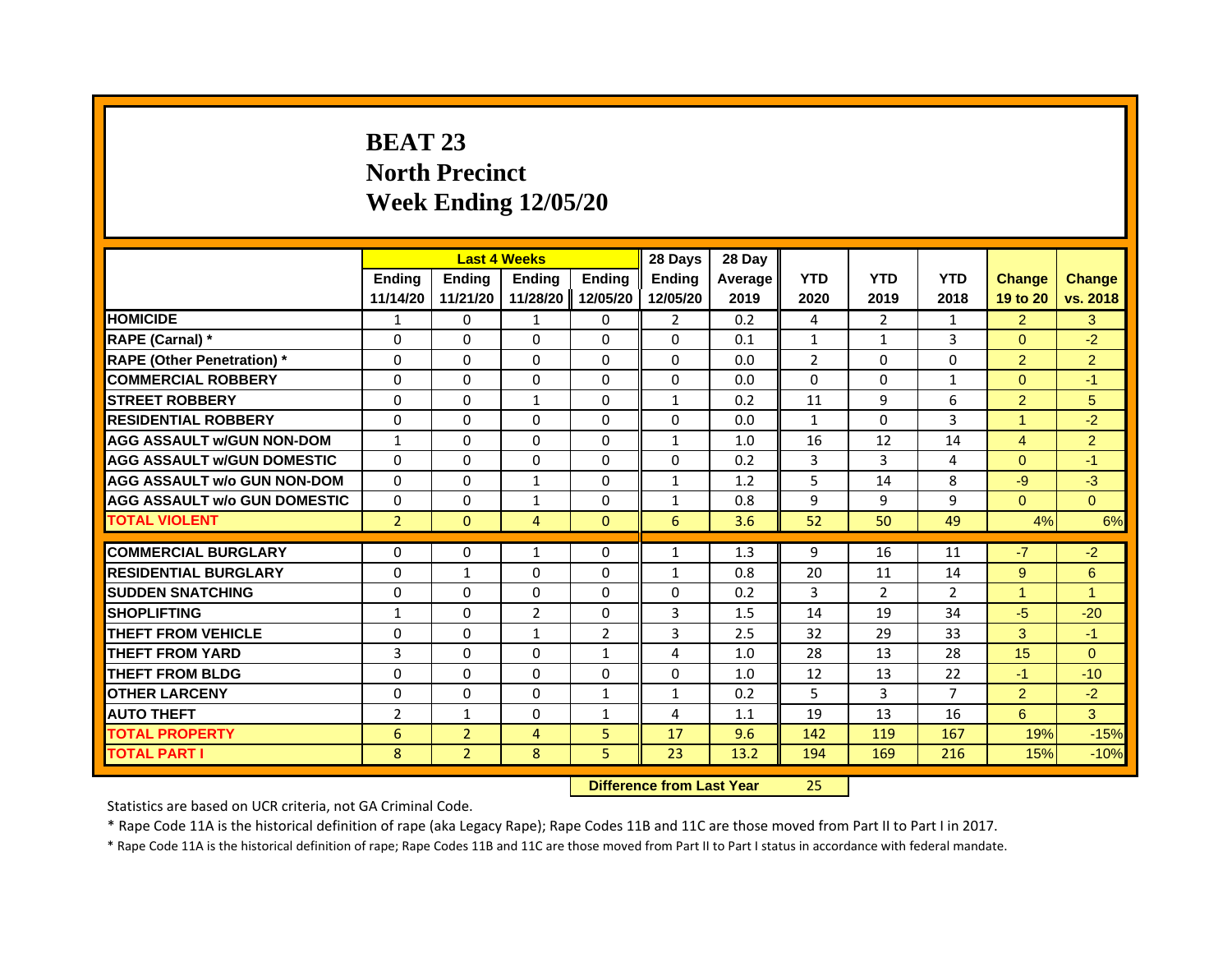# **BEAT 24North Precinct Week Ending 12/05/20**

|                                     |                | <b>Last 4 Weeks</b> |                |                   | 28 Days        | 28 Day  |                |                |                |                |                |
|-------------------------------------|----------------|---------------------|----------------|-------------------|----------------|---------|----------------|----------------|----------------|----------------|----------------|
|                                     | <b>Ending</b>  | <b>Endina</b>       | <b>Endina</b>  | <b>Ending</b>     | <b>Ending</b>  | Average | <b>YTD</b>     | <b>YTD</b>     | <b>YTD</b>     | <b>Change</b>  | <b>Change</b>  |
|                                     | 11/14/20       | 11/21/20            |                | 11/28/20 12/05/20 | 12/05/20       | 2019    | 2020           | 2019           | 2018           | 19 to 20       | vs. 2018       |
| <b>HOMICIDE</b>                     | $\Omega$       | 0                   | $\Omega$       | 0                 | 0              | 0.0     | $\mathbf{1}$   | $\mathbf{0}$   | $\mathbf{0}$   | $\mathbf{1}$   | 1              |
| RAPE (Carnal) *                     | $\Omega$       | $\Omega$            | $\Omega$       | $\Omega$          | $\Omega$       | 0.2     | 3              | $\overline{2}$ | $\Omega$       | $\mathbf{1}$   | 3              |
| <b>RAPE (Other Penetration)</b> *   | 0              | 0                   | 0              | 0                 | 0              | 0.2     | $\mathbf{0}$   | 3              | 0              | $-3$           | $\Omega$       |
| <b>COMMERCIAL ROBBERY</b>           | 0              | 0                   | $\overline{2}$ | 0                 | $\overline{2}$ | 0.2     | 8              | $\overline{2}$ | 0              | 6              | 8              |
| <b>STREET ROBBERY</b>               | $\Omega$       | 0                   | $\Omega$       | 0                 | $\Omega$       | 0.8     | 5              | 11             | $\overline{7}$ | $-6$           | $-2$           |
| <b>RESIDENTIAL ROBBERY</b>          | $\Omega$       | $\Omega$            | $\Omega$       | $\Omega$          | $\Omega$       | 0.1     | $\Omega$       | $\mathbf{1}$   | 0              | $-1$           | $\Omega$       |
| <b>AGG ASSAULT w/GUN NON-DOM</b>    | $\Omega$       | $\Omega$            | $\Omega$       | $\Omega$          | $\Omega$       | 0.3     | 8              | 4              | $\overline{2}$ | $\overline{4}$ | $6\phantom{1}$ |
| <b>AGG ASSAULT W/GUN DOMESTIC</b>   | $\Omega$       | $\Omega$            | $\Omega$       | $\Omega$          | $\Omega$       | 0.0     | $\Omega$       | $\mathbf{0}$   | $\Omega$       | $\Omega$       | $\Omega$       |
| <b>AGG ASSAULT w/o GUN NON-DOM</b>  | $\Omega$       | $\Omega$            | $\Omega$       | $\overline{2}$    | $\overline{2}$ | 0.4     | 6              | 5              | 7              | 1              | $-1$           |
| <b>AGG ASSAULT W/o GUN DOMESTIC</b> | $\Omega$       | 0                   | 0              | $\Omega$          | $\Omega$       | 0.5     | 3              | 6              | 6              | $-3$           | $-3$           |
| <b>TOTAL VIOLENT</b>                | $\mathbf{0}$   | $\mathbf{0}$        | $\overline{2}$ | $\overline{2}$    | $\overline{4}$ | 2.7     | 34             | 34             | 22             | 0%             | 55%            |
|                                     |                |                     |                |                   |                |         |                |                |                |                |                |
| <b>COMMERCIAL BURGLARY</b>          | $\Omega$       | 0                   | $\Omega$       | 0                 | $\Omega$       | 0.4     | $\overline{2}$ | 5              | $\overline{2}$ | $-3$           | $\mathbf 0$    |
| <b>RESIDENTIAL BURGLARY</b>         | $\Omega$       | $\Omega$            | $\Omega$       | $\mathbf{1}$      | $\mathbf{1}$   | 1.2     | 9              | 16             | 8              | $-7$           | $\mathbf{1}$   |
| <b>SUDDEN SNATCHING</b>             | 0              | 0                   | $\Omega$       | 0                 | 0              | 0.2     | $\mathbf{1}$   | 2              | 5              | $-1$           | $-4$           |
| <b>SHOPLIFTING</b>                  | $\Omega$       | $\Omega$            | $\mathbf{1}$   | $\Omega$          | $\mathbf{1}$   | 2.1     | 27             | 25             | 59             | $\overline{2}$ | $-32$          |
| <b>THEFT FROM VEHICLE</b>           | $\mathbf{1}$   | $\Omega$            | $\Omega$       | $\overline{2}$    | $\overline{3}$ | 3.6     | 41             | 46             | 45             | $-5$           | $-4$           |
| <b>THEFT FROM YARD</b>              | $\Omega$       | $\mathbf{1}$        | $\Omega$       | $\Omega$          | $\mathbf{1}$   | 4.1     | 22             | 53             | 24             | $-31$          | $-2$           |
| <b>THEFT FROM BLDG</b>              | $\Omega$       | 0                   | $\mathbf{1}$   | 0                 | $\mathbf{1}$   | 1.1     | 10             | 13             | 25             | $-3$           | $-15$          |
| <b>OTHER LARCENY</b>                | $\Omega$       | $\Omega$            | $\Omega$       | $\mathbf{1}$      | $\mathbf{1}$   | 1.4     | 16             | 16             | $\overline{7}$ | $\Omega$       | 9              |
| <b>AUTO THEFT</b>                   | $\mathbf{1}$   | $\Omega$            | $\Omega$       | $\Omega$          | $\mathbf{1}$   | 0.7     | 18             | 9              | 12             | 9              | 6              |
| <b>TOTAL PROPERTY</b>               | $\overline{2}$ | $\mathbf{1}$        | $\overline{2}$ | $\overline{4}$    | $\overline{9}$ | 14.8    | 146            | 185            | 187            | $-21%$         | $-22%$         |
| <b>TOTAL PART I</b>                 | $\overline{2}$ | $\mathbf{1}$        | 4              | 6                 | 13             | 17.5    | 180            | 219            | 209            | $-18%$         | $-14%$         |

 **Difference from Last Year**‐39

Statistics are based on UCR criteria, not GA Criminal Code.

\* Rape Code 11A is the historical definition of rape (aka Legacy Rape); Rape Codes 11B and 11C are those moved from Part II to Part I in 2017.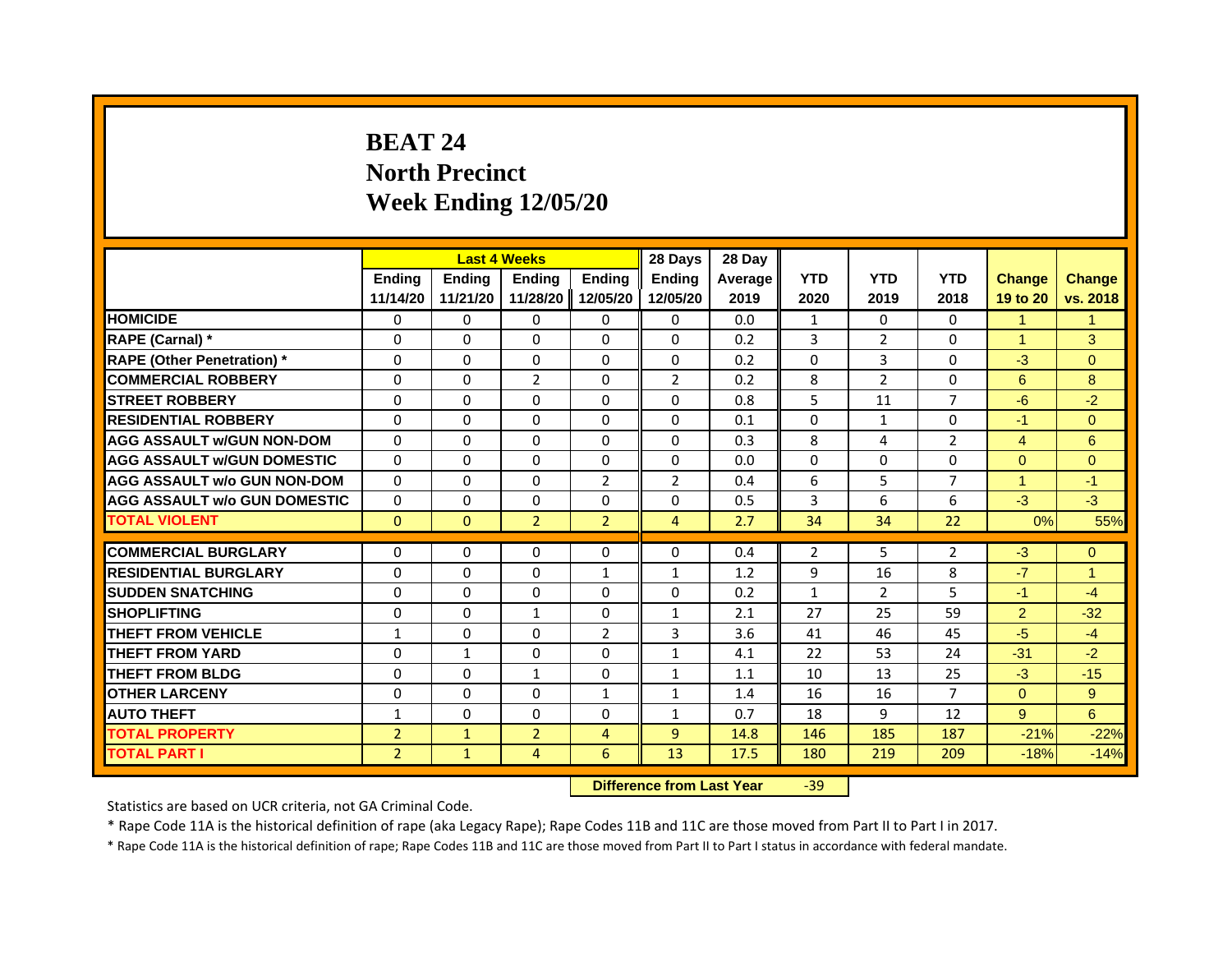# **BEAT 25North Precinct Week Ending 12/05/20**

|                                     |                |                | <b>Last 4 Weeks</b> |                | 28 Days        | 28 Day         |                |                |                |                |                |
|-------------------------------------|----------------|----------------|---------------------|----------------|----------------|----------------|----------------|----------------|----------------|----------------|----------------|
|                                     | <b>Endina</b>  | <b>Endina</b>  | <b>Endina</b>       | <b>Ending</b>  | <b>Endina</b>  | <b>Average</b> | <b>YTD</b>     | <b>YTD</b>     | <b>YTD</b>     | <b>Change</b>  | <b>Change</b>  |
|                                     | 11/14/20       | 11/21/20       | 11/28/20            | 12/05/20       | 12/05/20       | 2019           | 2020           | 2019           | 2018           | 19 to 20       | vs. 2018       |
| <b>HOMICIDE</b>                     | 0              | $\mathbf{0}$   | $\Omega$            | 0              | 0              | 0.0            | $\mathbf{1}$   | $\mathbf{0}$   | $\mathbf{0}$   | $\mathbf{1}$   | $\mathbf{1}$   |
| RAPE (Carnal) *                     | $\Omega$       | $\Omega$       | $\Omega$            | $\Omega$       | $\Omega$       | 0.1            | 2              | $\mathbf{1}$   | $\mathcal{P}$  | $\mathbf{1}$   | $\Omega$       |
| <b>RAPE (Other Penetration)</b> *   | 0              | 0              | 0                   | 0              | $\Omega$       | 0.0            | $\Omega$       | 0              | 0              | $\Omega$       | $\overline{0}$ |
| <b>COMMERCIAL ROBBERY</b>           | 0              | $\Omega$       | 0                   | 0              | 0              | 0.1            | 0              | $\mathbf{1}$   | 0              | $-1$           | $\Omega$       |
| <b>STREET ROBBERY</b>               | $\Omega$       | $\Omega$       | $\Omega$            | $\Omega$       | $\Omega$       | 0.5            | 2              | 4              | 15             | $-2$           | $-13$          |
| <b>RESIDENTIAL ROBBERY</b>          | $\Omega$       | $\Omega$       | $\Omega$            | $\Omega$       | $\Omega$       | 0.0            | $\overline{2}$ | $\Omega$       | $\Omega$       | $\overline{2}$ | $\overline{2}$ |
| <b>AGG ASSAULT w/GUN NON-DOM</b>    | $\Omega$       | $\Omega$       | $\Omega$            | $\Omega$       | $\Omega$       | 0.2            | $\Omega$       | 2              | $\Omega$       | $-2$           | $\Omega$       |
| <b>AGG ASSAULT w/GUN DOMESTIC</b>   | $\Omega$       | $\Omega$       | 0                   | 0              | 0              | 0.0            | 0              | 0              | $\overline{2}$ | $\Omega$       | $-2$           |
| <b>AGG ASSAULT w/o GUN NON-DOM</b>  | 0              | $\Omega$       | 0                   | $\Omega$       | $\Omega$       | 0.2            | 5              | 3              | $\overline{2}$ | $\overline{2}$ | 3              |
| <b>AGG ASSAULT w/o GUN DOMESTIC</b> | 0              | 0              | 0                   | $\Omega$       | $\Omega$       | 0.2            | 6              | 2              | $\overline{2}$ | $\overline{4}$ | $\overline{4}$ |
| <b>TOTAL VIOLENT</b>                | $\mathbf{0}$   | $\mathbf{0}$   | $\mathbf{0}$        | $\Omega$       | $\mathbf{0}$   | 1.2            | 18             | 13             | 23             | 38%            | $-22%$         |
|                                     |                |                |                     |                |                |                |                |                |                |                |                |
| <b>COMMERCIAL BURGLARY</b>          | 0              | $\Omega$       | $\Omega$            | 0              | 0              | 0.8            | 8              | 9              | 1              | $-1$           | $\overline{7}$ |
| <b>RESIDENTIAL BURGLARY</b>         | $\Omega$       | $\Omega$       | $\Omega$            | $\Omega$       | $\Omega$       | 1.4            | 10             | 16             | 3              | $-6$           | $\overline{7}$ |
| <b>SUDDEN SNATCHING</b>             | $\Omega$       | $\Omega$       | $\Omega$            | $\Omega$       | $\Omega$       | 0.1            | $\overline{2}$ | $\mathbf{1}$   | $\mathbf{1}$   | $\mathbf{1}$   | $\overline{1}$ |
| <b>SHOPLIFTING</b>                  | $\mathbf{1}$   | $\Omega$       | $\Omega$            | $\Omega$       | $\mathbf{1}$   | 1.5            | 19             | 19             | 18             | $\Omega$       | $\overline{1}$ |
| <b>THEFT FROM VEHICLE</b>           | 0              | $\overline{2}$ | $\Omega$            | 0              | $\overline{2}$ | 5.0            | 33             | 60             | 58             | $-27$          | $-25$          |
| <b>THEFT FROM YARD</b>              | 1              | $\Omega$       | $\Omega$            | $\Omega$       | $\mathbf{1}$   | 1.8            | 17             | 22             | 26             | $-5$           | $-9$           |
| <b>THEFT FROM BLDG</b>              | $\Omega$       | $\Omega$       | $\Omega$            | $\mathbf{1}$   | $\mathbf{1}$   | 2.0            | 8              | 24             | 19             | $-16$          | $-11$          |
| <b>OTHER LARCENY</b>                | 0              | 1              | $\Omega$            | 1              | $\overline{2}$ | 0.5            | 13             | $\overline{7}$ | 12             | 6              | $\mathbf{1}$   |
| <b>AUTO THEFT</b>                   | $\Omega$       | $\Omega$       | $\Omega$            | $\Omega$       | $\Omega$       | 1.3            | 10             | 14             | 17             | $-4$           | $-7$           |
| <b>TOTAL PROPERTY</b>               | $\overline{2}$ | 3              | $\Omega$            | $\overline{2}$ | $\overline{7}$ | 14.3           | 120            | 172            | 155            | $-30%$         | $-23%$         |
| <b>TOTAL PART I</b>                 | $\overline{2}$ | 3              | $\mathbf{0}$        | $\overline{2}$ | $\overline{7}$ | 15.4           | 138            | 185            | 178            | $-25%$         | $-22%$         |

 **Difference from Last Year**‐47

Statistics are based on UCR criteria, not GA Criminal Code.

\* Rape Code 11A is the historical definition of rape (aka Legacy Rape); Rape Codes 11B and 11C are those moved from Part II to Part I in 2017.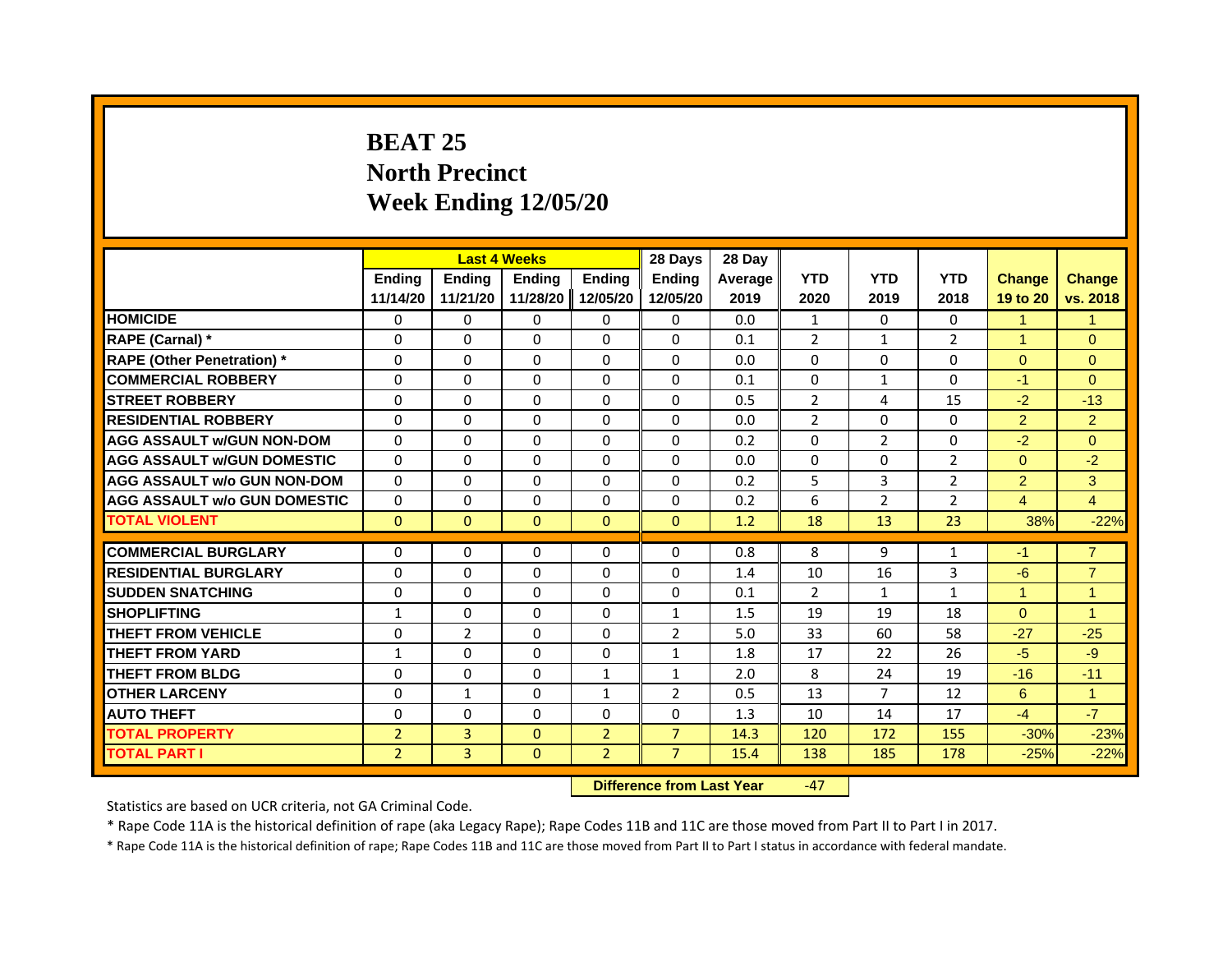# **BEAT 26North Precinct Week Ending 12/05/20**

|                                     |               | <b>Last 4 Weeks</b> |                |                   | 28 Days        | 28 Day  |              |                |                |                      |                |
|-------------------------------------|---------------|---------------------|----------------|-------------------|----------------|---------|--------------|----------------|----------------|----------------------|----------------|
|                                     | <b>Ending</b> | <b>Endina</b>       | <b>Endina</b>  | <b>Ending</b>     | <b>Ending</b>  | Average | <b>YTD</b>   | <b>YTD</b>     | <b>YTD</b>     | <b>Change</b>        | <b>Change</b>  |
|                                     | 11/14/20      | 11/21/20            |                | 11/28/20 12/05/20 | 12/05/20       | 2019    | 2020         | 2019           | 2018           | 19 to 20             | vs. 2018       |
| <b>HOMICIDE</b>                     | $\Omega$      | 0                   | $\Omega$       | 0                 | 0              | 0.1     | $\mathbf{0}$ | $\mathbf{1}$   | $\mathbf{0}$   | $-1$                 | $\Omega$       |
| RAPE (Carnal) *                     | $\Omega$      | $\Omega$            | $\Omega$       | $\Omega$          | $\Omega$       | 0.2     | 5            | $\overline{2}$ | 3              | 3                    | $\overline{2}$ |
| <b>RAPE (Other Penetration)</b> *   | 0             | 0                   | 0              | 0                 | 0              | 0.0     | $\mathbf{1}$ | $\mathbf{0}$   | $\mathbf{1}$   | $\mathbf{1}$         | $\Omega$       |
| <b>COMMERCIAL ROBBERY</b>           | 0             | 0                   | 0              | 0                 | 0              | 0.1     | 1            | 1              | $\Omega$       | $\Omega$             | 1              |
| <b>STREET ROBBERY</b>               | $\Omega$      | 0                   | $\Omega$       | 0                 | $\Omega$       | 1.2     | 10           | 15             | 14             | $-5$                 | $-4$           |
| <b>RESIDENTIAL ROBBERY</b>          | $\Omega$      | $\Omega$            | $\Omega$       | $\Omega$          | $\Omega$       | 0.0     | $\Omega$     | $\mathbf{0}$   | $\Omega$       | $\Omega$             | $\Omega$       |
| <b>AGG ASSAULT w/GUN NON-DOM</b>    | $\Omega$      | $\Omega$            | $\Omega$       | $\Omega$          | $\Omega$       | 0.4     | 5            | 5              | $\mathbf{1}$   | $\Omega$             | $\overline{4}$ |
| <b>AGG ASSAULT W/GUN DOMESTIC</b>   | $\Omega$      | $\Omega$            | $\Omega$       | $\Omega$          | $\Omega$       | 0.0     | $\Omega$     | 0              | $\mathbf{1}$   | $\Omega$             | $-1$           |
| <b>AGG ASSAULT w/o GUN NON-DOM</b>  | $\Omega$      | 3                   | $\Omega$       | 0                 | 3              | 1.2     | 21           | 16             | 21             | 5                    | $\overline{0}$ |
| <b>AGG ASSAULT W/o GUN DOMESTIC</b> | $\mathbf{1}$  | 1                   | 0              | 0                 | $\overline{2}$ | 0.2     | 8            | 3              | $\overline{2}$ | 5                    | $6\phantom{a}$ |
| <b>TOTAL VIOLENT</b>                | $\mathbf{1}$  | 4                   | $\mathbf{0}$   | $\mathbf{0}$      | 5              | 3.4     | 51           | 43             | 43             | 19%                  | 19%            |
|                                     |               |                     |                |                   |                |         |              |                |                |                      |                |
| <b>COMMERCIAL BURGLARY</b>          | $\Omega$      | 0                   | $\Omega$       | 0                 | $\Omega$       | 0.5     | 13           | 6              | 3              | $\overline{7}$       | 10             |
| <b>RESIDENTIAL BURGLARY</b>         | $\Omega$      | $\Omega$            | $\Omega$       | $\Omega$          | $\Omega$       | 0.2     | $\Omega$     | $\overline{2}$ | $\overline{2}$ | $-2$                 | $-2$           |
| <b>SUDDEN SNATCHING</b>             | $\mathbf{1}$  | 0                   | $\Omega$       | 0                 | $\mathbf{1}$   | 0.5     | 6            | 5              | 11             | $\mathbf{1}$         | $-5$           |
| <b>SHOPLIFTING</b>                  | $\mathbf{1}$  | $\Omega$            | $\Omega$       | $\overline{2}$    | 3              | 2.6     | 29           | 33             | 29             | $-4$                 | $\Omega$       |
| <b>THEFT FROM VEHICLE</b>           | $\Omega$      | $\overline{2}$      | $\mathbf{1}$   | $\Omega$          | 3              | 2.9     | 30           | 37             | 30             | $-7$                 | $\Omega$       |
| <b>THEFT FROM YARD</b>              | $\mathbf{1}$  | $\mathbf{1}$        | $\Omega$       | $\Omega$          | $\overline{2}$ | 1.7     | 22           | 21             | 27             | $\blacktriangleleft$ | $-5$           |
| <b>THEFT FROM BLDG</b>              | $\Omega$      | 0                   | $\Omega$       | 0                 | $\Omega$       | 2.5     | 13           | 28             | 34             | $-15$                | $-21$          |
| <b>OTHER LARCENY</b>                | $\Omega$      | $\Omega$            | $\Omega$       | $\Omega$          | $\Omega$       | 0.4     | 3            | 5              | 12             | $-2$                 | $-9$           |
| <b>AUTO THEFT</b>                   | $\Omega$      | $\Omega$            | $\mathbf{1}$   | $\Omega$          | $\mathbf{1}$   | 0.7     | 16           | 8              | 19             | 8                    | $-3$           |
| <b>TOTAL PROPERTY</b>               | 3             | 3                   | $\overline{2}$ | $\overline{2}$    | 10             | 11.9    | 132          | 145            | 167            | $-9%$                | $-21%$         |
| <b>TOTAL PART I</b>                 | 4             | $\overline{7}$      | $\overline{2}$ | $\overline{2}$    | 15             | 15.3    | 183          | 188            | 210            | $-3%$                | $-13%$         |

 **Difference from Last Year**‐5

Statistics are based on UCR criteria, not GA Criminal Code.

\* Rape Code 11A is the historical definition of rape (aka Legacy Rape); Rape Codes 11B and 11C are those moved from Part II to Part I in 2017.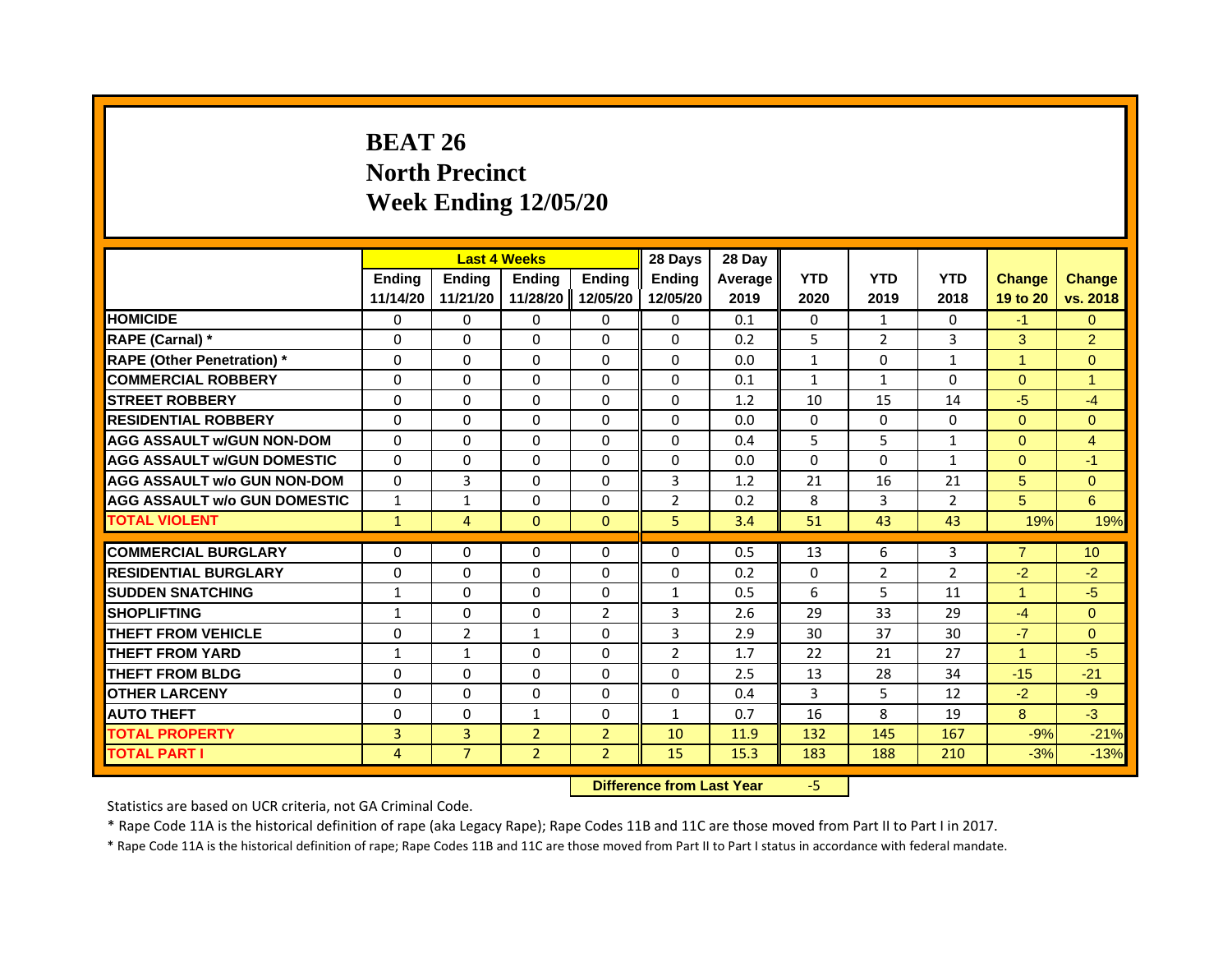# **BEAT 27North Precinct Week Ending 12/05/20**

|                                     |                | <b>Last 4 Weeks</b> |                |               | 28 Days        | 28 Day  |              |                |                |                 |                |
|-------------------------------------|----------------|---------------------|----------------|---------------|----------------|---------|--------------|----------------|----------------|-----------------|----------------|
|                                     | <b>Endina</b>  | <b>Endina</b>       | <b>Endina</b>  | <b>Endina</b> | <b>Endina</b>  | Average | <b>YTD</b>   | <b>YTD</b>     | <b>YTD</b>     | <b>Change</b>   | <b>Change</b>  |
|                                     | 11/14/20       | 11/21/20            | 11/28/20       | 12/05/20      | 12/05/20       | 2019    | 2020         | 2019           | 2018           | 19 to 20        | vs. 2018       |
| <b>HOMICIDE</b>                     | 0              | 0                   | $\Omega$       | 0             | 0              | 0.1     | 0            | $\mathbf{1}$   | 0              | $-1$            | $\Omega$       |
| RAPE (Carnal) *                     | $\Omega$       | $\mathbf{1}$        | $\Omega$       | $\Omega$      | $\mathbf{1}$   | 0.3     | 4            | $\overline{2}$ | $\overline{2}$ | $\overline{2}$  | $\overline{2}$ |
| <b>RAPE (Other Penetration)*</b>    | 0              | $\Omega$            | $\Omega$       | $\Omega$      | $\Omega$       | 0.2     | $\mathbf{1}$ | $\overline{3}$ | 3              | $-2$            | $-2$           |
| <b>COMMERCIAL ROBBERY</b>           | 0              | 0                   | $\mathbf{1}$   | $\Omega$      | $\mathbf{1}$   | 0.1     | $\mathbf{1}$ | 1              | $\overline{2}$ | $\Omega$        | $-1$           |
| <b>STREET ROBBERY</b>               | $\mathbf{1}$   | $\Omega$            | $\mathbf{1}$   | $\Omega$      | $\overline{2}$ | 1.4     | 15           | 18             | 7              | $-3$            | 8              |
| <b>RESIDENTIAL ROBBERY</b>          | 0              | $\Omega$            | 0              | $\mathbf{0}$  | 0              | 0.1     | 0            | $\mathbf{1}$   | $\overline{2}$ | $-1$            | $-2$           |
| <b>AGG ASSAULT w/GUN NON-GUN</b>    | $\Omega$       | $\mathbf 0$         | $\Omega$       | $\mathbf{0}$  | $\Omega$       | 1.0     | 17           | 11             | 12             | 6               | 5              |
| <b>AGG ASSAULT W/GUN DOMESTIC</b>   | $\Omega$       | $\Omega$            | $\Omega$       | $\mathbf{0}$  | $\Omega$       | 0.2     | $\mathbf{1}$ | $\overline{3}$ | $\mathbf{1}$   | $-2$            | $\Omega$       |
| <b>AGG ASSAULT w/o GUN NON-DOM</b>  | $\mathbf{1}$   | $\overline{2}$      | $\overline{2}$ | $\mathbf{1}$  | 6              | 1.5     | 24           | 16             | 6              | 8               | 18             |
| <b>AGG ASSAULT W/o GUN DOMESTIC</b> | $\Omega$       | $\Omega$            | 0              | $\mathbf{0}$  | $\Omega$       | 1.3     | 6            | 17             | 3              | $-11$           | 3              |
| <b>TOTAL VIOLENT</b>                | $\overline{2}$ | 3                   | $\overline{4}$ | $\mathbf{1}$  | 10             | 6.2     | 69           | 73             | 38             | $-5%$           | 82%            |
|                                     |                |                     |                |               |                |         |              |                |                |                 |                |
| <b>COMMERCIAL BURGLARY</b>          | 0              | 0                   | $\Omega$       | 0             | $\Omega$       | 0.7     | 4            | 5              | 5              | $-1$            | $-1$           |
| <b>RESIDENTIAL BURGLARY</b>         | 0              | $\Omega$            | $\Omega$       | $\mathbf{0}$  | $\Omega$       | 0.5     | 4            | 5              | 10             | $-1$            | $-6$           |
| <b>SUDDEN SNATCHING</b>             | 0              | 0                   | $\Omega$       | $\Omega$      | $\Omega$       | 0.3     | 6            | $\overline{a}$ | 8              | $\overline{2}$  | $-2$           |
| <b>SHOPLIFTING</b>                  | $\overline{2}$ | 0                   | 0              | $\Omega$      | $\overline{2}$ | 3.1     | 24           | 39             | 41             | $-15$           | $-17$          |
| <b>THEFT FROM VEHICLE</b>           | $\overline{2}$ | $\mathbf{1}$        | $\Omega$       | $\mathbf{0}$  | 3              | 3.1     | 25           | 39             | 27             | $-14$           | $-2$           |
| <b>THEFT FROM YARD</b>              | 0              | $\mathbf{1}$        | $\Omega$       | $\Omega$      | $\mathbf{1}$   | 0.8     | 21           | 11             | 19             | 10 <sup>1</sup> | $\overline{2}$ |
| <b>THEFT FROM BLDG</b>              | 1              | 1                   | 1              | 0             | 3              | 2.4     | 25           | 30             | 37             | $-5$            | $-12$          |
| <b>OTHER LARCENY</b>                | 0              | $\Omega$            | $\Omega$       | 0             | $\Omega$       | 0.2     | $\Omega$     | 3              | 7              | $-3$            | $-7$           |
| <b>AUTO THEFT</b>                   | $\mathbf 0$    | 0                   | $\Omega$       | $\Omega$      | $\Omega$       | 0.9     | 17           | 12             | 14             | 5               | 3              |
| <b>TOTAL PROPERTY</b>               | 5              | 3                   | $\mathbf{1}$   | $\mathbf{0}$  | 9              | 12.0    | 126          | 148            | 168            | $-15%$          | $-25%$         |
| <b>TOTAL PART I</b>                 | $\overline{7}$ | 6                   | 5              | $\mathbf{1}$  | 19             | 18.3    | 195          | 221            | 206            | $-12%$          | $-5%$          |

 **Difference from Last Year**‐26

Statistics are based on UCR criteria, not GA Criminal Code.

\* Rape Code 11A is the historical definition of rape (aka Legacy Rape); Rape Codes 11B and 11C are those moved from Part II to Part I in 2017.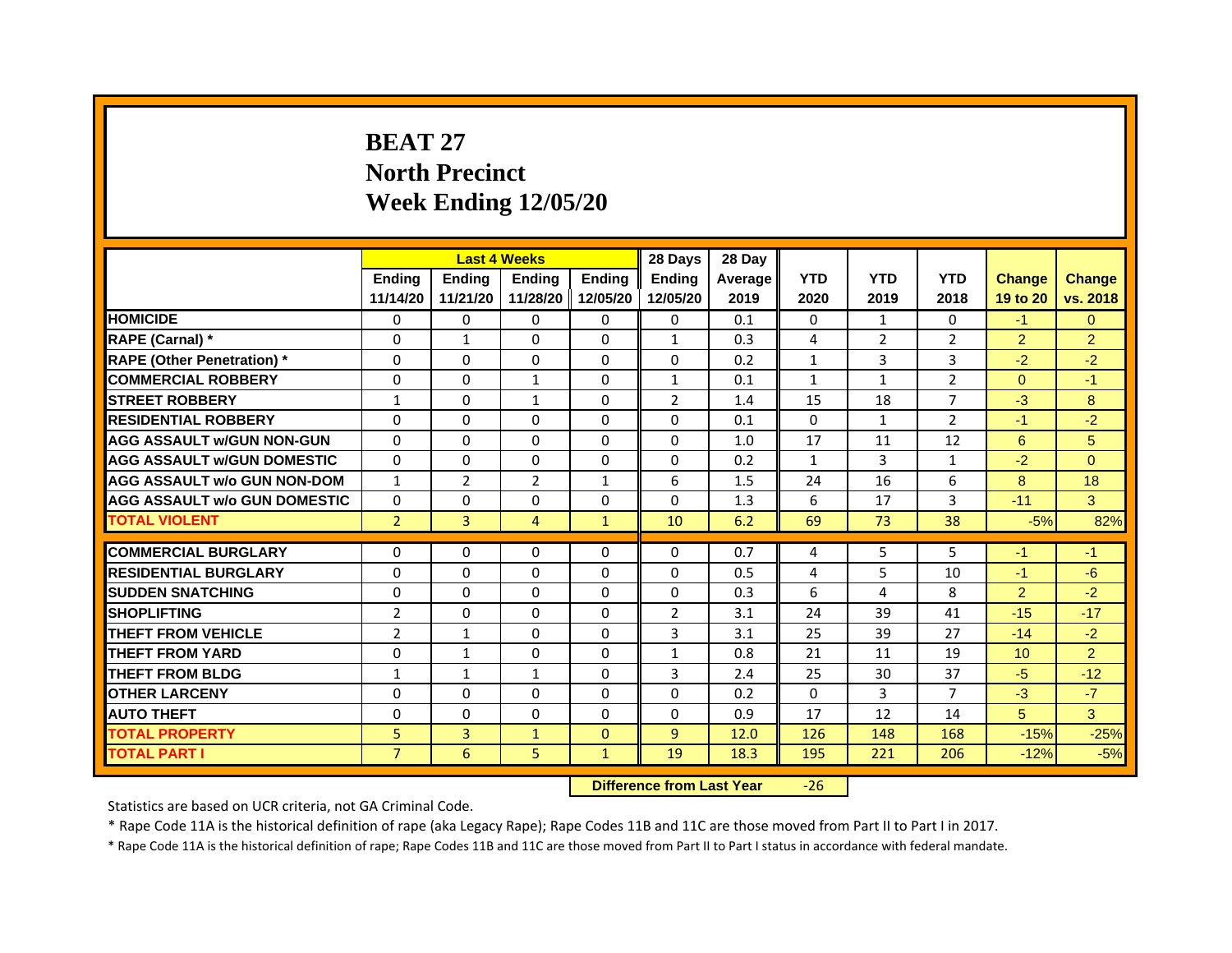# **BEAT 31Central Precinct Week Ending 12/05/20**

|                                     |                | <b>Last 4 Weeks</b> |                |               | 28 Days        | 28 Day  |                |                |                |                |                      |
|-------------------------------------|----------------|---------------------|----------------|---------------|----------------|---------|----------------|----------------|----------------|----------------|----------------------|
|                                     | <b>Endina</b>  | <b>Endina</b>       | <b>Endina</b>  | <b>Endina</b> | <b>Endina</b>  | Average | <b>YTD</b>     | <b>YTD</b>     | <b>YTD</b>     | <b>Change</b>  | <b>Change</b>        |
|                                     | 11/14/20       | 11/21/20            | 11/28/20       | 12/05/20      | 12/05/20       | 2019    | 2020           | 2019           | 2018           | 19 to 20       | vs. 2018             |
| <b>HOMICIDE</b>                     | 0              | 0                   | $\Omega$       | 0             | 0              | 0.1     | $\mathbf{1}$   | $\mathbf{1}$   | 1              | $\Omega$       | $\Omega$             |
| RAPE (Carnal) *                     | $\Omega$       | $\Omega$            | $\Omega$       | $\Omega$      | $\Omega$       | 0.3     | 4              | 4              | $\Omega$       | $\Omega$       | $\overline{4}$       |
| <b>RAPE (Other Penetration)*</b>    | 0              | $\Omega$            | $\Omega$       | $\Omega$      | $\Omega$       | 0.2     | $\mathbf{1}$   | $\overline{2}$ | $\mathbf{1}$   | $-1$           | $\Omega$             |
| <b>COMMERCIAL ROBBERY</b>           | 0              | 0                   | $\Omega$       | 0             | $\Omega$       | 0.0     | $\mathbf{1}$   | $\Omega$       | 1              | 1              | $\Omega$             |
| <b>STREET ROBBERY</b>               | 0              | $\Omega$            | 0              | $\Omega$      | 0              | 0.7     | 4              | 8              | 9              | $-4$           | -5                   |
| <b>RESIDENTIAL ROBBERY</b>          | 0              | $\Omega$            | 0              | 0             | 0              | 0.0     | 4              | $\Omega$       | $\Omega$       | $\overline{4}$ | 4                    |
| <b>AGG ASSAULT w/GUN NON-DOM</b>    | $\Omega$       | $\mathbf{1}$        | $\Omega$       | $\mathbf{1}$  | $\overline{2}$ | 1.1     | 15             | 13             | 9              | $\overline{2}$ | $6\phantom{1}6$      |
| <b>AGG ASSAULT W/GUN DOMESTIC</b>   | $\Omega$       | $\Omega$            | $\Omega$       | 0             | $\Omega$       | 0.2     | $\overline{2}$ | $\overline{2}$ | $\mathbf{1}$   | $\Omega$       | $\blacktriangleleft$ |
| <b>AGG ASSAULT w/o GUN NON-DOM</b>  | $\Omega$       | 0                   | $\Omega$       | 0             | $\Omega$       | 0.7     | 5              | 9              | 5              | $-4$           | $\Omega$             |
| <b>AGG ASSAULT W/o GUN DOMESTIC</b> | $\Omega$       | $\Omega$            | $\Omega$       | $\Omega$      | $\Omega$       | 0.9     | 9              | 12             | 3              | $-3$           | 6                    |
| <b>TOTAL VIOLENT</b>                | $\Omega$       | $\mathbf{1}$        | $\mathbf{0}$   | $\mathbf{1}$  | $\overline{2}$ | 4.1     | 46             | 51             | 30             | $-10%$         | 53%                  |
|                                     |                |                     |                |               |                |         |                |                |                |                |                      |
| <b>COMMERCIAL BURGLARY</b>          | 0              | 0                   | $\Omega$       | 0             | $\Omega$       | 1.2     | 8              | 13             | 8              | $-5$           | $\Omega$             |
| <b>RESIDENTIAL BURGLARY</b>         | 0              | $\Omega$            | $\mathbf{1}$   | $\mathbf{0}$  | $\mathbf{1}$   | 3.5     | 32             | 39             | 24             | $-7$           | 8                    |
| <b>SUDDEN SNATCHING</b>             | $\mathbf{1}$   | 0                   | $\Omega$       | $\Omega$      | $\mathbf{1}$   | 0.3     | $\mathbf{1}$   | 4              | $\mathbf{1}$   | $-3$           | $\Omega$             |
| <b>SHOPLIFTING</b>                  | $\mathbf 0$    | 1                   | 0              | $\Omega$      | $\mathbf{1}$   | 0.4     | $\overline{7}$ | 5              | $\overline{2}$ | 2              | 5                    |
| <b>THEFT FROM VEHICLE</b>           | $\mathbf{1}$   | $\overline{2}$      | $\overline{2}$ | $\mathbf{0}$  | 5              | 4.3     | 35             | 54             | 63             | $-19$          | $-28$                |
| <b>THEFT FROM YARD</b>              | 0              | 0                   | $\Omega$       | $\Omega$      | $\Omega$       | 4.4     | 33             | 51             | 45             | $-18$          | $-12$                |
| <b>THEFT FROM BLDG</b>              | $\overline{2}$ | 0                   | 1              | 0             | 3              | 1.5     | 18             | 19             | 24             | $-1$           | $-6$                 |
| <b>OTHER LARCENY</b>                | 1              | $\Omega$            | $\overline{2}$ | 0             | 3              | 1.9     | 19             | 22             | 10             | $-3$           | 9                    |
| <b>AUTO THEFT</b>                   | 1              | 0                   | $\mathbf{1}$   | $\Omega$      | $\overline{2}$ | 1.1     | 25             | 14             | 21             | 11             | $\overline{4}$       |
| <b>TOTAL PROPERTY</b>               | 6              | 3                   | $\overline{7}$ | $\mathbf{0}$  | 16             | 18.6    | 178            | 221            | 198            | $-19%$         | $-10%$               |
| <b>TOTAL PART I</b>                 | 6              | 4                   | $\overline{7}$ | $\mathbf{1}$  | 18             | 22.7    | 224            | 272            | 228            | $-18%$         | $-2%$                |

 **Difference from Last Year**‐48

Statistics are based on UCR criteria, not GA Criminal Code.

\* Rape Code 11A is the historical definition of rape (aka Legacy Rape); Rape Codes 11B and 11C are those moved from Part II to Part I in 2017.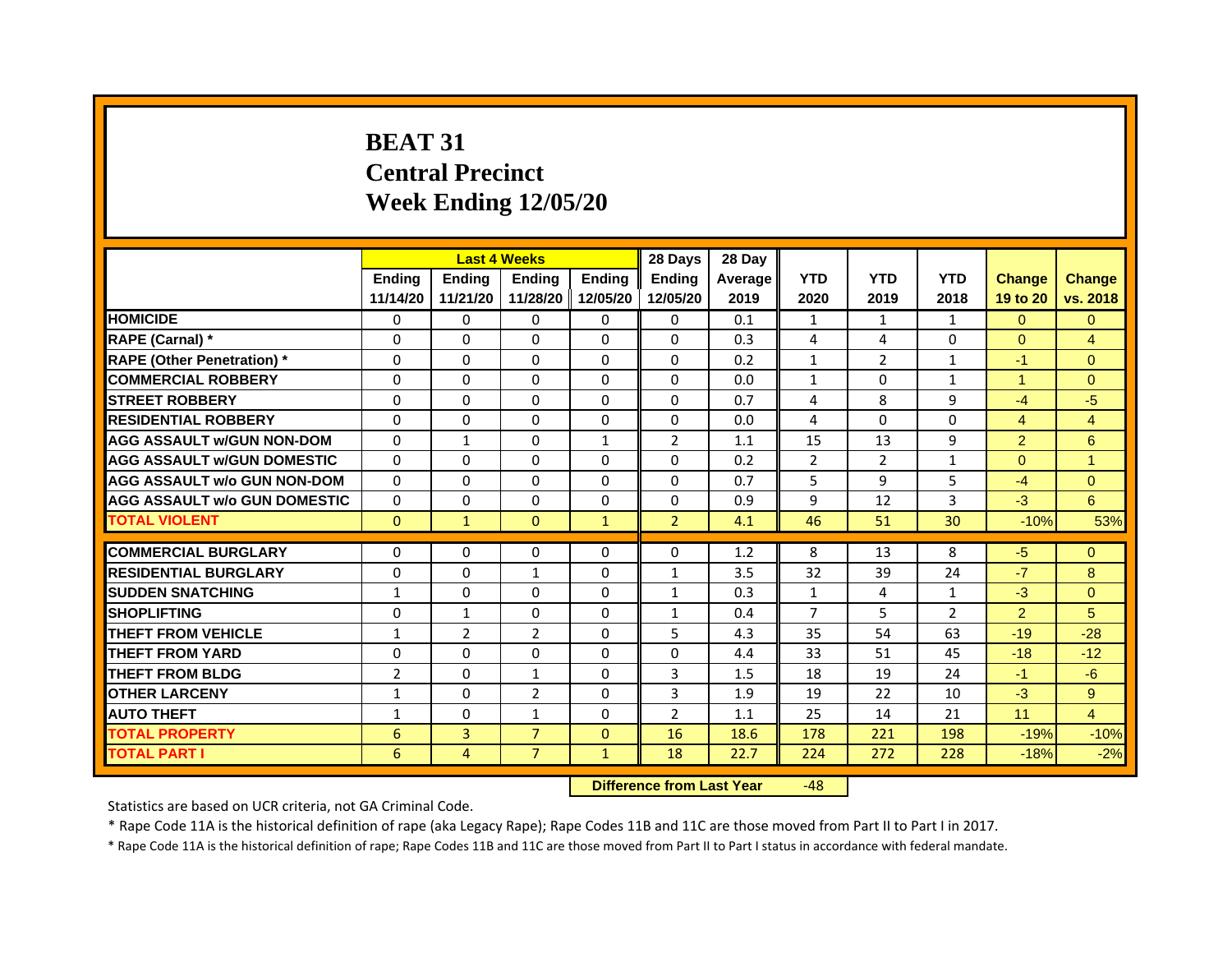# **BEAT 32Central Precinct Week Ending 12/05/20**

|                                    |                | <b>Last 4 Weeks</b> |                |               | 28 Days        | 28 Day  |                |                |                |                      |                      |
|------------------------------------|----------------|---------------------|----------------|---------------|----------------|---------|----------------|----------------|----------------|----------------------|----------------------|
|                                    | <b>Endina</b>  | Ending              | <b>Endina</b>  | <b>Endina</b> | <b>Endina</b>  | Average | <b>YTD</b>     | <b>YTD</b>     | <b>YTD</b>     | <b>Change</b>        | <b>Change</b>        |
|                                    | 11/14/20       | 11/21/20            | 11/28/20       | 12/05/20      | 12/05/20       | 2019    | 2020           | 2019           | 2018           | 19 to 20             | vs. 2018             |
| <b>HOMICIDE</b>                    | $\Omega$       | $\Omega$            | $\Omega$       | 0             | $\Omega$       | 0.1     | $\mathbf{0}$   | $\mathbf{1}$   | $\mathbf{0}$   | $-1$                 | $\mathbf{0}$         |
| RAPE (Carnal) *                    | $\Omega$       | $\Omega$            | $\Omega$       | $\Omega$      | $\Omega$       | 0.2     | $\mathbf{1}$   | $\mathbf{1}$   | $\mathbf{1}$   | $\Omega$             | $\Omega$             |
| <b>RAPE (Other Penetration) *</b>  | 0              | $\Omega$            | $\Omega$       | $\mathbf{0}$  | $\Omega$       | 0.1     | $\Omega$       | $\mathbf{1}$   | $\mathbf{1}$   | $-1$                 | $-1$                 |
| <b>COMMERCIAL ROBBERY</b>          | 0              | $\Omega$            | 0              | 0             | 0              | 0.9     | 6              | 9              | 4              | $-3$                 | $\overline{2}$       |
| <b>STREET ROBBERY</b>              | $\Omega$       | $\mathbf{1}$        | $\Omega$       | $\Omega$      | $\mathbf{1}$   | 0.2     | $\overline{2}$ | 3              | 4              | $-1$                 | $-2$                 |
| <b>RESIDENTIAL ROBBERY</b>         | 0              | $\Omega$            | 0              | $\mathbf{0}$  | $\Omega$       | 0.0     | $\Omega$       | $\mathbf{0}$   | $\mathbf{1}$   | $\Omega$             | $-1$                 |
| <b>AGG ASSAULT w/GUN NON-DOM</b>   | $\Omega$       | $\Omega$            | $\mathbf{1}$   | $\mathbf{0}$  | $\mathbf{1}$   | 0.2     | $\overline{7}$ | 3              | $\overline{7}$ | $\overline{4}$       | $\mathbf{0}$         |
| <b>AGG ASSAULT W/GUN DOMESTIC</b>  | $\Omega$       | $\Omega$            | $\Omega$       | $\Omega$      | $\Omega$       | 0.0     | $\mathbf{1}$   | 0              | $\Omega$       | $\blacktriangleleft$ | $\overline{1}$       |
| <b>AGG ASSAULT w/o GUN NON-DOM</b> | $\overline{2}$ | 0                   | 0              | 0             | $\overline{2}$ | 0.3     | 5              | 4              | 4              | $\overline{1}$       | $\overline{1}$       |
| AGG ASSAULT w/o GUN DOMESTIC       | 0              | 0                   | 0              | 0             | 0              | 0.4     | 4              | 4              | 3              | $\Omega$             | $\blacktriangleleft$ |
| <b>TOTAL VIOLENT</b>               | $\overline{2}$ | $\mathbf{1}$        | $\mathbf{1}$   | $\mathbf{0}$  | $\overline{4}$ | 2.5     | 26             | 26             | 25             | 0%                   | 4%                   |
|                                    |                |                     |                |               |                |         |                |                |                |                      |                      |
| <b>COMMERCIAL BURGLARY</b>         | 0              | 0                   | 0              | $\mathbf{1}$  | $\mathbf{1}$   | 0.3     | 6              | 4              | 2              | $\overline{2}$       | $\overline{4}$       |
| <b>RESIDENTIAL BURGLARY</b>        | $\overline{2}$ | $\Omega$            | 0              | $\Omega$      | $\overline{2}$ | 1.8     | 21             | 23             | 25             | $-2$                 | $-4$                 |
| <b>SUDDEN SNATCHING</b>            | 0              | $\Omega$            | 0              | $\mathbf{0}$  | 0              | 0.2     | $\mathbf{0}$   | 3              | 0              | $-3$                 | $\Omega$             |
| <b>SHOPLIFTING</b>                 | 3              | $\mathbf{1}$        | $\Omega$       | $\mathbf{1}$  | 5              | 3.1     | 28             | 38             | 65             | $-10$                | $-37$                |
| THEFT FROM VEHICLE                 | $\mathbf{1}$   | $\Omega$            | $\Omega$       | $\Omega$      | $\mathbf{1}$   | 4.9     | 32             | 59             | 77             | $-27$                | $-45$                |
| <b>THEFT FROM YARD</b>             | 1              | 0                   | 1              | 3             | 5              | 2.6     | 28             | 33             | 47             | $-5$                 | $-19$                |
| <b>THEFT FROM BLDG</b>             | 0              | $\Omega$            | 0              | 0             | 0              | 2.5     | 16             | 31             | 31             | $-15$                | $-15$                |
| <b>OTHER LARCENY</b>               | $\mathbf{1}$   | $\Omega$            | 0              | $\mathbf{0}$  | $\mathbf{1}$   | 0.8     | 19             | $\overline{7}$ | 18             | 12                   | $\overline{1}$       |
| <b>AUTO THEFT</b>                  | $\Omega$       | $\mathbf{1}$        | $\Omega$       | $\mathbf{0}$  | $\mathbf{1}$   | 1.2     | 12             | 14             | 20             | $-2$                 | $-8$                 |
| <b>TOTAL PROPERTY</b>              | 8              | $\overline{2}$      | $\mathbf{1}$   | 5             | 16             | 17.3    | 162            | 212            | 285            | $-24%$               | $-43%$               |
| <b>TOTAL PART I</b>                | 10             | 3                   | $\overline{2}$ | 5             | 20             | 19.8    | 188            | 238            | 310            | $-21%$               | $-39%$               |

 **Difference from Last Year**r -50

Statistics are based on UCR criteria, not GA Criminal Code.

\* Rape Code 11A is the historical definition of rape (aka Legacy Rape); Rape Codes 11B and 11C are those moved from Part II to Part I in 2017.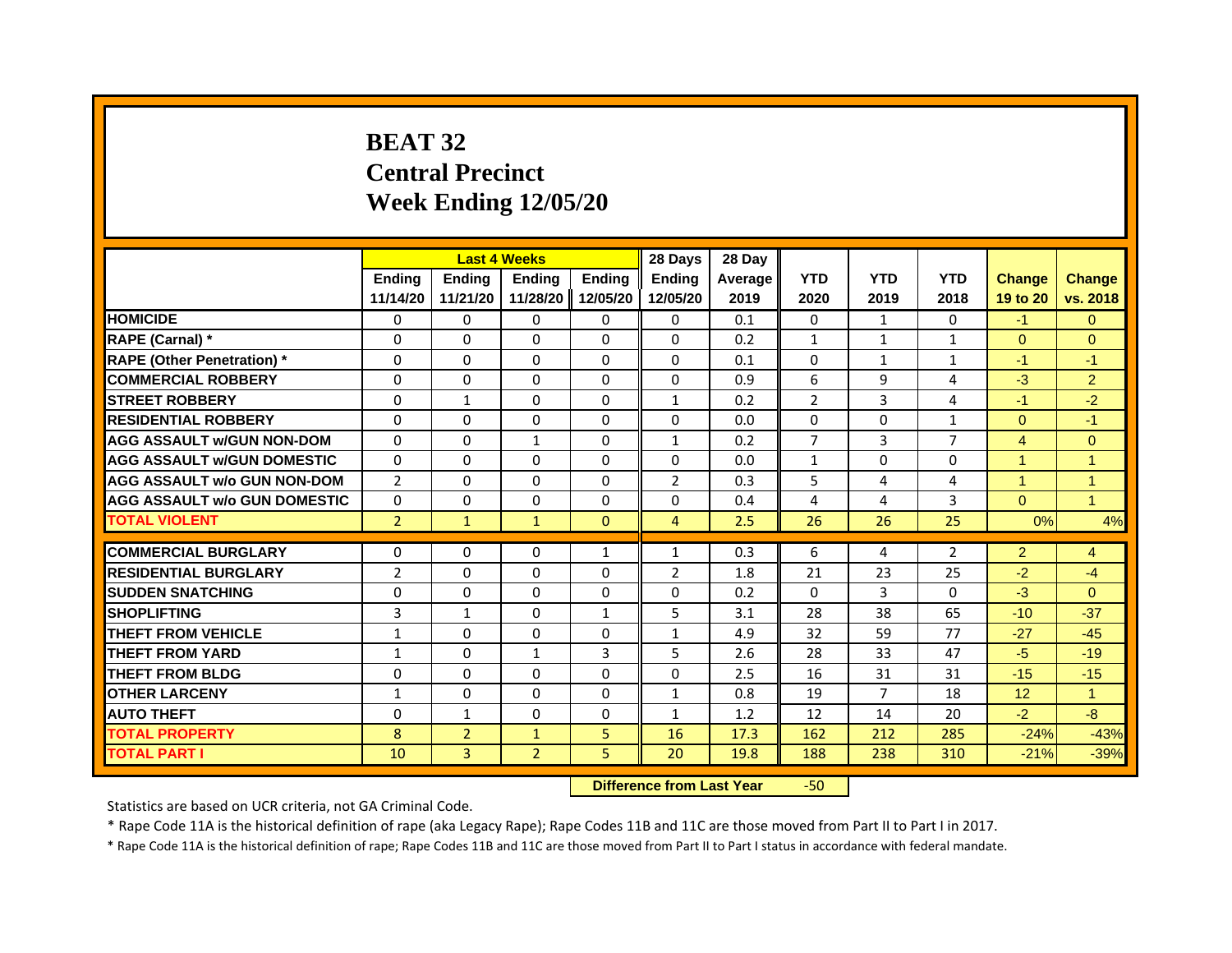# **BEAT 33Central PrecinctWeek Ending 12/05/20**

|                                     |                | <b>Last 4 Weeks</b> |                     |                | 28 Days        | 28 Day  |                |                |                |                      |                |
|-------------------------------------|----------------|---------------------|---------------------|----------------|----------------|---------|----------------|----------------|----------------|----------------------|----------------|
|                                     | <b>Endina</b>  | <b>Ending</b>       | <b>Endina</b>       | <b>Endina</b>  | <b>Endina</b>  | Average | <b>YTD</b>     | <b>YTD</b>     | <b>YTD</b>     | <b>Change</b>        | <b>Change</b>  |
|                                     | 11/14/20       | 11/21/20            | 11/28/20   12/05/20 |                | 12/05/20       | 2019    | 2020           | 2019           | 2018           | 19 to 20             | vs. 2018       |
| <b>HOMICIDE</b>                     | 0              | 0                   | $\mathbf{0}$        | 0              | $\Omega$       | 0.2     | $\mathbf{1}$   | $\overline{2}$ | $\Omega$       | $-1$                 | 1              |
| RAPE (Carnal) *                     | $\Omega$       | $\Omega$            | $\mathbf 0$         | $\Omega$       | $\Omega$       | 0.0     | $\overline{2}$ | $\Omega$       | 3              | $\overline{2}$       | $-1$           |
| <b>RAPE (Other Penetration)*</b>    | 0              | 0                   | 0                   | 0              | 0              | 0.1     | $\Omega$       | $\mathbf{1}$   | 2              | $-1$                 | $-2$           |
| <b>COMMERCIAL ROBBERY</b>           | 0              | $\mathbf 0$         | 1                   | 0              | 1              | 0.3     | 4              | 3              | $\overline{2}$ | $\blacktriangleleft$ | $\overline{2}$ |
| <b>STREET ROBBERY</b>               | 0              | 0                   | 0                   | 0              | 0              | 1.3     | 12             | 16             | 19             | $-4$                 | $-7$           |
| <b>RESIDENTIAL ROBBERY</b>          | 0              | $\Omega$            | 0                   | 0              | 0              | 0.0     | 0              | $\Omega$       | $\Omega$       | $\Omega$             | $\Omega$       |
| <b>AGG ASSAULT w/GUN NON-DOM</b>    | $\Omega$       | $\Omega$            | $\Omega$            | $\Omega$       | $\Omega$       | 1.0     | 9              | 11             | 10             | $-2$                 | $-1$           |
| <b>AGG ASSAULT W/GUN DOMESTIC</b>   | $\Omega$       | $\Omega$            | 0                   | $\Omega$       | $\Omega$       | 0.2     | $\mathbf{1}$   | $\overline{2}$ | $\Omega$       | $-1$                 | $\overline{1}$ |
| <b>AGG ASSAULT w/o GUN NON-DOM</b>  | $\Omega$       | 0                   | 0                   | $\mathbf{1}$   | 1              | 0.9     | 9              | 12             | 9              | $-3$                 | $\Omega$       |
| <b>AGG ASSAULT W/o GUN DOMESTIC</b> | $\Omega$       | $\mathbf 0$         | 0                   | 0              | 0              | 0.7     | 11             | 9              | $\overline{2}$ | $\overline{2}$       | 9              |
| <b>TOTAL VIOLENT</b>                | $\mathbf{0}$   | $\mathbf{0}$        | $\mathbf{1}$        | $\mathbf{1}$   | $\overline{2}$ | 4.7     | 49             | 56             | 47             | $-13%$               | 4%             |
|                                     |                |                     |                     |                |                |         |                |                |                |                      |                |
| <b>COMMERCIAL BURGLARY</b>          | 0              | 0                   | 0                   | 0              | 0              | 1.3     | 9              | 12             | 10             | $-3$                 | -1             |
| <b>RESIDENTIAL BURGLARY</b>         | $\Omega$       | 0                   | 0                   | 0              | 0              | 1.8     | 14             | 24             | 18             | $-10$                | $-4$           |
| <b>SUDDEN SNATCHING</b>             | 0              | $\Omega$            | $\Omega$            | $\mathbf{1}$   | $\mathbf{1}$   | 0.1     | 3              | $\mathbf{1}$   | 5              | $\overline{2}$       | $-2$           |
| <b>SHOPLIFTING</b>                  | $\mathbf{1}$   | $\Omega$            | $\Omega$            | $\Omega$       | $\mathbf{1}$   | 7.9     | 28             | 100            | 59             | $-72$                | $-31$          |
| THEFT FROM VEHICLE                  | $\mathbf{1}$   | $\mathbf{1}$        | $\mathbf{1}$        | $\Omega$       | 3              | 3.4     | 37             | 43             | 56             | $-6$                 | $-19$          |
| <b>THEFT FROM YARD</b>              | $\overline{2}$ | $\Omega$            | 0                   | $\Omega$       | $\overline{2}$ | 3.6     | 43             | 47             | 46             | $-4$                 | $-3$           |
| <b>THEFT FROM BLDG</b>              | $\Omega$       | 0                   | 0                   | 0              | 0              | 1.7     | 13             | 19             | 33             | $-6$                 | $-20$          |
| <b>OTHER LARCENY</b>                | $\Omega$       | $\Omega$            | 0                   | 0              | $\Omega$       | 2.0     | 12             | 25             | 8              | $-13$                | $\overline{4}$ |
| <b>AUTO THEFT</b>                   | $\mathbf{1}$   | $\Omega$            | $\Omega$            | $\Omega$       | $\mathbf{1}$   | 1.4     | 19             | 17             | 39             | $\overline{2}$       | $-20$          |
| <b>TOTAL PROPERTY</b>               | 5              | $\mathbf{1}$        | $\mathbf{1}$        | $\mathbf{1}$   | 8              | 23.2    | 178            | 288            | 274            | $-38%$               | $-35%$         |
| <b>TOTAL PART I</b>                 | 5              | $\mathbf{1}$        | $\overline{2}$      | $\overline{2}$ | 10             | 27.8    | 227            | 344            | 321            | $-34%$               | $-29%$         |

 **Difference from Last Year**‐117

Statistics are based on UCR criteria, not GA Criminal Code.

\* Rape Code 11A is the historical definition of rape (aka Legacy Rape); Rape Codes 11B and 11C are those moved from Part II to Part I in 2017.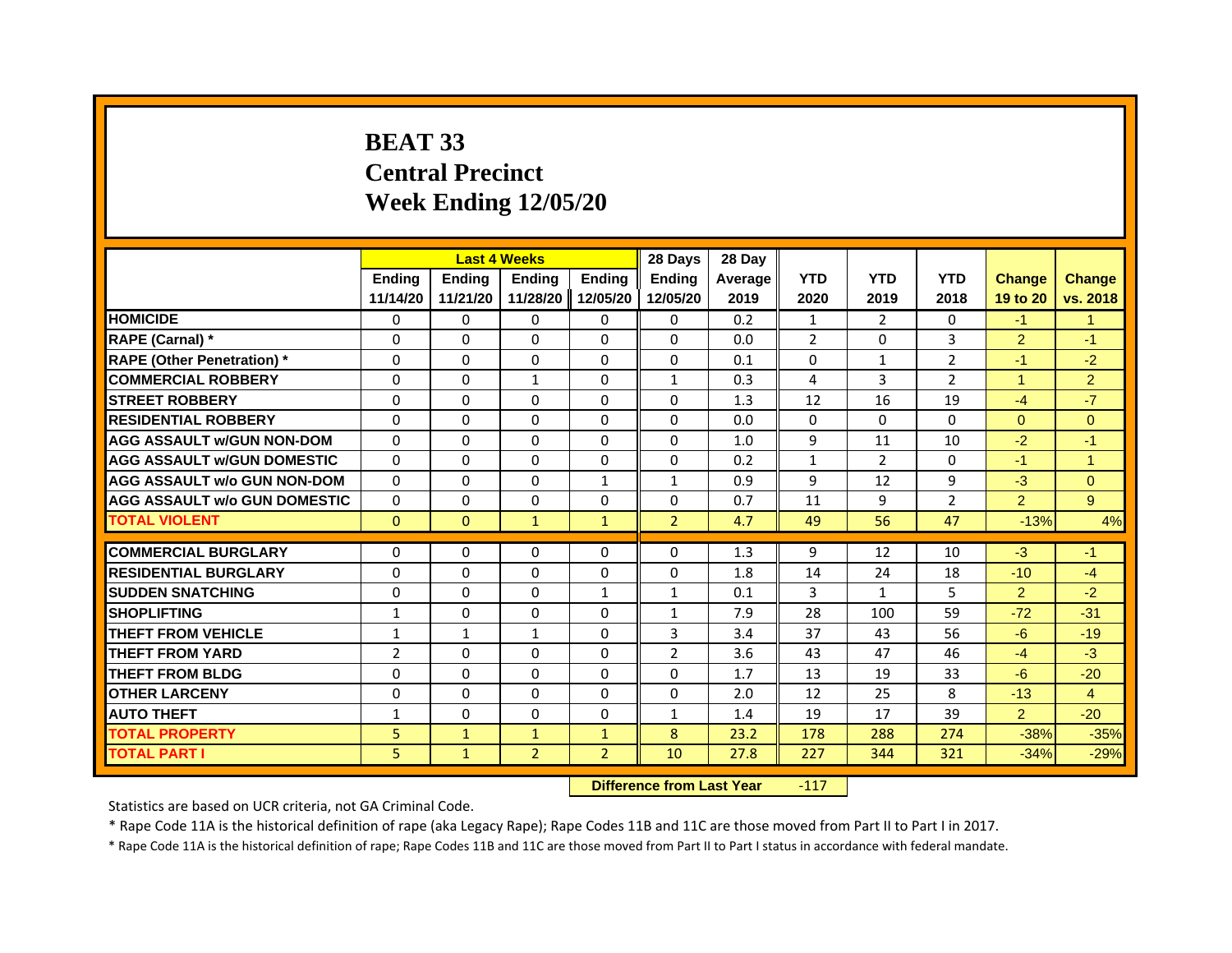# **BEAT 34Central Precinct Week Ending 12/05/20**

|                                     |                | <b>Last 4 Weeks</b> |                |                | 28 Days        | 28 Day  |                |                |                |                |                |
|-------------------------------------|----------------|---------------------|----------------|----------------|----------------|---------|----------------|----------------|----------------|----------------|----------------|
|                                     | <b>Endina</b>  | Ending              | <b>Endina</b>  | <b>Ending</b>  | <b>Endina</b>  | Average | <b>YTD</b>     | <b>YTD</b>     | <b>YTD</b>     | <b>Change</b>  | <b>Change</b>  |
|                                     | 11/14/20       | 11/21/20            | 11/28/20       | 12/05/20       | 12/05/20       | 2019    | 2020           | 2019           | 2018           | 19 to 20       | vs. 2018       |
| <b>HOMICIDE</b>                     | 0              | 0                   | $\mathbf{0}$   | 0              | 0              | 0.1     | 3              | 1              | $\overline{2}$ | $\overline{2}$ | 1              |
| RAPE (Carnal) *                     | $\Omega$       | $\Omega$            | $\Omega$       | $\Omega$       | $\Omega$       | 0.2     | 5              | 3              | $\mathbf{1}$   | $\overline{2}$ | $\overline{4}$ |
| <b>RAPE (Other Penetration)</b> *   | 0              | $\Omega$            | $\mathbf{1}$   | $\mathbf{0}$   | $\mathbf{1}$   | 0.1     | $\overline{2}$ | $\mathbf{1}$   | $\Omega$       | 1              | $\overline{2}$ |
| <b>COMMERCIAL ROBBERY</b>           | 0              | 0                   | $\Omega$       | 0              | $\Omega$       | 0.0     | $\mathbf{1}$   | $\Omega$       | $\Omega$       | 1              | 1              |
| <b>STREET ROBBERY</b>               | 1              | 0                   | 0              | 0              | $\mathbf{1}$   | 0.9     | 13             | 12             | 10             | 1              | 3              |
| <b>RESIDENTIAL ROBBERY</b>          | 0              | 0                   | $\Omega$       | $\Omega$       | $\Omega$       | 0.2     | $\Omega$       | 2              | $\overline{2}$ | $-2$           | $-2$           |
| <b>AGG ASSAULT w/GUN NON-DOM</b>    | $\Omega$       | $\mathbf{1}$        | $\Omega$       | $\mathbf{0}$   | $\mathbf{1}$   | 1.8     | 23             | 22             | 18             | $\mathbf{1}$   | 5              |
| <b>AGG ASSAULT W/GUN DOMESTIC</b>   | $\Omega$       | 0                   | $\Omega$       | 0              | $\Omega$       | 0.5     | $\Omega$       | 6              | 3              | $-6$           | $-3$           |
| <b>AGG ASSAULT w/o GUN NON-DOM</b>  | $\Omega$       | 0                   | $\Omega$       | $\Omega$       | $\Omega$       | 0.9     | 12             | 12             | 13             | $\Omega$       | $-1$           |
| <b>AGG ASSAULT w/o GUN DOMESTIC</b> | $\Omega$       | $\Omega$            | 0              | $\mathbf{1}$   | $\mathbf{1}$   | 1.6     | 18             | 21             | 16             | $-3$           | $\overline{2}$ |
| <b>TOTAL VIOLENT</b>                | $\mathbf{1}$   | $\mathbf{1}$        | $\mathbf{1}$   | $\mathbf{1}$   | $\overline{4}$ | 6.2     | 77             | 80             | 65             | $-4%$          | 18%            |
|                                     |                |                     |                |                |                |         |                |                |                |                |                |
| <b>COMMERCIAL BURGLARY</b>          | 1              | 0                   | $\Omega$       | 0              | $\mathbf{1}$   | 0.5     | 5              | 6              | $\mathbf{1}$   | $-1$           | $\overline{4}$ |
| <b>RESIDENTIAL BURGLARY</b>         | $\overline{2}$ | $\Omega$            | $\Omega$       | $\Omega$       | 2              | 3.2     | 25             | 40             | 55             | $-15$          | $-30$          |
| <b>SUDDEN SNATCHING</b>             | 0              | 0                   | $\Omega$       | 0              | 0              | 0.2     | $\mathbf{1}$   | $\overline{2}$ | 4              | $-1$           | $-3$           |
| <b>SHOPLIFTING</b>                  | $\mathbf{1}$   | 0                   | $\Omega$       | $\mathbf{1}$   | $\overline{2}$ | 1.2     | $\overline{7}$ | 16             | 6              | $-9$           | $\overline{1}$ |
| <b>THEFT FROM VEHICLE</b>           | 0              | $\Omega$            | $\Omega$       | $\mathbf{1}$   | $\mathbf{1}$   | 2.3     | 28             | 28             | 36             | $\Omega$       | $-8$           |
| <b>THEFT FROM YARD</b>              | $\Omega$       | $\Omega$            | $\mathbf{1}$   | $\Omega$       | $\mathbf{1}$   | 2.3     | 15             | 30             | 19             | $-15$          | $-4$           |
| <b>THEFT FROM BLDG</b>              | 1              | 0                   | 0              | 0              | 1              | 1.4     | 17             | 17             | 26             | $\Omega$       | -9             |
| <b>OTHER LARCENY</b>                | 0              | 0                   | $\Omega$       | $\Omega$       | $\Omega$       | 0.3     | 5              | 4              | 1              | 1              | 4              |
| <b>AUTO THEFT</b>                   | $\mathbf 0$    | 0                   | $\mathbf{1}$   | $\mathbf{1}$   | $\overline{2}$ | 2.0     | 24             | 24             | 30             | $\Omega$       | -6             |
| <b>TOTAL PROPERTY</b>               | 5              | $\mathbf{0}$        | $\overline{2}$ | 3              | 10             | 13.3    | 127            | 167            | 178            | $-24%$         | $-29%$         |
| <b>TOTAL PART I</b>                 | 6              | $\mathbf{1}$        | 3              | $\overline{4}$ | 14             | 19.6    | 204            | 247            | 243            | $-17%$         | $-16%$         |

 **Difference from Last Year**‐43

Statistics are based on UCR criteria, not GA Criminal Code.

\* Rape Code 11A is the historical definition of rape (aka Legacy Rape); Rape Codes 11B and 11C are those moved from Part II to Part I in 2017.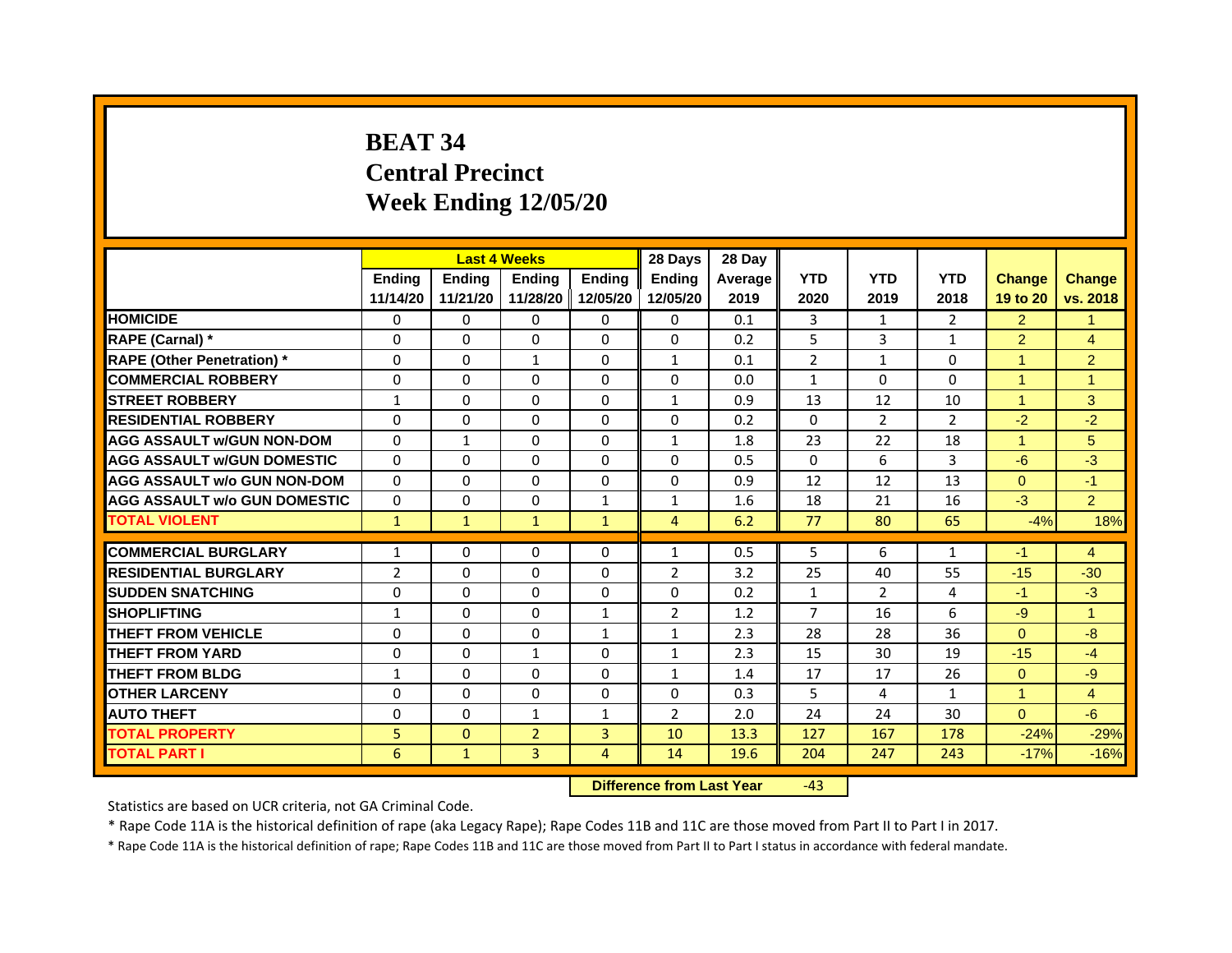# **BEAT 35Central PrecinctWeek Ending 12/05/20**

|                                     |                |                | <b>Last 4 Weeks</b> |                | 28 Days        | 28 Day  |                |                |                |                      |                |
|-------------------------------------|----------------|----------------|---------------------|----------------|----------------|---------|----------------|----------------|----------------|----------------------|----------------|
|                                     | <b>Endina</b>  | <b>Endina</b>  | <b>Endina</b>       | <b>Endina</b>  | <b>Endina</b>  | Average | <b>YTD</b>     | <b>YTD</b>     | <b>YTD</b>     | <b>Change</b>        | <b>Change</b>  |
|                                     | 11/14/20       | 11/21/20       | 11/28/20   12/05/20 |                | 12/05/20       | 2019    | 2020           | 2019           | 2018           | 19 to 20             | vs. 2018       |
| <b>HOMICIDE</b>                     | 0              | 0              | 0                   | 0              | $\mathbf{0}$   | 0.0     | 6              | 0              | 1              | 6                    | 5              |
| RAPE (Carnal) *                     | $\mathbf 0$    | $\mathbf{0}$   | $\Omega$            | $\Omega$       | $\Omega$       | 0.0     | $\overline{2}$ | $\Omega$       | 4              | $\overline{2}$       | $-2$           |
| <b>RAPE (Other Penetration)*</b>    | 0              | 0              | $\Omega$            | 0              | $\Omega$       | 0.0     | $\mathbf{1}$   | 0              | 3              | $\blacktriangleleft$ | $-2$           |
| <b>COMMERCIAL ROBBERY</b>           | 0              | 0              | 1                   | $\Omega$       | 1              | 0.2     | 4              | 2              | 1              | $\overline{2}$       | 3              |
| <b>STREET ROBBERY</b>               | $\Omega$       | $\Omega$       | $\mathbf{1}$        | 0              | $\mathbf{1}$   | 1.1     | 6              | 12             | $\overline{7}$ | $-6$                 | $-1$           |
| <b>RESIDENTIAL ROBBERY</b>          | 0              | 0              | 0                   | 0              | 0              | 0.0     | $\mathbf{1}$   | 0              | 0              | $\blacktriangleleft$ | $\mathbf{1}$   |
| <b>AGG ASSAULT w/GUN NON-DOM</b>    | $\Omega$       | $\mathbf{1}$   | $\Omega$            | $\mathbf{1}$   | $\overline{2}$ | 2.2     | 19             | 28             | 20             | $-9$                 | $-1$           |
| <b>AGG ASSAULT W/GUN DOMESTIC</b>   | $\Omega$       | $\Omega$       | $\Omega$            | $\Omega$       | $\Omega$       | 0.2     | 3              | $\overline{2}$ | 5              | $\blacktriangleleft$ | $-2$           |
| <b>AGG ASSAULT w/o GUN NON-DOM</b>  | $\Omega$       | 0              | $\Omega$            | 0              | $\Omega$       | 0.6     | 5              | 8              | 9              | $-3$                 | $-4$           |
| <b>AGG ASSAULT w/o GUN DOMESTIC</b> | $\Omega$       | 0              | 0                   | 0              | 0              | 0.9     | 12             | 11             | 8              | $\mathbf{1}$         | $\overline{4}$ |
| <b>TOTAL VIOLENT</b>                | $\mathbf{0}$   | $\mathbf{1}$   | $\overline{2}$      | $\mathbf{1}$   | $\overline{4}$ | 5.2     | 59             | 63             | 58             | $-6%$                | 2%             |
|                                     |                |                |                     |                |                |         |                |                |                |                      |                |
| <b>COMMERCIAL BURGLARY</b>          | 0              | 0              | 1                   | 0              | 1              | 1.2     | $\overline{7}$ | 15             | 5              | $-8$                 | $\overline{2}$ |
| <b>RESIDENTIAL BURGLARY</b>         | $\overline{2}$ | 0              | $\overline{2}$      | 0              | 4              | 2.9     | 29             | 36             | 43             | $-7$                 | $-14$          |
| <b>SUDDEN SNATCHING</b>             | $\Omega$       | $\Omega$       | 0                   | $\Omega$       | 0              | 0.2     | $\Omega$       | 2              | $\overline{2}$ | $-2$                 | $-2$           |
| <b>SHOPLIFTING</b>                  | $\mathbf 0$    | $\Omega$       | $\mathbf{1}$        | $\mathbf{1}$   | $\overline{2}$ | 2.4     | 31             | 30             | 28             | $\mathbf{1}$         | 3              |
| THEFT FROM VEHICLE                  | $\Omega$       | $\mathbf{1}$   | $\Omega$            | $\Omega$       | $\mathbf{1}$   | 6.5     | 38             | 81             | 48             | $-43$                | $-10$          |
| <b>THEFT FROM YARD</b>              | 1              | 0              | $\Omega$            | 0              | 1              | 1.4     | 5              | 18             | 27             | $-13$                | $-22$          |
| <b>THEFT FROM BLDG</b>              | 0              | $\mathbf{1}$   | $\mathbf{1}$        | 0              | $\overline{2}$ | 1.8     | 14             | 22             | 16             | $-8$                 | $-2$           |
| <b>OTHER LARCENY</b>                | $\mathbf{1}$   | $\Omega$       | $\Omega$            | $\Omega$       | $\mathbf{1}$   | 1.2     | 4              | 13             | 6              | $-9$                 | $-2$           |
| <b>AUTO THEFT</b>                   | $\Omega$       | $\overline{2}$ | $\Omega$            | $\overline{2}$ | 4              | 2.1     | 35             | 25             | 42             | 10 <sup>1</sup>      | $-7$           |
| <b>TOTAL PROPERTY</b>               | 4              | 4              | 5                   | 3              | 16             | 19.7    | 163            | 242            | 217            | $-33%$               | $-25%$         |
| <b>TOTAL PART I</b>                 | 4              | 5              | $\overline{7}$      | $\overline{4}$ | 20             | 24.9    | 222            | 305            | 275            | $-27%$               | $-19%$         |

 **Difference from Last Year**r -83

Statistics are based on UCR criteria, not GA Criminal Code.

\* Rape Code 11A is the historical definition of rape (aka Legacy Rape); Rape Codes 11B and 11C are those moved from Part II to Part I in 2017.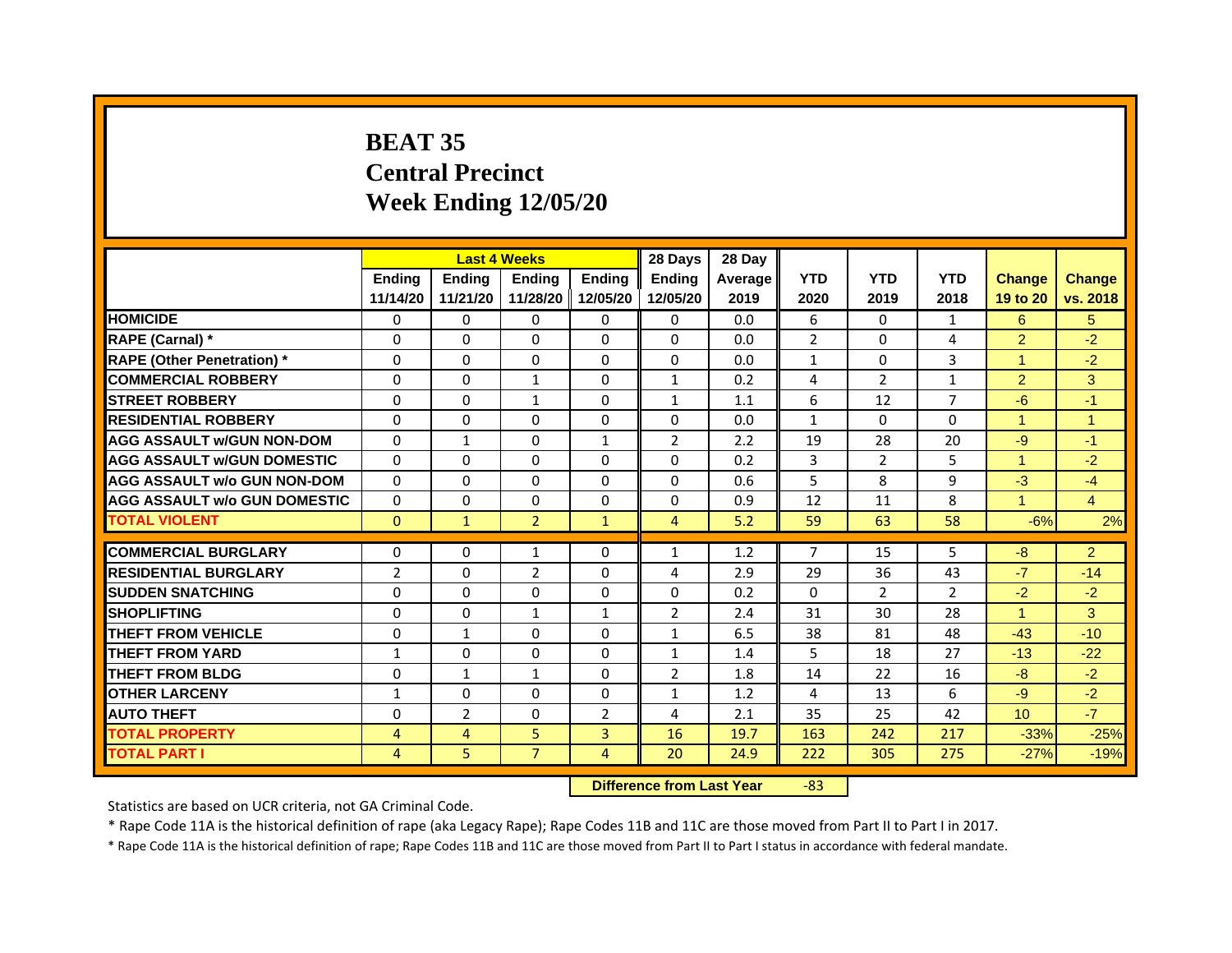#### **BEAT 36Central Precinct Week Ending 12/05/20**

|                                     |                |               | <b>Last 4 Weeks</b> |                   | 28 Days        | 28 Day         |                |                |                |                      |                      |
|-------------------------------------|----------------|---------------|---------------------|-------------------|----------------|----------------|----------------|----------------|----------------|----------------------|----------------------|
|                                     | <b>Endina</b>  | <b>Endina</b> | <b>Ending</b>       | <b>Endina</b>     | <b>Endina</b>  | <b>Average</b> | <b>YTD</b>     | <b>YTD</b>     | <b>YTD</b>     | <b>Change</b>        | <b>Change</b>        |
|                                     | 11/14/20       | 11/21/20      |                     | 11/28/20 12/05/20 | 12/05/20       | 2019           | 2020           | 2019           | 2018           | 19 to 20             | vs. 2018             |
| <b>HOMICIDE</b>                     | $\mathbf{1}$   | $\Omega$      | $\Omega$            | $\Omega$          | $\mathbf{1}$   | 0.0            | 2              | $\mathbf{0}$   | $\mathbf{0}$   | $\overline{2}$       | $\overline{2}$       |
| RAPE (Carnal) *                     | $\Omega$       | $\Omega$      | $\Omega$            | $\Omega$          | $\Omega$       | 0.2            | 5              | $\overline{2}$ | $\overline{2}$ | 3                    | 3                    |
| <b>RAPE (Other Penetration)</b> *   | 0              | 0             | $\Omega$            | $\Omega$          | $\Omega$       | 0.0            | 0              | 0              | $\mathbf{1}$   | $\Omega$             | $-1$                 |
| <b>COMMERCIAL ROBBERY</b>           | $\Omega$       | 0             | 0                   | 0                 | 0              | 0.2            | 0              | 3              | $\Omega$       | $-3$                 | $\Omega$             |
| <b>STREET ROBBERY</b>               | $\Omega$       | $\Omega$      | $\Omega$            | $\Omega$          | $\Omega$       | 0.6            | $\overline{2}$ | 6              | 4              | $-4$                 | $-2$                 |
| <b>RESIDENTIAL ROBBERY</b>          | $\Omega$       | $\mathbf{0}$  | $\Omega$            | $\Omega$          | $\Omega$       | 0.1            | 4              | $\mathbf{1}$   | 5              | 3                    | $-1$                 |
| <b>AGG ASSAULT w/GUN NON-DOM</b>    | $\Omega$       | $\Omega$      | $\mathbf{1}$        | $\Omega$          | $\mathbf{1}$   | 0.8            | 4              | 11             | 8              | $-7$                 | $-4$                 |
| <b>AGG ASSAULT W/GUN DOMESTIC</b>   | $\Omega$       | 0             | 0                   | $\mathbf{1}$      | $\mathbf{1}$   | 0.2            | $\overline{2}$ | 2              | $\mathbf{1}$   | $\Omega$             | $\blacktriangleleft$ |
| <b>AGG ASSAULT w/o GUN NON-DOM</b>  | $\mathbf{1}$   | $\Omega$      | $\Omega$            | $\Omega$          | $\mathbf{1}$   | 0.5            | 5              | 4              | 4              | $\blacktriangleleft$ | $\overline{1}$       |
| <b>AGG ASSAULT w/o GUN DOMESTIC</b> | $\Omega$       | $\Omega$      | $\mathbf{1}$        | $\Omega$          | $\mathbf{1}$   | 0.3            | 13             | 4              | 4              | 9                    | 9                    |
| <b>TOTAL VIOLENT</b>                | $\overline{2}$ | $\mathbf{0}$  | $\overline{2}$      | $\mathbf{1}$      | 5              | 2.9            | 37             | 33             | 29             | 12%                  | 28%                  |
|                                     |                |               |                     |                   |                |                |                |                |                |                      |                      |
| <b>COMMERCIAL BURGLARY</b>          | 0              | 0             | 0                   | 0                 | 0              | 1.1            | 6              | 11             | 6              | $-5$                 | $\Omega$             |
| <b>RESIDENTIAL BURGLARY</b>         | $\Omega$       | 0             | 0                   | 0                 | 0              | 2.3            | 12             | 30             | 21             | $-18$                | $-9$                 |
| <b>SUDDEN SNATCHING</b>             | $\mathbf 0$    | $\Omega$      | $\Omega$            | $\mathbf{0}$      | $\Omega$       | 0.1            | $\overline{2}$ | $\mathbf{1}$   | $\overline{2}$ | $\blacktriangleleft$ | $\Omega$             |
| <b>SHOPLIFTING</b>                  | $\Omega$       | 3             | $\Omega$            | 2                 | 5              | 3.7            | 51             | 46             | 41             | 5                    | 10                   |
| <b>THEFT FROM VEHICLE</b>           | $\overline{2}$ | $\mathbf{1}$  | 0                   | $\mathbf{1}$      | 4              | 3.3            | 34             | 42             | 40             | $-8$                 | $-6$                 |
| <b>THEFT FROM YARD</b>              | $\Omega$       | 0             | 1                   | $\mathbf{1}$      | $\overline{2}$ | 0.7            | 18             | 9              | 14             | 9                    | $\overline{4}$       |
| <b>THEFT FROM BLDG</b>              | 0              | 0             | 0                   | $\mathbf{1}$      | $\mathbf{1}$   | 1.5            | 17             | 19             | 24             | $-2$                 | $-7$                 |
| <b>OTHER LARCENY</b>                | $\Omega$       | $\Omega$      | $\Omega$            | $\Omega$          | $\Omega$       | 0.3            | 3              | 3              | $\mathbf{1}$   | $\Omega$             | $\overline{2}$       |
| <b>AUTO THEFT</b>                   | $\overline{2}$ | $\mathbf{1}$  | $\Omega$            | $\Omega$          | 3              | 1.8            | 31             | 22             | 20             | 9                    | 11                   |
| <b>TOTAL PROPERTY</b>               | 4              | 5             | $\mathbf{1}$        | 5                 | 15             | 14.8           | 174            | 183            | 169            | $-5%$                | 3%                   |
| <b>TOTAL PART I</b>                 | 6              | 5             | 3                   | 6                 | 20             | 17.7           | 211            | 216            | 198            | $-2%$                | 7%                   |

 **Difference from Last Year**‐5

Statistics are based on UCR criteria, not GA Criminal Code.

\* Rape Code 11A is the historical definition of rape (aka Legacy Rape); Rape Codes 11B and 11C are those moved from Part II to Part I in 2017.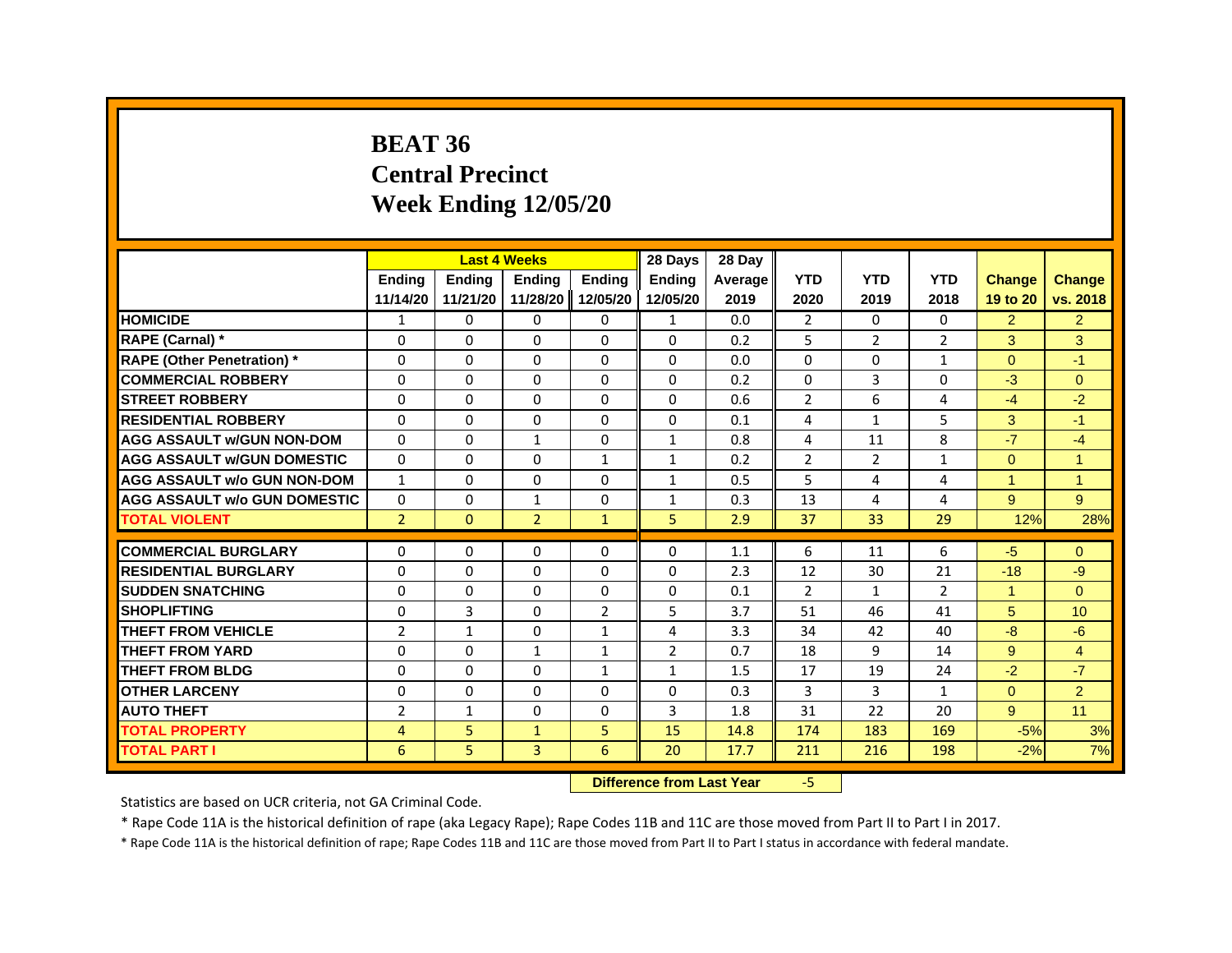# **BEAT 41South Precinct Week Ending 12/05/20**

|                                     |               |                | <b>Last 4 Weeks</b> |                | 28 Days        | 28 Day  |                |                |                |                |                |
|-------------------------------------|---------------|----------------|---------------------|----------------|----------------|---------|----------------|----------------|----------------|----------------|----------------|
|                                     | <b>Endina</b> | <b>Endina</b>  | <b>Ending</b>       | Ending         | Ending         | Average | <b>YTD</b>     | <b>YTD</b>     | <b>YTD</b>     | <b>Change</b>  | <b>Change</b>  |
|                                     | 11/14/20      | 11/21/20       | 11/28/20            | 12/05/20       | 12/05/20       | 2019    | 2020           | 2019           | 2018           | 19 to 20       | vs. 2018       |
| <b>HOMICIDE</b>                     | 0             | $\mathbf{0}$   | $\mathbf{0}$        | 0              | 0              | 0.1     | $\Omega$       | $\mathbf{1}$   | $\mathbf{0}$   | $-1$           | $\overline{0}$ |
| RAPE (Carnal) *                     | $\Omega$      | $\Omega$       | $\Omega$            | $\Omega$       | $\Omega$       | 0.2     | $\mathbf{1}$   | 3              | $\overline{2}$ | $-2$           | $-1$           |
| <b>RAPE (Other Penetration)</b> *   | 0             | $\Omega$       | $\Omega$            | $\Omega$       | $\Omega$       | 0.0     | $\Omega$       | 0              | $\mathbf{1}$   | $\Omega$       | $-1$           |
| <b>COMMERCIAL ROBBERY</b>           | 0             | $\Omega$       | $\Omega$            | $\Omega$       | $\Omega$       | 0.6     | $\overline{2}$ | 6              | $\overline{2}$ | $-4$           | $\Omega$       |
| <b>STREET ROBBERY</b>               | $\Omega$      | $\mathbf{1}$   | $\Omega$            | $\Omega$       | $\mathbf{1}$   | 0.9     | 7              | 10             | 4              | $-3$           | 3              |
| <b>RESIDENTIAL ROBBERY</b>          | $\Omega$      | $\Omega$       | $\Omega$            | $\Omega$       | $\Omega$       | 0.1     | $\mathbf{1}$   | $\mathbf{1}$   | $\mathbf{1}$   | $\Omega$       | $\overline{0}$ |
| <b>AGG ASSAULT w/GUN NON-DOM</b>    | $\Omega$      | $\Omega$       | $\Omega$            | $\Omega$       | $\Omega$       | 0.2     | 5              | $\overline{2}$ | $\Omega$       | 3              | 5              |
| <b>AGG ASSAULT w/GUN DOMESTIC</b>   | $\Omega$      | $\Omega$       | $\Omega$            | 0              | $\Omega$       | 0.1     | $\mathbf{1}$   | $\mathbf{1}$   | $\Omega$       | $\Omega$       | $\mathbf{1}$   |
| <b>AGG ASSAULT w/o GUN NON-DOM</b>  | $\Omega$      | $\Omega$       | $\Omega$            | $\Omega$       | $\Omega$       | 0.3     | 6              | 4              | $\overline{2}$ | $\overline{2}$ | $\overline{4}$ |
| <b>AGG ASSAULT W/o GUN DOMESTIC</b> | $\Omega$      | 1              | $\Omega$            | $\Omega$       | $\mathbf{1}$   | 0.5     | $\overline{7}$ | 7              | $\mathbf{1}$   | $\Omega$       | 6              |
| <b>TOTAL VIOLENT</b>                | $\mathbf 0$   | $\overline{2}$ | $\mathbf{0}$        | $\mathbf{0}$   | $\overline{2}$ | 3.0     | 30             | 35             | 13             | $-14%$         | 131%           |
|                                     |               |                |                     |                |                |         |                |                |                |                |                |
| <b>COMMERCIAL BURGLARY</b>          | 0             | $\mathbf{0}$   | $\mathbf{0}$        | 1              | 1              | 1.1     | 7              | 14             | 10             | $-7$           | $-3$           |
| <b>RESIDENTIAL BURGLARY</b>         | $\Omega$      | $\overline{2}$ | $\Omega$            | $\mathbf{1}$   | 3              | 0.8     | 11             | 10             | 15             | $\mathbf{1}$   | $-4$           |
| <b>SUDDEN SNATCHING</b>             | $\Omega$      | $\Omega$       | $\Omega$            | $\Omega$       | $\Omega$       | 0.2     | $\mathbf{1}$   | $\overline{2}$ | 4              | $-1$           | $-3$           |
| <b>SHOPLIFTING</b>                  | $\Omega$      | $\Omega$       | $\mathbf{1}$        | $\Omega$       | $\mathbf{1}$   | 1.8     | 11             | 23             | 19             | $-12$          | $-8$           |
| <b>THEFT FROM VEHICLE</b>           | 0             | 2              | $\mathbf{0}$        | 4              | 6              | 5.4     | 41             | 65             | 44             | $-24$          | $-3$           |
| <b>THEFT FROM YARD</b>              | 0             | $\Omega$       | 0                   | $\mathbf{1}$   | $\mathbf{1}$   | 0.9     | 10             | 10             | 16             | $\Omega$       | $-6$           |
| <b>THEFT FROM BLDG</b>              | $\Omega$      | $\mathbf{1}$   | $\Omega$            | $\Omega$       | $\mathbf{1}$   | 3.3     | 26             | 39             | 22             | $-13$          | $\overline{4}$ |
| <b>OTHER LARCENY</b>                | 0             | $\Omega$       | $\Omega$            | $\Omega$       | $\Omega$       | 0.3     | 4              | 4              | 3              | $\mathbf{0}$   | $\overline{1}$ |
| <b>AUTO THEFT</b>                   | $\mathbf{1}$  | $\Omega$       | $\Omega$            | $\Omega$       | $\mathbf{1}$   | 1.5     | 17             | 19             | 11             | $-2$           | 6              |
| <b>TOTAL PROPERTY</b>               | $\mathbf{1}$  | 5              | $\mathbf{1}$        | $\overline{7}$ | 14             | 15.3    | 128            | 186            | 144            | $-31%$         | $-11%$         |
| <b>TOTAL PART I</b>                 | $\mathbf{1}$  | $\overline{7}$ | $\mathbf{1}$        | $\overline{7}$ | 16             | 18.3    | 158            | 221            | 157            | $-29%$         | 1%             |

 **Difference from Last Year**r -63

Statistics are based on UCR criteria, not GA Criminal Code.

\* Rape Code 11A is the historical definition of rape (aka Legacy Rape); Rape Codes 11B and 11C are those moved from Part II to Part I in 2017.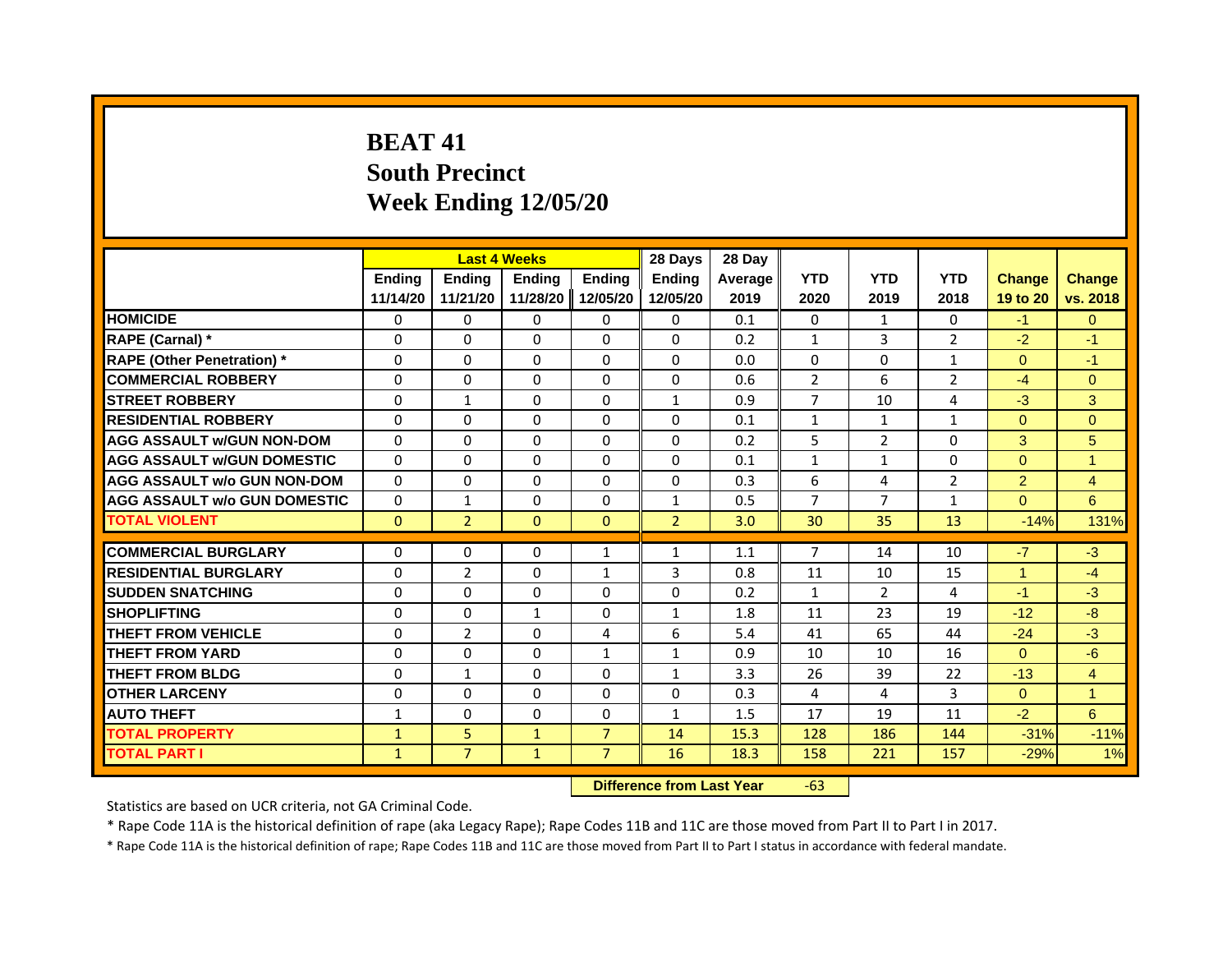# **BEAT 42South Precinct Week Ending 12/05/20**

|                                     |                | <b>Last 4 Weeks</b> |               |               | 28 Days        | 28 Day         |                |                |                |               |                      |
|-------------------------------------|----------------|---------------------|---------------|---------------|----------------|----------------|----------------|----------------|----------------|---------------|----------------------|
|                                     | <b>Endina</b>  | Ending              | <b>Endina</b> | <b>Endina</b> | <b>Endina</b>  | <b>Average</b> | <b>YTD</b>     | <b>YTD</b>     | <b>YTD</b>     | <b>Change</b> | <b>Change</b>        |
|                                     | 11/14/20       | 11/21/20            | 11/28/20      | 12/05/20      | 12/05/20       | 2019           | 2020           | 2019           | 2018           | 19 to 20      | vs. 2018             |
| <b>HOMICIDE</b>                     | 0              | $\Omega$            | $\Omega$      | $\Omega$      | 0              | 0.1            | $\Omega$       | $\mathbf{1}$   | $\Omega$       | $-1$          | $\Omega$             |
| RAPE (Carnal) *                     | $\mathbf{1}$   | $\Omega$            | $\Omega$      | $\Omega$      | $\mathbf{1}$   | 0.2            | 4              | 3              | $\mathbf{1}$   | $\mathbf{1}$  | 3                    |
| <b>RAPE (Other Penetration) *</b>   | 0              | $\Omega$            | $\Omega$      | $\Omega$      | $\Omega$       | 0.1            | $\mathbf{1}$   | $\mathbf{1}$   | 3              | $\Omega$      | $-2$                 |
| <b>COMMERCIAL ROBBERY</b>           | 0              | $\Omega$            | 0             | 0             | 0              | 0.2            | 6              | 3              | $\overline{2}$ | 3             | $\overline{4}$       |
| <b>STREET ROBBERY</b>               | $\Omega$       | $\Omega$            | $\Omega$      | $\Omega$      | $\Omega$       | 0.4            | $\overline{2}$ | 5              | 5              | $-3$          | $-3$                 |
| <b>RESIDENTIAL ROBBERY</b>          | 0              | $\Omega$            | $\Omega$      | 0             | 0              | 0.1            | $\overline{2}$ | $\mathbf{1}$   | 0              | $\mathbf{1}$  | $\overline{2}$       |
| <b>AGG ASSAULT w/GUN NON-DOM</b>    | $\Omega$       | $\Omega$            | $\Omega$      | $\Omega$      | $\Omega$       | 0.4            | 4              | 5              | $\overline{2}$ | $-1$          | $\overline{2}$       |
| <b>AGG ASSAULT WGUN DOMESTIC</b>    | $\Omega$       | $\Omega$            | $\Omega$      | $\Omega$      | $\Omega$       | 0.1            | $\Omega$       | $\mathbf{1}$   | $\overline{2}$ | $-1$          | $-2$                 |
| <b>AGG ASSAULT w/o GUN NON-DOM</b>  | 0              | 1                   | 0             | $\Omega$      | $\mathbf{1}$   | 0.2            | 8              | 3              | 8              | 5             | $\overline{0}$       |
| <b>AGG ASSAULT w/o GUN DOMESTIC</b> | $\Omega$       | $\Omega$            | 1             | $\Omega$      | 1              | 0.3            | 3              | 4              | $\mathbf{1}$   | $-1$          | $\overline{2}$       |
| <b>TOTAL VIOLENT</b>                | $\mathbf{1}$   | $\mathbf{1}$        | $\mathbf{1}$  | $\mathbf{0}$  | 3              | 2.1            | 30             | 27             | 24             | 11%           | 25%                  |
|                                     |                |                     |               |               |                |                |                |                |                |               |                      |
| <b>COMMERCIAL BURGLARY</b>          | 0              | $\Omega$            | $\Omega$      | 0             | 0              | 0.9            | 9              | 11             | 12             | $-2$          | $-3$                 |
| <b>RESIDENTIAL BURGLARY</b>         | 0              | $\Omega$            | 0             | $\Omega$      | $\Omega$       | 0.8            | 3              | 9              | 7              | $-6$          | $-4$                 |
| <b>SUDDEN SNATCHING</b>             | 0              | $\Omega$            | $\Omega$      | $\Omega$      | $\Omega$       | 0.2            | $\overline{2}$ | $\overline{2}$ | $\overline{2}$ | $\Omega$      | $\Omega$             |
| <b>SHOPLIFTING</b>                  | 4              | 6                   | 5             | 8             | 23             | 18.6           | 158            | 226            | 325            | $-68$         | $-167$               |
| <b>THEFT FROM VEHICLE</b>           | $\mathbf{1}$   | $\mathbf{1}$        | $\mathbf{1}$  | 0             | 3              | 3.2            | 50             | 42             | 49             | 8             | $\blacktriangleleft$ |
| <b>THEFT FROM YARD</b>              | 0              | 1                   | 0             | 1             | $\overline{2}$ | 0.7            | 17             | 7              | 13             | 10            | $\overline{4}$       |
| <b>THEFT FROM BLDG</b>              | $\Omega$       | $\Omega$            | 1             | 0             | 1              | 2.3            | 25             | 27             | 20             | $-2$          | 5                    |
| <b>OTHER LARCENY</b>                | $\mathbf{1}$   | $\Omega$            | $\mathbf{1}$  | 0             | $\overline{2}$ | 0.8            | $\overline{7}$ | 9              | $\mathbf{1}$   | $-2$          | 6                    |
| <b>AUTO THEFT</b>                   | $\Omega$       | $\Omega$            | $\Omega$      | $\mathbf{1}$  | $\mathbf{1}$   | 2.0            | 22             | 25             | 19             | $-3$          | 3                    |
| <b>TOTAL PROPERTY</b>               | 6              | 8                   | 8             | 10            | 32             | 29.5           | 293            | 358            | 448            | $-18%$        | $-35%$               |
| <b>TOTAL PART I</b>                 | $\overline{7}$ | 9                   | 9             | 10            | 35             | 31.5           | 323            | 385            | 472            | $-16%$        | $-32%$               |

 **Difference from Last Year**r -62

Statistics are based on UCR criteria, not GA Criminal Code.

\* Rape Code 11A is the historical definition of rape (aka Legacy Rape); Rape Codes 11B and 11C are those moved from Part II to Part I in 2017.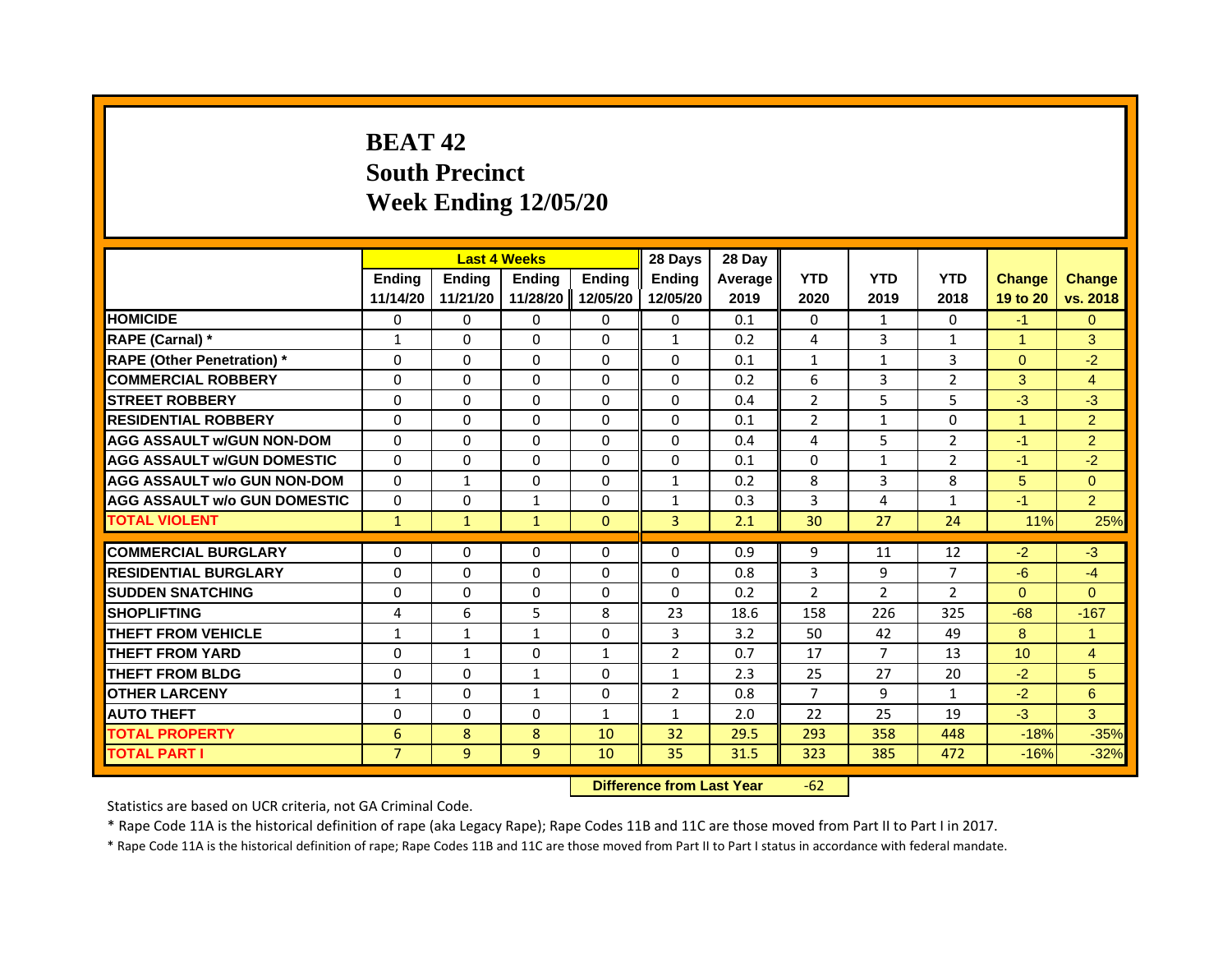# **BEAT 43South PrecinctWeek Ending 12/05/20**

|                                     |                | <b>Last 4 Weeks</b> |                |                | 28 Days        | 28 Day  |                |                |                |                      |                |
|-------------------------------------|----------------|---------------------|----------------|----------------|----------------|---------|----------------|----------------|----------------|----------------------|----------------|
|                                     | <b>Endina</b>  | <b>Endina</b>       | <b>Endina</b>  | <b>Endina</b>  | <b>Endina</b>  | Average | <b>YTD</b>     | <b>YTD</b>     | <b>YTD</b>     | <b>Change</b>        | <b>Change</b>  |
|                                     | 11/14/20       | 11/21/20            | 11/28/20       | 12/05/20       | 12/05/20       | 2019    | 2020           | 2019           | 2018           | 19 to 20             | vs. 2018       |
| <b>HOMICIDE</b>                     | 0              | 0                   | $\Omega$       | 0              | 0              | 0.2     | 0              | 2              | 1              | $-2$                 | $-1$           |
| RAPE (Carnal) *                     | $\Omega$       | $\Omega$            | $\Omega$       | $\Omega$       | $\Omega$       | 0.2     | $\overline{2}$ | $\overline{2}$ | $\overline{2}$ | $\Omega$             | $\Omega$       |
| <b>RAPE (Other Penetration)*</b>    | 0              | 0                   | $\Omega$       | $\Omega$       | $\Omega$       | 0.1     | $\mathbf{1}$   | $\mathbf{1}$   | $\Omega$       | $\Omega$             | 1              |
| <b>COMMERCIAL ROBBERY</b>           | 0              | 0                   | $\Omega$       | 0              | $\Omega$       | 0.3     | 9              | 3              | 3              | 6                    | 6              |
| <b>STREET ROBBERY</b>               | 0              | $\Omega$            | 0              | $\Omega$       | 0              | 0.7     | 4              | 6              | 7              | $-2$                 | $-3$           |
| <b>RESIDENTIAL ROBBERY</b>          | 0              | $\Omega$            | 0              | 0              | 0              | 0.1     | $\Omega$       | $\mathbf{1}$   | $\overline{4}$ | $-1$                 | $-4$           |
| <b>AGG ASSAULT w/GUN ON-DOM</b>     | $\mathbf{1}$   | $\mathbf 0$         | $\Omega$       | $\mathbf{1}$   | $\overline{2}$ | 0.6     | 18             | 8              | 4              | 10 <sup>1</sup>      | 14             |
| <b>AGG ASSAULT W/GUN DOMESTIC</b>   | $\Omega$       | $\Omega$            | $\Omega$       | 0              | $\Omega$       | 0.2     | 3              | $\overline{2}$ | $\mathbf{1}$   | $\blacktriangleleft$ | $\overline{2}$ |
| <b>AGG ASSAULT w/o GUN NON-DOM</b>  | $\Omega$       | $\mathbf{1}$        | $\Omega$       | $\overline{2}$ | 3              | 0.6     | 8              | 8              | 6              | $\Omega$             | $\overline{2}$ |
| <b>AGG ASSAULT W/o GUN DOMESTIC</b> | $\Omega$       | $\Omega$            | $\Omega$       | $\overline{2}$ | $\overline{2}$ | 0.6     | 15             | 8              | $\overline{4}$ | $\overline{7}$       | 11             |
| <b>TOTAL VIOLENT</b>                | $\mathbf{1}$   | $\mathbf{1}$        | $\mathbf{0}$   | 5              | $\overline{7}$ | 3.5     | 60             | 41             | 32             | 46%                  | 88%            |
|                                     |                |                     |                |                |                |         |                |                |                |                      |                |
| <b>COMMERCIAL BURGLARY</b>          | 0              | 0                   | $\Omega$       | 0              | $\Omega$       | 1.2     | 8              | 14             | 15             | $-6$                 | $-7$           |
| <b>RESIDENTIAL BURGLARY</b>         | 1              | $\Omega$            | $\overline{2}$ | $\mathbf{1}$   | 4              | 2.1     | 22             | 24             | 32             | $-2$                 | $-10$          |
| <b>SUDDEN SNATCHING</b>             | 0              | 0                   | $\Omega$       | $\Omega$       | $\Omega$       | 0.2     | $\overline{2}$ | $\overline{2}$ | $\overline{a}$ | $\Omega$             | $-2$           |
| <b>SHOPLIFTING</b>                  | $\overline{2}$ | $\overline{2}$      | $\overline{2}$ | $\overline{2}$ | 8              | 6.8     | 35             | 87             | 50             | $-52$                | $-15$          |
| <b>THEFT FROM VEHICLE</b>           | $\mathbf{1}$   | $\overline{2}$      | $\Omega$       | $\mathbf{1}$   | 4              | 2.7     | 51             | 33             | 48             | 18                   | 3              |
| <b>THEFT FROM YARD</b>              | $\mathbf{1}$   | $\overline{2}$      | $\Omega$       | $\mathbf{1}$   | $\overline{a}$ | 1.2     | 17             | 14             | 21             | 3                    | $-4$           |
| <b>THEFT FROM BLDG</b>              | 1              | 0                   | 1              | 1              | 3              | 2.1     | 14             | 26             | 28             | $-12$                | $-14$          |
| <b>OTHER LARCENY</b>                | 0              | 0                   | $\Omega$       | 0              | $\Omega$       | 0.5     | 8              | 6              | 3              | $\overline{2}$       | 5              |
| <b>AUTO THEFT</b>                   | 1              | 0                   | $\Omega$       | $\mathbf{1}$   | $\overline{2}$ | 1.8     | 24             | 20             | 25             | $\overline{4}$       | $-1$           |
| <b>TOTAL PROPERTY</b>               | $\overline{7}$ | 6                   | 5              | $\overline{7}$ | 25             | 18.6    | 181            | 226            | 226            | $-20%$               | $-20%$         |
| <b>TOTAL PART I</b>                 | 8              | $\overline{7}$      | 5              | 12             | 32             | 22.1    | 241            | 267            | 258            | $-10%$               | $-7%$          |

 **Difference from Last Year**‐26

Statistics are based on UCR criteria, not GA Criminal Code.

\* Rape Code 11A is the historical definition of rape (aka Legacy Rape); Rape Codes 11B and 11C are those moved from Part II to Part I in 2017.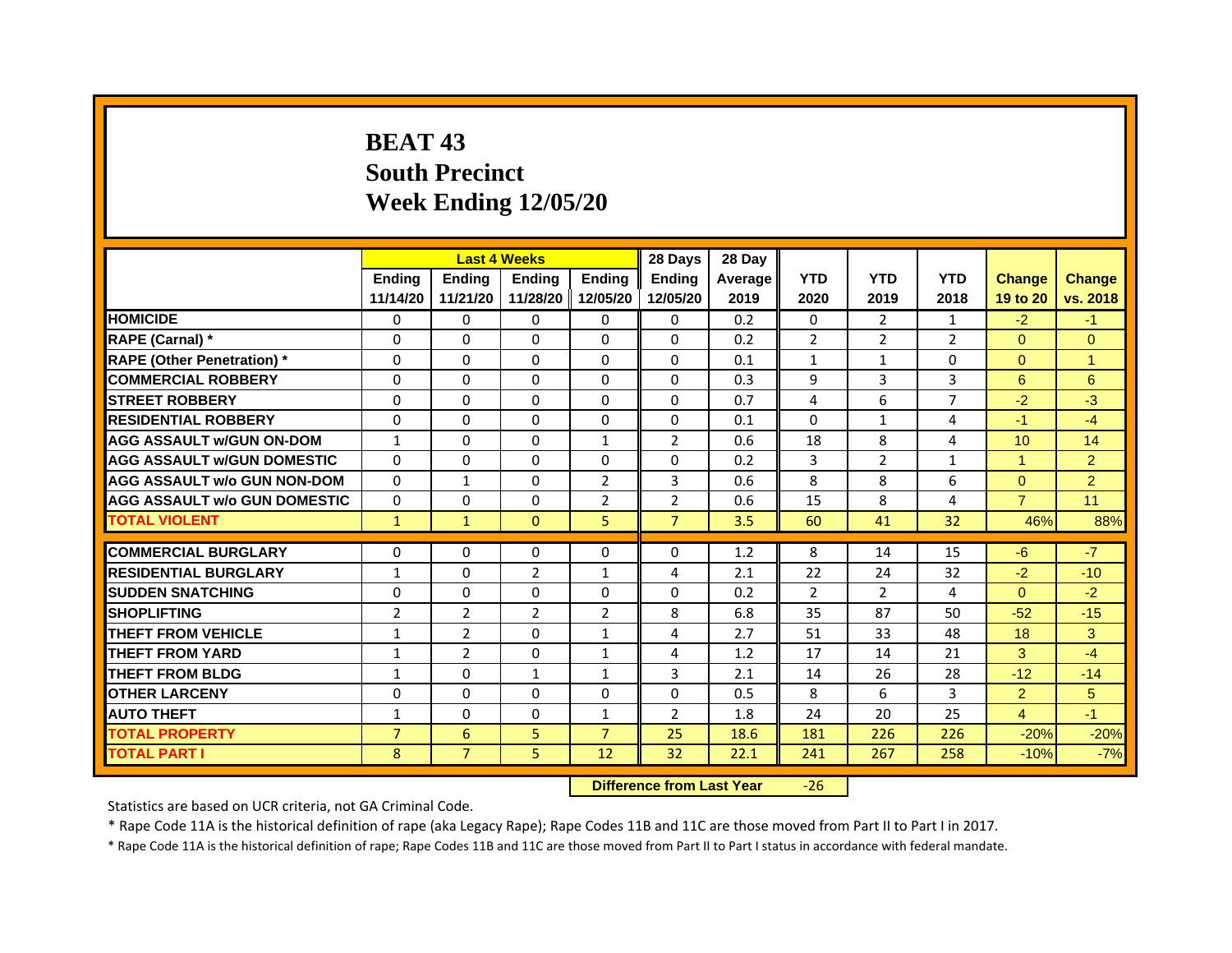# **BEAT 44South Precinct Week Ending 12/05/20**

|                                     |                | <b>Last 4 Weeks</b> |                |                | 28 Days        | 28 Day  |                |              |                |                |                |
|-------------------------------------|----------------|---------------------|----------------|----------------|----------------|---------|----------------|--------------|----------------|----------------|----------------|
|                                     | <b>Endina</b>  | <b>Ending</b>       | <b>Endina</b>  | <b>Endina</b>  | <b>Endina</b>  | Average | <b>YTD</b>     | <b>YTD</b>   | <b>YTD</b>     | <b>Change</b>  | <b>Change</b>  |
|                                     | 11/14/20       | 11/21/20            | 11/28/20       | 12/05/20       | 12/05/20       | 2019    | 2020           | 2019         | 2018           | 19 to 20       | vs. 2018       |
| <b>HOMICIDE</b>                     | $\Omega$       | 0                   | $\Omega$       | 0              | 0              | 0.1     | $\mathbf{1}$   | $\mathbf{1}$ | $\mathbf{1}$   | $\Omega$       | $\Omega$       |
| RAPE (Carnal) *                     | $\Omega$       | $\Omega$            | $\Omega$       | $\mathbf{0}$   | $\mathbf{0}$   | 0.2     | $\overline{2}$ | 2            | $\overline{2}$ | $\Omega$       | $\Omega$       |
| <b>RAPE (Other Penetration)*</b>    | 0              | $\Omega$            | $\Omega$       | $\mathbf{0}$   | $\Omega$       | 0.0     | 2              | $\Omega$     | 2              | $\overline{2}$ | $\Omega$       |
| <b>COMMERCIAL ROBBERY</b>           | 0              | 0                   | $\Omega$       | 0              | $\Omega$       | 0.0     | 1              | 0            | 1              | 1              | $\mathbf{0}$   |
| <b>STREET ROBBERY</b>               | 0              | 0                   | 0              | $\mathbf{0}$   | 0              | 0.5     | 6              | 6            | 5              | $\Omega$       | 1              |
| <b>RESIDENTIAL ROBBERY</b>          | 0              | $\Omega$            | 0              | $\Omega$       | $\Omega$       | 0.0     | $\overline{2}$ | 0            | 5              | 2              | $-3$           |
| <b>AGG ASSAULT w/GUN NON-DOM</b>    | $\mathbf{1}$   | $\mathbf{1}$        | $\Omega$       | $\mathbf{0}$   | $\overline{2}$ | 0.8     | 12             | 9            | 5              | 3              | $\overline{7}$ |
| <b>AGG ASSAULT W/GUN DOMESTIC</b>   | $\Omega$       | 0                   | $\Omega$       | 0              | $\Omega$       | 0.2     | $\mathbf{1}$   | 2            | $\overline{2}$ | $-1$           | $-1$           |
| <b>AGG ASSAULT w/o GUN NON-DOM</b>  | $\Omega$       | 0                   | $\Omega$       | $\Omega$       | $\Omega$       | 0.4     | 5              | 5            | 4              | $\Omega$       | 1              |
| <b>AGG ASSAULT w/o GUN DOMESTIC</b> | $\Omega$       | 0                   | $\mathbf{1}$   | 0              | $\mathbf{1}$   | 1.2     | 14             | 14           | 7              | $\Omega$       | $\overline{7}$ |
| <b>TOTAL VIOLENT</b>                | $\mathbf{1}$   | $\mathbf{1}$        | $\mathbf{1}$   | $\mathbf{0}$   | 3              | 3.3     | 46             | 39           | 34             | 18%            | 35%            |
|                                     |                |                     |                |                |                |         |                |              |                |                |                |
| <b>COMMERCIAL BURGLARY</b>          | 0              | 0                   | 0              | 0              | 0              | 0.8     | $\overline{2}$ | 11           | $\overline{2}$ | $-9$           | $\Omega$       |
| <b>RESIDENTIAL BURGLARY</b>         | 0              | 0                   | 0              | 1              | $\mathbf{1}$   | 1.5     | 26             | 19           | 36             | $\overline{7}$ | $-10$          |
| <b>SUDDEN SNATCHING</b>             | 0              | $\Omega$            | $\Omega$       | $\Omega$       | $\Omega$       | 0.2     | $\Omega$       | 3            | $\Omega$       | $-3$           | $\Omega$       |
| <b>SHOPLIFTING</b>                  | $\Omega$       | $\overline{2}$      | $\Omega$       | $\mathbf{0}$   | $\overline{2}$ | 2.7     | 22             | 33           | 55             | $-11$          | $-33$          |
| THEFT FROM VEHICLE                  | 1              | $\overline{2}$      | $\mathbf{1}$   | 0              | 4              | 6.5     | 47             | 84           | 70             | $-37$          | $-23$          |
| <b>THEFT FROM YARD</b>              | 0              | 0                   | $\Omega$       | 0              | $\Omega$       | 0.7     | 11             | 9            | 13             | $\overline{2}$ | $-2$           |
| <b>THEFT FROM BLDG</b>              | $\mathbf{1}$   | $\Omega$            | $\Omega$       | $\mathbf{1}$   | $\overline{2}$ | 1.4     | 23             | 18           | 11             | 5              | 12             |
| <b>OTHER LARCENY</b>                | 0              | $\Omega$            | $\Omega$       | 0              | $\Omega$       | 0.8     | 8              | 10           | 6              | $-2$           | 2              |
| <b>AUTO THEFT</b>                   | $\Omega$       | $\mathbf{1}$        | $\Omega$       | $\overline{2}$ | 3              | 2.7     | 21             | 32           | 20             | $-11$          | $\mathbf{1}$   |
| <b>TOTAL PROPERTY</b>               | $\overline{2}$ | 5                   | $\mathbf{1}$   | 4              | 12             | 17.3    | 160            | 219          | 213            | $-27%$         | $-25%$         |
| <b>TOTAL PART I</b>                 | 3              | 6                   | $\overline{2}$ | $\overline{4}$ | 15             | 20.6    | 206            | 258          | 247            | $-20%$         | $-17%$         |

 **Difference from Last Year**‐52

Statistics are based on UCR criteria, not GA Criminal Code.

\* Rape Code 11A is the historical definition of rape (aka Legacy Rape); Rape Codes 11B and 11C are those moved from Part II to Part I in 2017.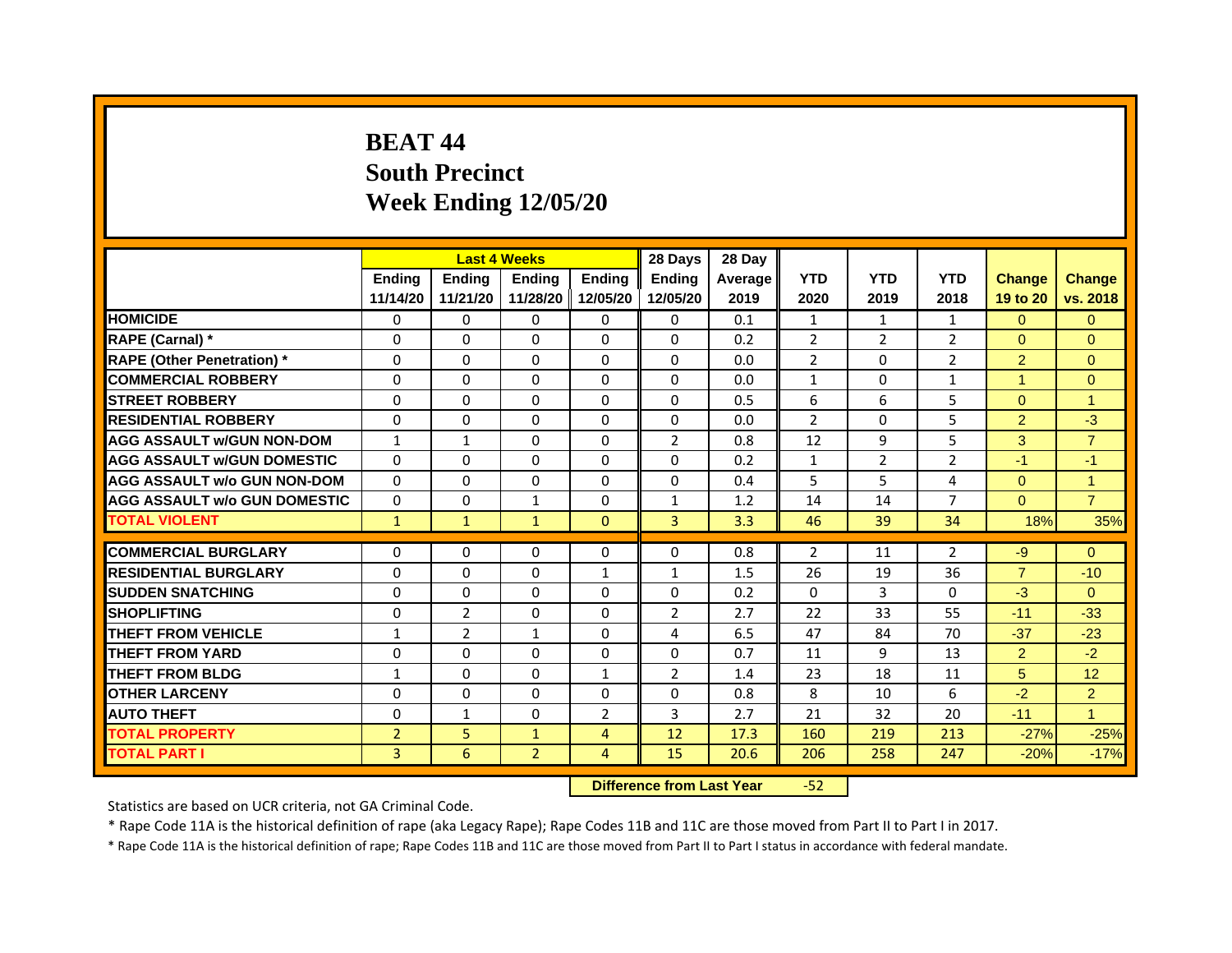# **BEAT 45South PrecinctWeek Ending 12/05/20**

|                                     |                | <b>Last 4 Weeks</b> |                     |                | 28 Days        | 28 Day  |                |                |                |                      |                |
|-------------------------------------|----------------|---------------------|---------------------|----------------|----------------|---------|----------------|----------------|----------------|----------------------|----------------|
|                                     | <b>Endina</b>  | <b>Endina</b>       | <b>Endina</b>       | <b>Endina</b>  | <b>Endina</b>  | Average | <b>YTD</b>     | <b>YTD</b>     | <b>YTD</b>     | <b>Change</b>        | <b>Change</b>  |
|                                     | 11/14/20       | 11/21/20            | 11/28/20   12/05/20 |                | 12/05/20       | 2019    | 2020           | 2019           | 2018           | 19 to 20             | vs. 2018       |
| <b>HOMICIDE</b>                     | 0              | 0                   | $\Omega$            | 0              | 0              | 0.0     | $\mathbf{1}$   | 0              | $\mathbf{1}$   | $\blacktriangleleft$ | $\Omega$       |
| RAPE (Carnal) *                     | $\Omega$       | $\Omega$            | $\Omega$            | $\Omega$       | $\Omega$       | 0.1     | 3              | $\mathbf{1}$   | 3              | 2                    | $\Omega$       |
| <b>RAPE (Other Penetration)*</b>    | 0              | 0                   | $\Omega$            | $\Omega$       | $\Omega$       | 0.0     | $\mathbf{1}$   | $\Omega$       | 3              | $\blacktriangleleft$ | $-2$           |
| <b>COMMERCIAL ROBBERY</b>           | 0              | 0                   | $\Omega$            | $\Omega$       | $\Omega$       | 0.2     | 4              | $\overline{2}$ | 3              | $\overline{2}$       | 1              |
| <b>STREET ROBBERY</b>               | 0              | $\Omega$            | 0                   | $\Omega$       | 0              | 0.3     | 3              | 4              | 4              | $-1$                 | $-1$           |
| <b>RESIDENTIAL ROBBERY</b>          | 0              | $\Omega$            | 0                   | 0              | 0              | 0.1     | 0              | $\mathbf{1}$   | 0              | $-1$                 | $\Omega$       |
| <b>AGG ASSAULT w/GUN NON-DOM</b>    | $\Omega$       | $\mathbf 0$         | $\mathbf{1}$        | $\mathbf{0}$   | $\mathbf{1}$   | 0.5     | 8              | 6              | $\overline{2}$ | $\overline{2}$       | $6\phantom{1}$ |
| <b>AGG ASSAULT W/GUN DOMESTIC</b>   | $\Omega$       | $\Omega$            | $\Omega$            | $\Omega$       | $\Omega$       | 0.2     | $\overline{2}$ | $\overline{2}$ | $\mathbf{1}$   | $\Omega$             | 1              |
| <b>AGG ASSAULT w/o GUN NON-DOM</b>  | $\Omega$       | 0                   | $\mathbf{1}$        | $\mathbf{1}$   | $\overline{2}$ | 0.2     | 6              | $\mathbf{1}$   | $\overline{a}$ | 5                    | 2              |
| <b>AGG ASSAULT W/o GUN DOMESTIC</b> | $\Omega$       | 0                   | $\Omega$            | $\mathbf{1}$   | 1              | 0.5     | $\overline{7}$ | 6              | $\overline{4}$ | $\mathbf{1}$         | 3              |
| <b>TOTAL VIOLENT</b>                | $\Omega$       | $\Omega$            | $\overline{2}$      | $\overline{2}$ | $\overline{4}$ | 1.9     | 35             | 23             | 25             | 52%                  | 40%            |
|                                     |                |                     |                     |                |                |         |                |                |                |                      |                |
| <b>COMMERCIAL BURGLARY</b>          | 1              | 0                   | $\Omega$            | 0              | $\mathbf{1}$   | 0.2     | 3              | 2              | 6              | $\mathbf{1}$         | $-3$           |
| <b>RESIDENTIAL BURGLARY</b>         | 0              | $\mathbf{1}$        | $\Omega$            | $\mathbf{0}$   | 1              | 1.2     | 11             | 14             | 34             | $-3$                 | $-23$          |
| <b>SUDDEN SNATCHING</b>             | 0              | 0                   | $\Omega$            | $\Omega$       | $\Omega$       | 0.1     | 1              | $\mathbf{1}$   | $\mathbf{1}$   | $\Omega$             | $\Omega$       |
| <b>SHOPLIFTING</b>                  | 1              | 0                   | 0                   | $\Omega$       | $\mathbf{1}$   | 8.0     | 26             | 103            | 60             | $-77$                | $-34$          |
| <b>THEFT FROM VEHICLE</b>           | $\Omega$       | $\Omega$            | $\Omega$            | $\mathbf{1}$   | $\mathbf{1}$   | 3.1     | 45             | 38             | 45             | $\overline{7}$       | $\Omega$       |
| <b>THEFT FROM YARD</b>              | 0              | 0                   | $\Omega$            | $\Omega$       | $\Omega$       | 1.2     | 15             | 15             | 22             | $\Omega$             | $-7$           |
| <b>THEFT FROM BLDG</b>              | 0              | 0                   | 0                   | 0              | 0              | 1.2     | 13             | 13             | 18             | $\Omega$             | $-5$           |
| <b>OTHER LARCENY</b>                | 0              | $\Omega$            | $\Omega$            | $\mathbf{1}$   | $\mathbf{1}$   | 0.5     | 8              | 6              | 5              | $\overline{2}$       | 3              |
| <b>AUTO THEFT</b>                   | $\mathbf 0$    | 0                   | $\Omega$            | $\Omega$       | $\Omega$       | 1.0     | 21             | 10             | 18             | 11                   | 3              |
| <b>TOTAL PROPERTY</b>               | $\overline{2}$ | $\mathbf{1}$        | $\Omega$            | $\overline{2}$ | 5              | 16.3    | 143            | 202            | 209            | $-29%$               | $-32%$         |
| <b>TOTAL PART I</b>                 | $\overline{2}$ | $\mathbf{1}$        | $\overline{2}$      | 4              | 9              | 18.2    | 178            | 225            | 234            | $-21%$               | $-24%$         |

 **Difference from Last Year**‐47

Statistics are based on UCR criteria, not GA Criminal Code.

\* Rape Code 11A is the historical definition of rape (aka Legacy Rape); Rape Codes 11B and 11C are those moved from Part II to Part I in 2017.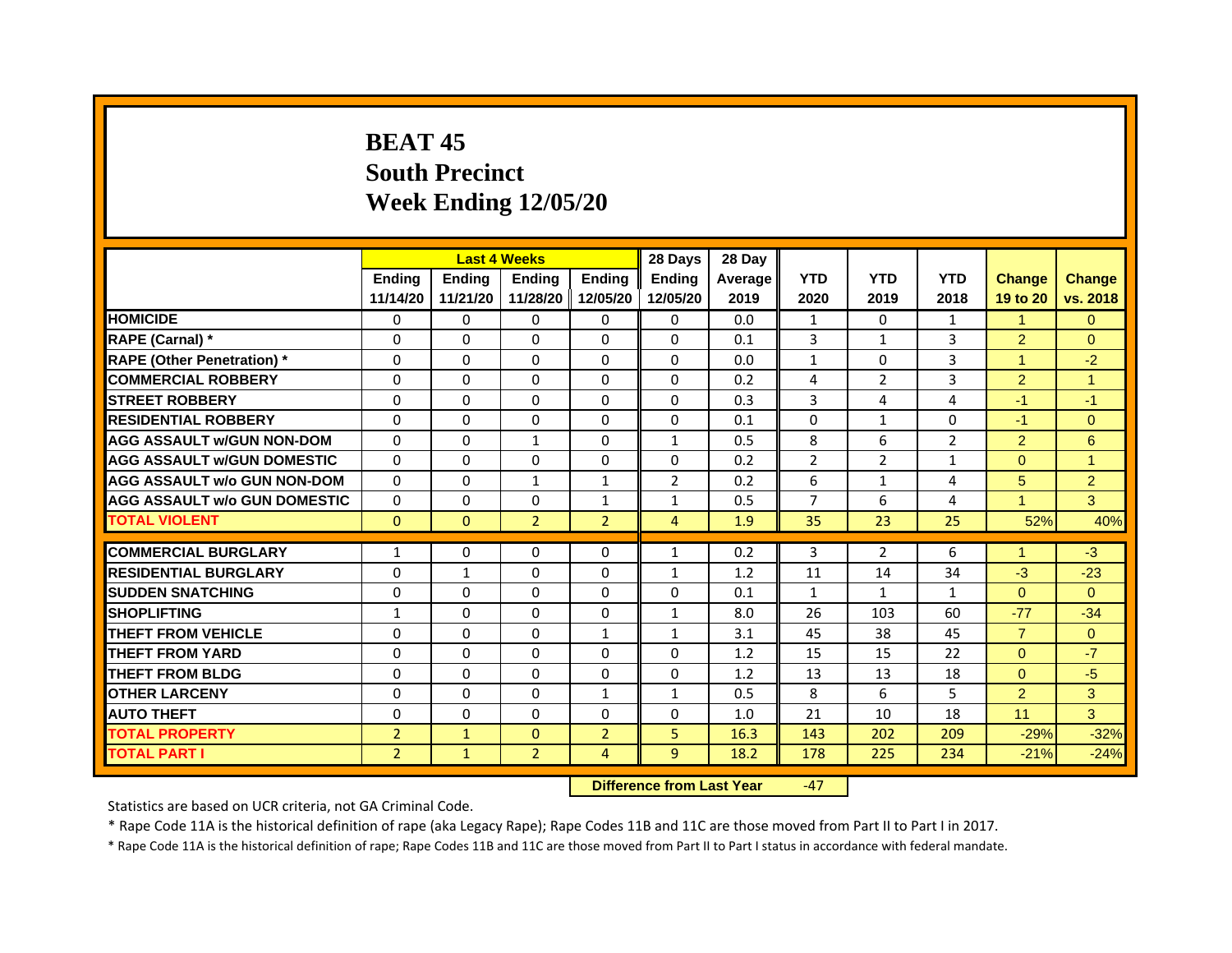## **BEAT 46South Precinct Week Ending 12/05/20**

|                                     |               | <b>Last 4 Weeks</b> |               |                   | 28 Days        | 28 Day  |                |                |                |                |                      |
|-------------------------------------|---------------|---------------------|---------------|-------------------|----------------|---------|----------------|----------------|----------------|----------------|----------------------|
|                                     | <b>Ending</b> | <b>Endina</b>       | <b>Endina</b> | <b>Ending</b>     | <b>Ending</b>  | Average | <b>YTD</b>     | <b>YTD</b>     | <b>YTD</b>     | <b>Change</b>  | <b>Change</b>        |
|                                     | 11/14/20      | 11/21/20            |               | 11/28/20 12/05/20 | 12/05/20       | 2019    | 2020           | 2019           | 2018           | 19 to 20       | vs. 2019             |
| <b>HOMICIDE</b>                     | $\Omega$      | $\Omega$            | $\Omega$      | 0                 | 0              | 0.2     | $\mathbf{0}$   | 2              | 1              | $-2$           | $-1$                 |
| RAPE (Carnal) *                     | $\Omega$      | $\Omega$            | $\Omega$      | $\Omega$          | $\Omega$       | 0.2     | 5              | $\overline{2}$ | $\mathbf{1}$   | 3              | $\overline{4}$       |
| <b>RAPE (Other Penetration)</b> *   | 0             | 0                   | 0             | 0                 | 0              | 0.0     | $\mathbf{0}$   | $\mathbf{0}$   | 3              | $\Omega$       | $-3$                 |
| <b>COMMERCIAL ROBBERY</b>           | 0             | $\Omega$            | 0             | 0                 | 0              | 0.2     | $\mathbf{1}$   | $\overline{2}$ | 3              | $-1$           | $-2$                 |
| <b>STREET ROBBERY</b>               | $\Omega$      | 1                   | $\Omega$      | 0                 | $\mathbf{1}$   | 0.2     | 5              | $\overline{2}$ | $\overline{7}$ | 3              | $-2$                 |
| <b>RESIDENTIAL ROBBERY</b>          | $\Omega$      | $\Omega$            | $\Omega$      | $\Omega$          | $\Omega$       | 0.0     | $\Omega$       | $\Omega$       | 0              | $\Omega$       | $\Omega$             |
| <b>AGG ASSAULT w/GUN NON-DOM</b>    | $\Omega$      | $\Omega$            | $\Omega$      | $\Omega$          | $\Omega$       | 0.3     | 9              | 4              | $\overline{7}$ | 5              | $\overline{2}$       |
| <b>AGG ASSAULT W/GUN DOMESTIC</b>   | $\Omega$      | $\Omega$            | $\Omega$      | $\Omega$          | $\Omega$       | 0.2     | $\overline{2}$ | 3              | $\Omega$       | $-1$           | $\overline{2}$       |
| <b>AGG ASSAULT w/o GUN NON-DOM</b>  | $\Omega$      | $\Omega$            | $\Omega$      | 0                 | $\Omega$       | 0.4     | 7              | 5              | $\Omega$       | $\overline{2}$ | $\overline{7}$       |
| <b>AGG ASSAULT W/o GUN DOMESTIC</b> | $\Omega$      | 0                   | 0             | $\overline{2}$    | $\overline{2}$ | 0.9     | $\overline{7}$ | 11             | 10             | $-4$           | $-3$                 |
| <b>TOTAL VIOLENT</b>                | $\mathbf{0}$  | $\mathbf{1}$        | $\mathbf{0}$  | $\overline{2}$    | 3              | 2.5     | 36             | 31             | 32             | 16%            | 13%                  |
|                                     |               |                     |               |                   |                |         |                |                |                |                |                      |
| <b>COMMERCIAL BURGLARY</b>          | 0             | 0                   | $\Omega$      | 0                 | $\Omega$       | 0.8     | 4              | 9              | 15             | $-5$           | $-11$                |
| <b>RESIDENTIAL BURGLARY</b>         | 3             | $\mathbf{1}$        | $\Omega$      | $\mathbf{1}$      | 5              | 2.2     | 19             | 25             | 48             | $-6$           | $-29$                |
| <b>SUDDEN SNATCHING</b>             | 0             | 0                   | 0             | 0                 | 0              | 0.3     | 2              | 4              | 1              | $-2$           | $\blacktriangleleft$ |
| <b>SHOPLIFTING</b>                  | 4             | $\mathbf 1$         | 6             | $\overline{2}$    | 13             | 9.6     | 66             | 117            | 118            | $-51$          | $-52$                |
| <b>THEFT FROM VEHICLE</b>           | $\Omega$      | $\mathbf{1}$        | $\Omega$      | $\Omega$          | $\mathbf{1}$   | 4.1     | 31             | 52             | 68             | $-21$          | $-37$                |
| <b>THEFT FROM YARD</b>              | $\Omega$      | $\Omega$            | $\Omega$      | $\Omega$          | $\Omega$       | 0.6     | 12             | 8              | 11             | $\overline{4}$ | $\blacktriangleleft$ |
| <b>THEFT FROM BLDG</b>              | $\Omega$      | $\mathbf{1}$        | $\Omega$      | 0                 | $\mathbf{1}$   | 2.1     | 19             | 23             | 37             | $-4$           | $-18$                |
| <b>OTHER LARCENY</b>                | $\Omega$      | $\Omega$            | $\Omega$      | $\Omega$          | $\Omega$       | 0.8     | 5              | 10             | 4              | $-5$           | $\blacktriangleleft$ |
| <b>AUTO THEFT</b>                   | $\mathbf{1}$  | $\Omega$            | $\Omega$      | $\Omega$          | $\mathbf{1}$   | 1.9     | 10             | 23             | 34             | $-13$          | $-24$                |
| <b>TOTAL PROPERTY</b>               | 8             | 4                   | 6             | 3                 | 21             | 22.3    | 168            | 271            | 336            | $-38%$         | $-50%$               |
| <b>TOTAL PART I</b>                 | 8             | 5.                  | 6             | 5.                | 24             | 24.8    | 204            | 302            | 368            | $-32%$         | $-45%$               |

 **Difference from Last Year**r -98

Statistics are based on UCR criteria, not GA Criminal Code.

\* Rape Code 11A is the historical definition of rape (aka Legacy Rape); Rape Codes 11B and 11C are those moved from Part II to Part I in 2017.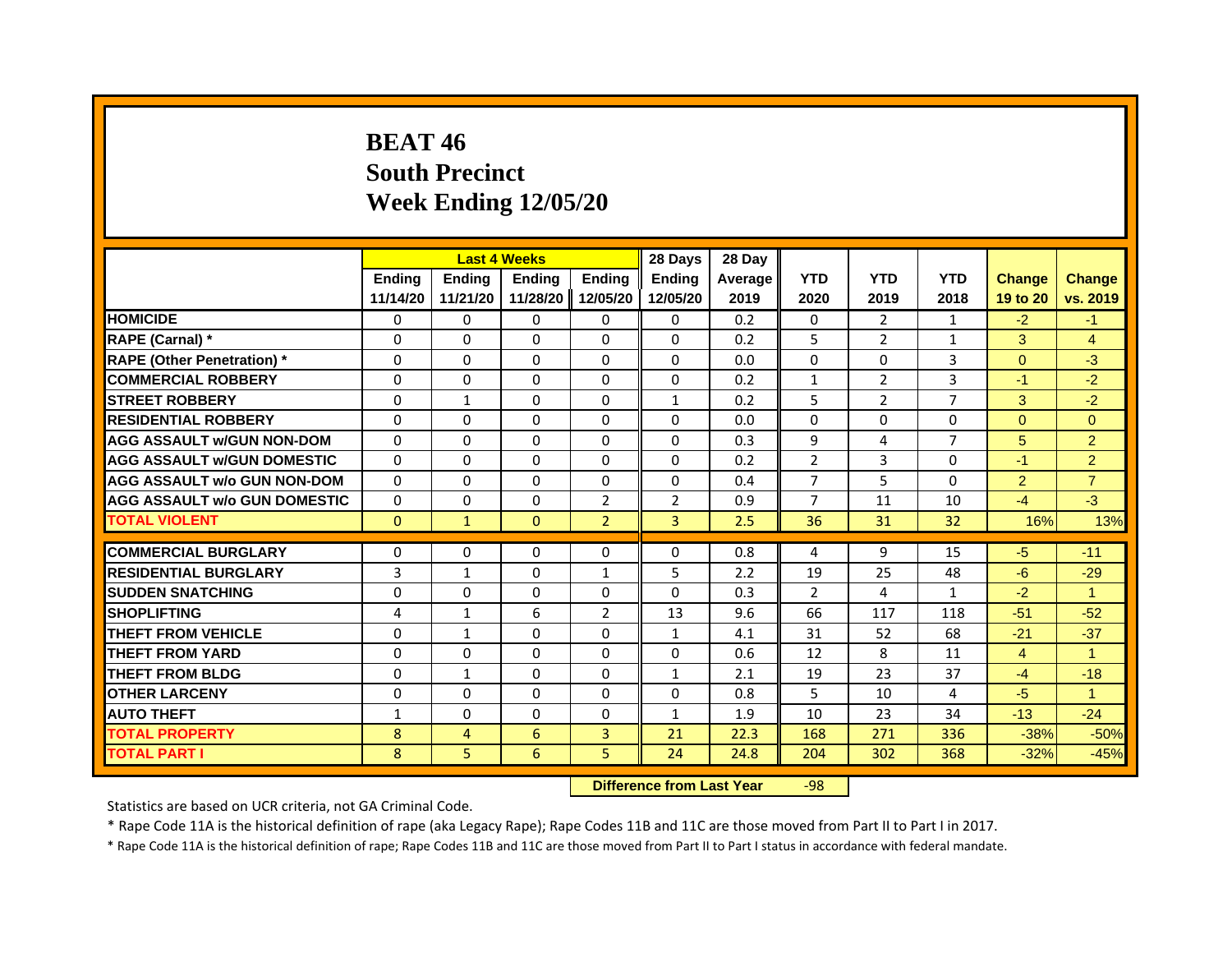# **BEAT 47South Precinct Week Ending 12/05/20**

|                                     |               | <b>Last 4 Weeks</b> |               |               | 28 Days        | 28 Day  |                |                |                |                |                |
|-------------------------------------|---------------|---------------------|---------------|---------------|----------------|---------|----------------|----------------|----------------|----------------|----------------|
|                                     | <b>Ending</b> | <b>Endina</b>       | <b>Endina</b> | <b>Ending</b> | <b>Endina</b>  | Average | <b>YTD</b>     | <b>YTD</b>     | <b>YTD</b>     | <b>Change</b>  | <b>Change</b>  |
|                                     | 11/14/20      | 11/21/20            | 11/28/20      | 12/05/20      | 12/05/20       | 2019    | 2020           | 2019           | 2018           | 19 to 20       | vs. 2018       |
| <b>HOMICIDE</b>                     | 0             | $\Omega$            | $\Omega$      | 0             | 0              | 0.0     | $\mathbf{1}$   | 0              | 0              | 1              | 1              |
| RAPE (Carnal) *                     | $\Omega$      | $\Omega$            | $\Omega$      | $\Omega$      | $\Omega$       | 0.0     | $\Omega$       | $\Omega$       | $\mathbf{1}$   | $\Omega$       | $-1$           |
| <b>RAPE (Other Penetration)</b> *   | 0             | 0                   | 0             | 0             | 0              | 0.0     | $\Omega$       | 0              | $\mathbf{1}$   | $\Omega$       | $-1$           |
| <b>COMMERCIAL ROBBERY</b>           | $\Omega$      | $\Omega$            | $\Omega$      | $\Omega$      | $\Omega$       | 0.0     | $\Omega$       | 0              | $\Omega$       | $\Omega$       | $\Omega$       |
| <b>STREET ROBBERY</b>               | $\Omega$      | $\Omega$            | $\Omega$      | $\Omega$      | $\Omega$       | 0.1     | $\Omega$       | $\mathbf{1}$   | $\mathbf{1}$   | $-1$           | $-1$           |
| <b>RESIDENTIAL ROBBERY</b>          | $\Omega$      | $\Omega$            | $\Omega$      | $\Omega$      | $\Omega$       | 0.0     | $\mathbf{1}$   | $\Omega$       | $\Omega$       | $\overline{1}$ | $\overline{1}$ |
| <b>AGG ASSAULT w/GUN NON-GUN</b>    | $\Omega$      | $\Omega$            | $\Omega$      | $\Omega$      | $\Omega$       | 0.2     | $\mathbf{1}$   | $\overline{3}$ | $\Omega$       | $-2$           | $\overline{1}$ |
| <b>AGG ASSAULT W/GUN DOMESTIC</b>   | $\Omega$      | $\Omega$            | $\Omega$      | $\Omega$      | $\Omega$       | 0.1     | $\Omega$       | $\mathbf{1}$   | $\Omega$       | $-1$           | $\Omega$       |
| <b>AGG ASSAULT w/o GUN NON-DOM</b>  | $\Omega$      | $\Omega$            | $\Omega$      | $\Omega$      | $\Omega$       | 0.3     | $\Omega$       | 4              | $\Omega$       | $-4$           | $\overline{0}$ |
| <b>AGG ASSAULT W/o GUN DOMESTIC</b> | $\Omega$      | 0                   | $\Omega$      | $\mathbf{1}$  | $\mathbf{1}$   | 0.4     | $\overline{2}$ | 4              | 1              | $-2$           | $\mathbf{1}$   |
| <b>TOTAL VIOLENT</b>                | $\mathbf{0}$  | $\mathbf{0}$        | $\mathbf{0}$  | $\mathbf{1}$  | $\mathbf{1}$   | 1.1     | 5              | 13             | $\overline{4}$ | $-62%$         | 25%            |
|                                     |               |                     |               |               |                |         |                |                |                |                |                |
| <b>COMMERCIAL BURGLARY</b>          | 0             | 0                   | 0             | 0             | $\Omega$       | 0.1     | $\Omega$       | 1              | $\Omega$       | $-1$           | $\overline{0}$ |
| <b>RESIDENTIAL BURGLARY</b>         | $\Omega$      | $\overline{2}$      | $\Omega$      | $\Omega$      | $\overline{2}$ | 0.3     | 5              | 4              | 21             | 1              | $-16$          |
| <b>SUDDEN SNATCHING</b>             | 0             | 0                   | 0             | 0             | 0              | 0.0     | 0              | 0              | 0              | $\Omega$       | $\Omega$       |
| <b>SHOPLIFTING</b>                  | $\Omega$      | $\Omega$            | $\Omega$      | $\Omega$      | $\Omega$       | 0.1     | $\Omega$       | $\mathbf{1}$   | $\mathbf{1}$   | $-1$           | $-1$           |
| <b>THEFT FROM VEHICLE</b>           | $\Omega$      | $\Omega$            | $\Omega$      | $\Omega$      | $\Omega$       | 1.3     | 11             | 16             | 22             | $-5$           | $-11$          |
| <b>THEFT FROM YARD</b>              | $\Omega$      | $\Omega$            | $\mathbf{1}$  | $\Omega$      | $\mathbf{1}$   | 0.7     | $\overline{7}$ | 8              | 5              | $-1$           | $\overline{2}$ |
| <b>THEFT FROM BLDG</b>              | $\Omega$      | $\Omega$            | $\Omega$      | $\Omega$      | $\Omega$       | 0.5     | $\overline{2}$ | $\overline{7}$ | 8              | $-5$           | $-6$           |
| <b>OTHER LARCENY</b>                | $\mathbf{1}$  | $\Omega$            | $\Omega$      | $\Omega$      | $\mathbf{1}$   | 0.8     | 3              | 10             | 3              | $-7$           | $\Omega$       |
| <b>AUTO THEFT</b>                   | $\Omega$      | $\Omega$            | $\Omega$      | $\Omega$      | $\Omega$       | 0.5     | 8              | 5              | 5              | 3              | 3              |
| <b>TOTAL PROPERTY</b>               | $\mathbf{1}$  | $\overline{2}$      | $\mathbf{1}$  | $\mathbf{0}$  | 4              | 4.2     | 36             | 52             | 65             | $-31%$         | $-45%$         |
| <b>TOTAL PART I</b>                 | $\mathbf{1}$  | $\overline{2}$      | $\mathbf{1}$  | $\mathbf{1}$  | 5              | 5.3     | 41             | 65             | 69             | $-37%$         | $-41%$         |

 **Difference from Last Year**‐24

Statistics are based on UCR criteria, not GA Criminal Code.

\* Rape Code 11A is the historical definition of rape (aka Legacy Rape); Rape Codes 11B and 11C are those moved from Part II to Part I in 2017.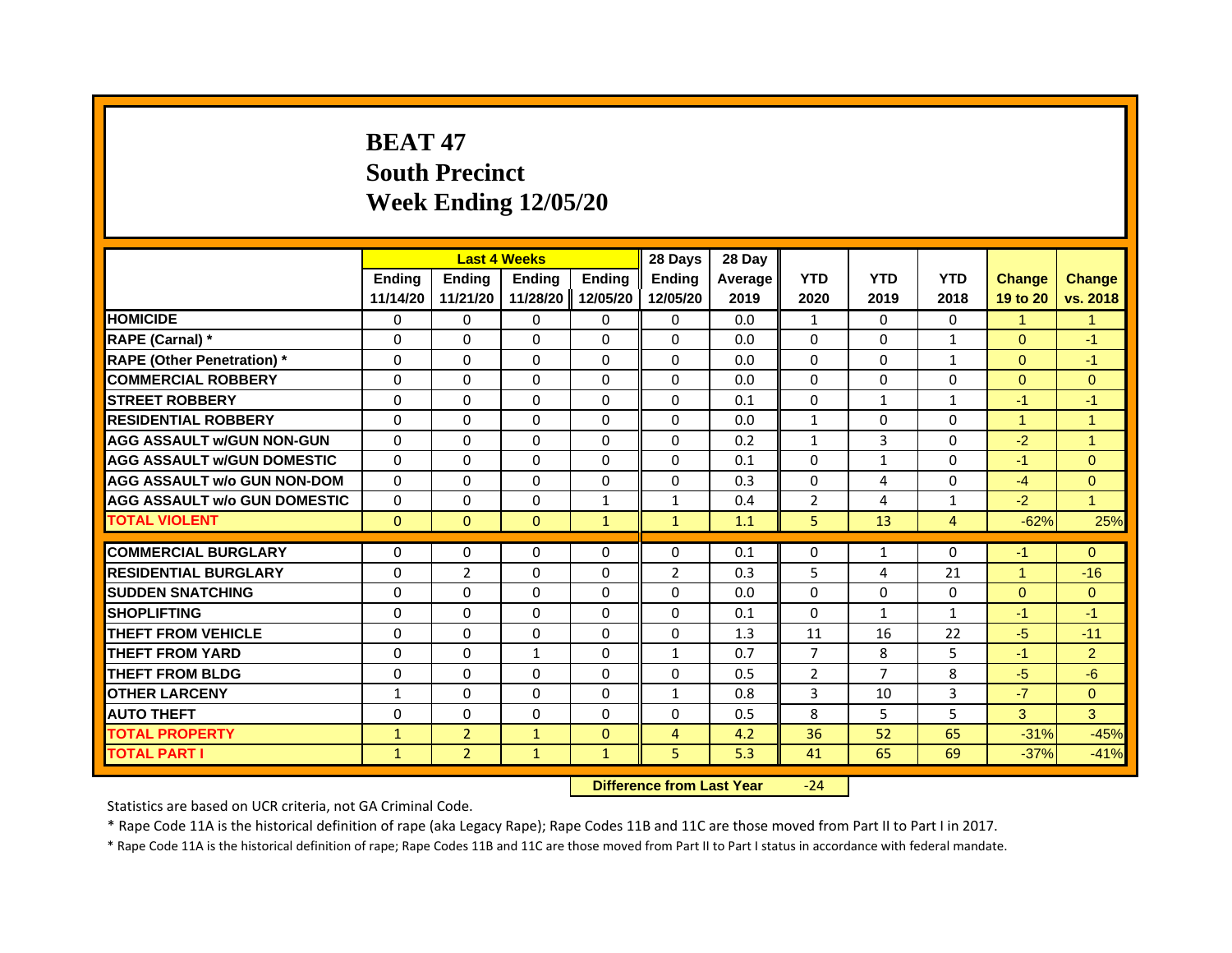#### **BEAT 51East Precinct Week Ending 12/05/20**

|                                     |                     |                | <b>Last 4 Weeks</b> |               | 28 Days        | 28 Day                  |              |                |                |                      |                |
|-------------------------------------|---------------------|----------------|---------------------|---------------|----------------|-------------------------|--------------|----------------|----------------|----------------------|----------------|
|                                     | <b>Ending</b>       | <b>Endina</b>  | <b>Endina</b>       | <b>Ending</b> | <b>Endina</b>  | Average                 | <b>YTD</b>   | <b>YTD</b>     | <b>YTD</b>     | <b>Change</b>        | <b>Change</b>  |
|                                     | 11/14/20            | 11/21/20       | 11/28/20            | 12/05/20      | 12/05/20       | 2019                    | 2020         | 2019           | 2018           | 19 to 20             | vs. 2018       |
| <b>HOMICIDE</b>                     | $\mathbf{0}$        | $\Omega$       | $\Omega$            | $\mathbf{0}$  | $\Omega$       | 0.2                     | 2            | $\overline{2}$ | $\overline{2}$ | $\Omega$             | $\Omega$       |
| RAPE (Carnal) *                     | $\Omega$            | 0              | $\Omega$            | $\Omega$      | $\Omega$       | 0.2                     | $\mathbf{1}$ | $\overline{2}$ | 3              | $-1$                 | $-2$           |
| <b>RAPE (Other Penetration)*</b>    | 0                   | 0              | 0                   | $\Omega$      | $\Omega$       | 0.1                     | $\mathbf{1}$ | $\mathbf{1}$   | $\overline{2}$ | $\Omega$             | $-1$           |
| <b>COMMERCIAL ROBBERY</b>           | $\Omega$            | $\Omega$       | $\Omega$            | $\Omega$      | $\Omega$       | 0.1                     | 0            | $\mathbf{1}$   | $\mathbf{1}$   | $-1$                 | $-1$           |
| <b>STREET ROBBERY</b>               | $\Omega$            | $\Omega$       | $\Omega$            | $\Omega$      | $\Omega$       | 1.2                     | 3            | 14             | 6              | $-11$                | $-3$           |
| <b>RESIDENTIAL ROBBERY</b>          | $\Omega$            | 0              | $\Omega$            | $\Omega$      | $\Omega$       | 0.2                     | 1            | $\overline{2}$ | $\Omega$       | $-1$                 | $\overline{1}$ |
| <b>AGG ASSAULT W/GUN NON-DOM</b>    | $\Omega$            | $\mathbf{1}$   | 0                   | $\Omega$      | 1              | 1.7                     | 27           | 21             | 17             | 6                    | 10             |
| <b>AGG ASSAULT W/GUN DOMESTIC</b>   | $\Omega$            | $\mathbf{1}$   | $\Omega$            | $\Omega$      | $\mathbf{1}$   | 0.5                     | 3            | 6              | $\mathbf{1}$   | $-3$                 | $\overline{2}$ |
| <b>AGG ASSAULT w/o GUN NON-DOM</b>  | $\mathbf{1}$        | $\Omega$       | $\Omega$            | $\Omega$      | $\mathbf{1}$   | 1.5                     | 16           | 18             | 13             | $-2$                 | 3              |
| <b>AGG ASSAULT W/o GUN DOMESTIC</b> | $\Omega$            | $\Omega$       | $\Omega$            | $\Omega$      | $\Omega$       | 0.8                     | 15           | 11             | 9              | $\overline{4}$       | 6              |
| <b>TOTAL VIOLENT</b>                | $\mathbf{1}$        | $\overline{2}$ | $\mathbf{0}$        | $\mathbf{0}$  | 3              | 6.4                     | 69           | 78             | 54             | $-12%$               | 28%            |
| <b>COMMERCIAL BURGLARY</b>          | $\Omega$            | 0              | 0                   | $\Omega$      | $\Omega$       | 0.2                     | 3            | $\overline{2}$ | 4              | $\blacktriangleleft$ | $-1$           |
| <b>RESIDENTIAL BURGLARY</b>         | $\mathbf{1}$        | $\Omega$       | $\Omega$            | $\Omega$      | $\mathbf{1}$   | 2.8                     | 19           | 33             | 23             | $-14$                | $-4$           |
| <b>SUDDEN SNATCHING</b>             | 0                   | 0              | 0                   | $\Omega$      | $\Omega$       | 0.0                     | $\mathbf{1}$ | 0              | 5              | $\blacktriangleleft$ | $-4$           |
| <b>SHOPLIFTING</b>                  | 0                   | 0              | $\Omega$            | $\Omega$      | $\Omega$       | 2.0                     | 16           | 26             | 25             | $-10$                | $-9$           |
| <b>THEFT FROM VEHICLE</b>           | $\mathbf{1}$        | $\Omega$       | $\Omega$            | $\Omega$      | $\mathbf{1}$   | 2.2                     | 28           | 27             | 66             | $\mathbf{1}$         | $-38$          |
| <b>THEFT FROM YARD</b>              | $\Omega$            | $\Omega$       | $\Omega$            | $\Omega$      | $\Omega$       | 1.2                     | 15           | 16             | 14             | $-1$                 | $\overline{1}$ |
| <b>THEFT FROM BLDG</b>              | $\mathbf{1}$        | $\mathbf{1}$   | $\Omega$            | $\Omega$      | $\overline{2}$ | 1.3                     | 23           | 17             | 27             | 6                    | $-4$           |
| <b>OTHER LARCENY</b>                | $\Omega$            | $\Omega$       | $\Omega$            | $\Omega$      | 0              | 1.4                     | 8            | 17             | 14             | $-9$                 | $-6$           |
| <b>AUTO THEFT</b>                   | $\mathbf{1}$        | 0              | 0                   | $\mathbf{1}$  | $\overline{2}$ | 2.3                     | 17           | 26             | 29             | $-9$                 | $-12$          |
| <b>TOTAL PROPERTY</b>               | 4                   | $\mathbf{1}$   | $\mathbf{0}$        | $\mathbf{1}$  | 6              | 13.3                    | 130          | 164            | 207            | $-21%$               | $-37%$         |
| <b>TOTAL PART I</b>                 | 5                   | 3              | $\mathbf{0}$        | $\mathbf{1}$  | $\overline{9}$ | 19.8                    | 199          | 242            | 261            | $-18%$               | $-24%$         |
|                                     | <b>INSTERNATION</b> |                |                     |               |                | a a dheanna 1 a an Mara | $\sim$       |                |                |                      |                |

 **Difference from Last Year**‐43

Statistics are based on UCR criteria, not GA Criminal Code.

\* Rape Code 11A is the historical definition of rape (aka Legacy Rape); Rape Codes 11B and 11C are those moved from Part II to Part I in 2017.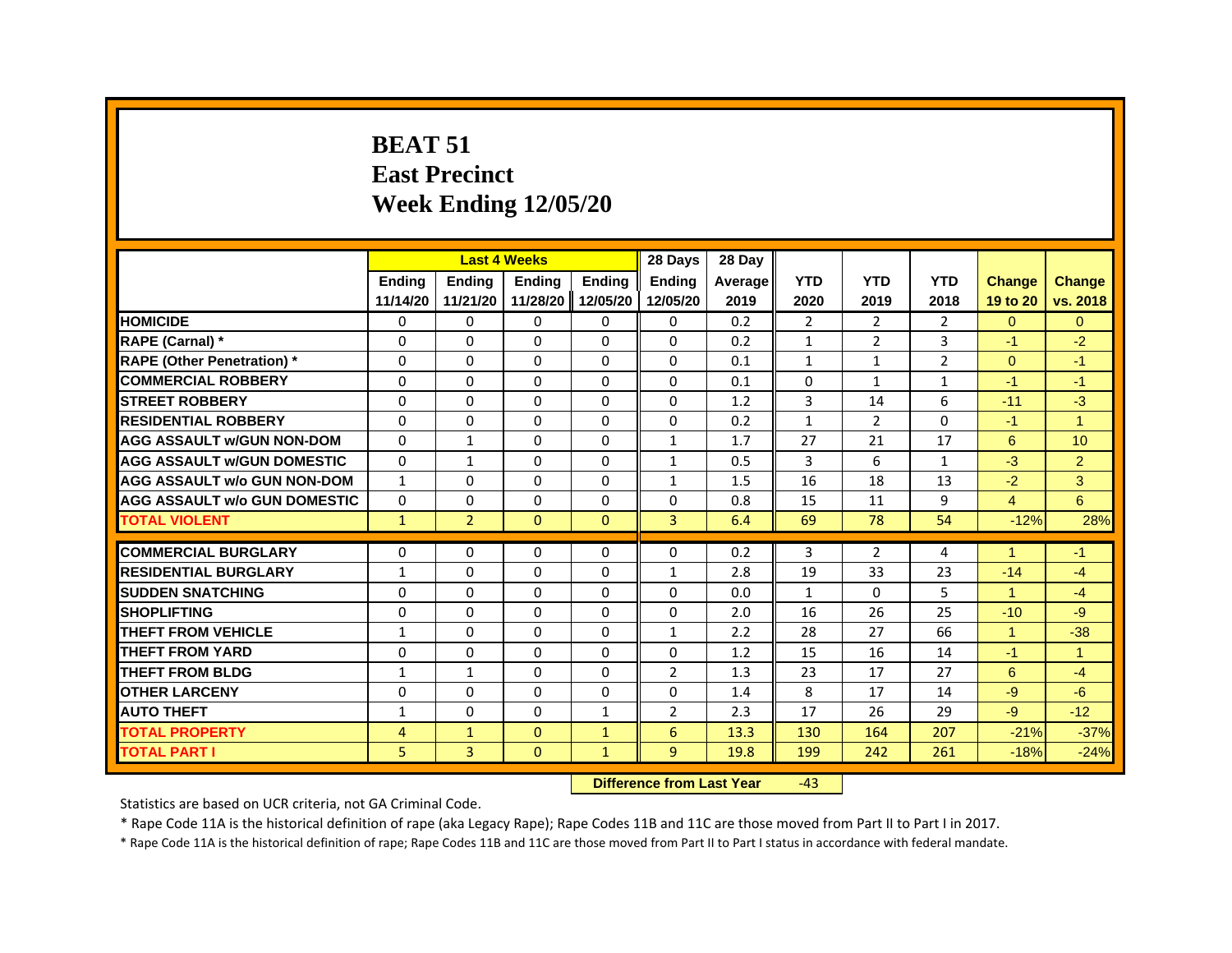# **BEAT 52East Precinct Week Ending 12/05/20**

|                                     |                | <b>Last 4 Weeks</b> |                |               | 28 Days        | 28 Day  |                |                |                |                      |                |
|-------------------------------------|----------------|---------------------|----------------|---------------|----------------|---------|----------------|----------------|----------------|----------------------|----------------|
|                                     | <b>Endina</b>  | <b>Ending</b>       | <b>Endina</b>  | <b>Endina</b> | <b>Endina</b>  | Average | <b>YTD</b>     | <b>YTD</b>     | <b>YTD</b>     | <b>Change</b>        | <b>Change</b>  |
|                                     | 11/14/20       | 11/21/20            | 11/28/20       | 12/05/20      | 12/05/20       | 2019    | 2020           | 2019           | 2018           | 19 to 20             | vs. 2018       |
| <b>HOMICIDE</b>                     | $\mathbf{0}$   | 0                   | $\Omega$       | 0             | 0              | 0.1     | $\Omega$       | $\mathbf{1}$   | $\mathbf{1}$   | $-1$                 | $-1$           |
| RAPE (Carnal) *                     | $\Omega$       | $\Omega$            | $\Omega$       | $\mathbf{0}$  | $\mathbf{0}$   | 0.3     | $\mathbf{1}$   | 4              | $\overline{2}$ | $-3$                 | $-1$           |
| <b>RAPE (Other Penetration)*</b>    | 0              | $\mathbf{0}$        | $\Omega$       | $\mathbf{0}$  | $\Omega$       | 0.0     | $\Omega$       | $\Omega$       | $\Omega$       | $\Omega$             | $\Omega$       |
| <b>COMMERCIAL ROBBERY</b>           | 0              | 0                   | $\Omega$       | 0             | $\Omega$       | 0.2     | $\overline{2}$ | $\overline{2}$ | 1              | $\Omega$             | 1              |
| <b>STREET ROBBERY</b>               | 0              | 0                   | $\mathbf{1}$   | $\mathbf{0}$  | $\mathbf{1}$   | 0.9     | 5              | 11             | 5              | $-6$                 | $\Omega$       |
| <b>RESIDENTIAL ROBBERY</b>          | 0              | $\Omega$            | 0              | $\Omega$      | 0              | 0.2     | $\mathbf{1}$   | 2              | $\Omega$       | $-1$                 | 1              |
| <b>AGG ASSAULT w/GUN NON-DOM</b>    | $\Omega$       | $\mathbf{1}$        | $\Omega$       | $\mathbf{0}$  | $\mathbf{1}$   | 1.1     | 12             | 12             | 12             | $\Omega$             | $\overline{0}$ |
| <b>AGG ASSAULT W/GUN DOMESTIC</b>   | $\Omega$       | 0                   | $\Omega$       | 0             | $\Omega$       | 0.2     | 4              | 3              | $\mathbf{1}$   | $\blacktriangleleft$ | 3              |
| <b>AGG ASSAULT w/o GUN NON-DOM</b>  | $\Omega$       | 0                   | $\Omega$       | $\mathbf{1}$  | $\mathbf{1}$   | 0.8     | 12             | 11             | 8              | 1                    | 4              |
| <b>AGG ASSAULT w/o GUN DOMESTIC</b> | $\mathbf{1}$   | 0                   | 0              | 0             | $\mathbf{1}$   | 0.8     | 13             | 9              | 9              | $\overline{4}$       | 4              |
| <b>TOTAL VIOLENT</b>                | $\mathbf{1}$   | 1                   | $\mathbf{1}$   | $\mathbf{1}$  | 4              | 4.6     | 50             | 55             | 39             | $-9%$                | 28%            |
|                                     |                |                     |                |               |                |         |                |                |                |                      |                |
| <b>COMMERCIAL BURGLARY</b>          | 0              | 0                   | 0              | 0             | 0              | 0.1     | 3              | $\mathbf{1}$   | 4              | $\overline{2}$       | $-1$           |
| <b>RESIDENTIAL BURGLARY</b>         | $\overline{2}$ | 0                   | $\mathbf{1}$   | 0             | 3              | 4.4     | 30             | 57             | 50             | $-27$                | $-20$          |
| <b>SUDDEN SNATCHING</b>             | 0              | $\Omega$            | $\Omega$       | $\Omega$      | $\Omega$       | 0.2     | $\overline{2}$ | 2              | $\overline{2}$ | $\Omega$             | $\Omega$       |
| <b>SHOPLIFTING</b>                  | $\Omega$       | $\Omega$            | $\Omega$       | $\mathbf{0}$  | $\Omega$       | 0.5     | 8              | $\overline{7}$ | $\overline{2}$ | 1                    | 6              |
| THEFT FROM VEHICLE                  | $\Omega$       | $\overline{2}$      | $\mathbf{1}$   | 0             | 3              | 4.9     | 57             | 59             | 55             | $-2$                 | 2              |
| <b>THEFT FROM YARD</b>              | 0              | 1                   | $\mathbf{1}$   | $\Omega$      | $\overline{2}$ | 2.5     | 26             | 32             | 17             | $-6$                 | 9              |
| <b>THEFT FROM BLDG</b>              | $\mathbf{1}$   | $\Omega$            | 0              | $\mathbf{1}$  | $\overline{2}$ | 2.8     | 21             | 34             | 18             | $-13$                | 3              |
| <b>OTHER LARCENY</b>                | 0              | $\Omega$            | $\overline{2}$ | 3             | 5              | 0.8     | 22             | 9              | 11             | 13                   | 11             |
| <b>AUTO THEFT</b>                   | $\Omega$       | $\Omega$            | $\Omega$       | $\Omega$      | $\Omega$       | 2.0     | 19             | 22             | 26             | $-3$                 | $-7$           |
| <b>TOTAL PROPERTY</b>               | 3              | 3                   | 5              | 4             | 15             | 18.3    | 188            | 223            | 185            | $-16%$               | 2%             |
| <b>TOTAL PART I</b>                 | 4              | 4                   | 6              | 5.            | 19             | 22.9    | 238            | 278            | 224            | $-14%$               | 6%             |

 **Difference from Last Year**r -40

Statistics are based on UCR criteria, not GA Criminal Code.

\* Rape Code 11A is the historical definition of rape (aka Legacy Rape); Rape Codes 11B and 11C are those moved from Part II to Part I in 2017.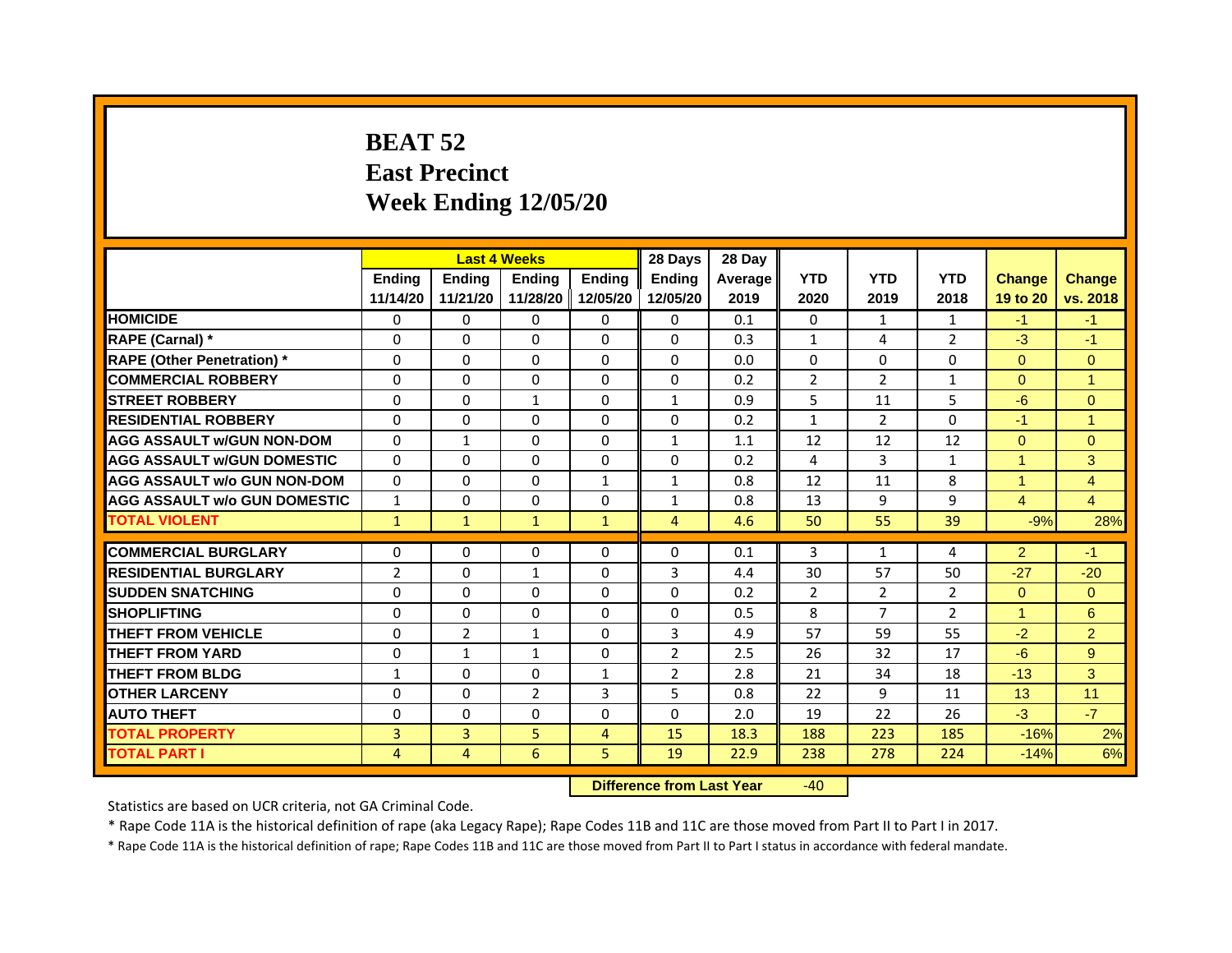# **BEAT 53East Precinct Week Ending 12/05/20**

|                                     |                |              | <b>Last 4 Weeks</b> |                | 28 Days      | 28 Day  |                |                |                |                |                |
|-------------------------------------|----------------|--------------|---------------------|----------------|--------------|---------|----------------|----------------|----------------|----------------|----------------|
|                                     | <b>Endina</b>  | Ending       | <b>Ending</b>       | Ending         | Ending       | Average | <b>YTD</b>     | <b>YTD</b>     | <b>YTD</b>     | <b>Change</b>  | <b>Change</b>  |
|                                     | 11/14/20       | 11/21/20     | 11/28/20            | 12/05/20       | 12/05/20     | 2019    | 2020           | 2019           | 2018           | 19 to 20       | vs. 2018       |
| <b>HOMICIDE</b>                     | 0              | 0            | $\mathbf{0}$        | 0              | 0            | 0.0     | $\mathbf{1}$   | $\Omega$       | $\mathbf{1}$   | $\mathbf{1}$   | $\Omega$       |
| RAPE (Carnal) *                     | $\Omega$       | $\Omega$     | $\Omega$            | $\Omega$       | $\Omega$     | 0.0     | $\Omega$       | $\Omega$       | 3              | $\Omega$       | $-3$           |
| <b>RAPE (Other Penetration)</b> *   | 0              | 0            | 0                   | 0              | $\Omega$     | 0.1     | $\overline{2}$ | $\mathbf{1}$   | 0              | 1              | $\overline{2}$ |
| <b>COMMERCIAL ROBBERY</b>           | $\Omega$       | $\Omega$     | 0                   | $\Omega$       | $\Omega$     | 0.0     | $\Omega$       | $\Omega$       | 0              | $\Omega$       | $\Omega$       |
| <b>STREET ROBBERY</b>               | $\Omega$       | $\Omega$     | $\Omega$            | $\Omega$       | $\Omega$     | 0.8     | 8              | 9              | 6              | $-1$           | $\overline{2}$ |
| <b>RESIDENTIAL ROBBERY</b>          | $\Omega$       | $\Omega$     | $\Omega$            | $\Omega$       | $\Omega$     | 0.0     | $\mathbf{1}$   | $\mathbf{0}$   | 0              | 1              | $\overline{1}$ |
| <b>AGG ASSAULT w/GUN NON-DOM</b>    | $\Omega$       | $\Omega$     | $\Omega$            | $\Omega$       | $\Omega$     | 1.3     | 15             | 16             | 13             | $-1$           | $\overline{2}$ |
| <b>AGG ASSAULT W/GUN DOMESTIC</b>   | 0              | 0            | $\Omega$            | 0              | 0            | 0.2     | 5              | 2              | 4              | 3              | 1              |
| <b>AGG ASSAULT w/o GUN NON-DOM</b>  | $\Omega$       | $\Omega$     | 0                   | $\Omega$       | $\Omega$     | 0.6     | 15             | 8              | $\overline{7}$ | $\overline{7}$ | 8              |
| <b>AGG ASSAULT W/o GUN DOMESTIC</b> | $\Omega$       | $\Omega$     | $\Omega$            | $\Omega$       | $\Omega$     | 1.7     | 19             | 20             | $\overline{7}$ | $-1$           | 12             |
| <b>TOTAL VIOLENT</b>                | $\mathbf{0}$   | $\mathbf 0$  | $\mathbf{0}$        | $\mathbf{0}$   | $\mathbf{0}$ | 4.7     | 66             | 56             | 41             | 18%            | 61%            |
|                                     |                |              |                     |                |              |         |                |                |                |                |                |
| <b>COMMERCIAL BURGLARY</b>          | 0              | 0            | 0                   | 0              | 0            | 0.2     | $\overline{2}$ | $\overline{2}$ | 4              | $\Omega$       | $-2$           |
| <b>RESIDENTIAL BURGLARY</b>         | $\mathbf{1}$   | $\mathbf{1}$ | 0                   | $\overline{2}$ | 4            | 3.8     | 35             | 48             | 47             | $-13$          | $-12$          |
| <b>SUDDEN SNATCHING</b>             | $\Omega$       | $\Omega$     | $\Omega$            | $\Omega$       | $\Omega$     | 0.2     | $\Omega$       | 3              | 3              | $-3$           | $-3$           |
| <b>SHOPLIFTING</b>                  | $\Omega$       | $\Omega$     | $\Omega$            | $\Omega$       | $\Omega$     | 0.3     | $\overline{2}$ | 4              | 12             | $-2$           | $-10$          |
| <b>THEFT FROM VEHICLE</b>           | 0              | 4            | $\Omega$            | 0              | 4            | 3.7     | 41             | 48             | 56             | $-7$           | $-15$          |
| <b>THEFT FROM YARD</b>              | 0              | $\Omega$     | 0                   | $\Omega$       | $\Omega$     | 1.4     | 13             | 16             | 32             | $-3$           | $-19$          |
| <b>THEFT FROM BLDG</b>              | $\mathbf{1}$   | 2            | $\Omega$            | $\Omega$       | 3            | 2.7     | 30             | 33             | 31             | $-3$           | $-1$           |
| <b>OTHER LARCENY</b>                | 0              | 0            | $\Omega$            | $\Omega$       | 0            | 1.1     | 5              | 14             | 13             | $-9$           | $-8$           |
| <b>AUTO THEFT</b>                   | $\Omega$       | $\mathbf{1}$ | $\mathbf{1}$        | $\mathbf{1}$   | 3            | 1.3     | 20             | 17             | 29             | 3              | $-9$           |
| <b>TOTAL PROPERTY</b>               | $\overline{2}$ | 8            | $\mathbf{1}$        | 3              | 14           | 14.6    | 148            | 185            | 227            | $-20%$         | $-35%$         |
| <b>TOTAL PART I</b>                 | $\overline{2}$ | 8            | $\mathbf{1}$        | 3              | 14           | 19.3    | 214            | 241            | 268            | $-11%$         | $-20%$         |

 **Difference from Last Year**‐27

Statistics are based on UCR criteria, not GA Criminal Code.

\* Rape Code 11A is the historical definition of rape (aka Legacy Rape); Rape Codes 11B and 11C are those moved from Part II to Part I in 2017.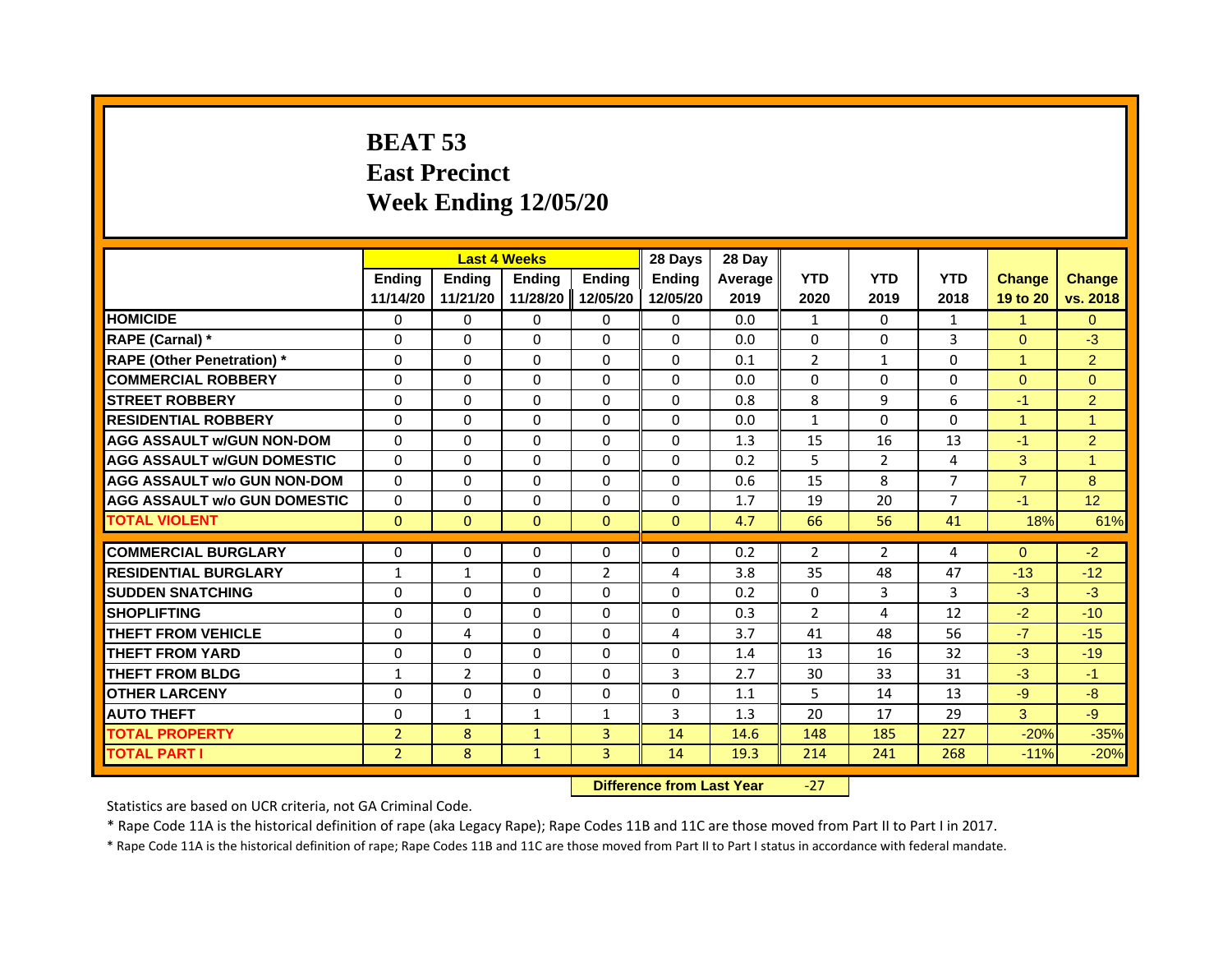# **BEAT 54East Precinct Week Ending 12/05/20**

|                                    |                | <b>Last 4 Weeks</b> |               |                | 28 Days        | 28 Day  |                |                |                |                      |                |
|------------------------------------|----------------|---------------------|---------------|----------------|----------------|---------|----------------|----------------|----------------|----------------------|----------------|
|                                    | <b>Endina</b>  | <b>Ending</b>       | <b>Endina</b> | <b>Endina</b>  | <b>Endina</b>  | Average | <b>YTD</b>     | <b>YTD</b>     | <b>YTD</b>     | <b>Change</b>        | <b>Change</b>  |
|                                    | 11/14/20       | 11/21/20            | 11/28/20      | 12/05/20       | 12/05/20       | 2019    | 2020           | 2019           | 2018           | 19 to 20             | vs. 2018       |
| <b>HOMICIDE</b>                    | $\Omega$       | 0                   | $\Omega$      | 0              | 0              | 0.0     | $\Omega$       | $\Omega$       | 5              | $\Omega$             | $-5$           |
| RAPE (Carnal) *                    | $\Omega$       | $\Omega$            | $\Omega$      | $\mathbf{0}$   | $\mathbf{0}$   | 0.2     | $\Omega$       | $\overline{3}$ | $\mathbf{1}$   | $-3$                 | $-1$           |
| <b>RAPE (Other Penetration)*</b>   | 0              | $\Omega$            | $\Omega$      | $\mathbf{0}$   | $\Omega$       | 0.0     | 3              | $\mathbf{1}$   | $\mathbf{1}$   | $\overline{2}$       | 2              |
| <b>COMMERCIAL ROBBERY</b>          | 0              | 0                   | $\Omega$      | 0              | $\Omega$       | 0.3     | 7              | 3              | 4              | $\overline{4}$       | 3              |
| <b>STREET ROBBERY</b>              | 0              | 0                   | 0             | $\mathbf{0}$   | 0              | 0.7     | 5              | 9              | 10             | $-4$                 | $-5$           |
| <b>RESIDENTIAL ROBBERY</b>         | 0              | $\Omega$            | 0             | $\Omega$       | $\Omega$       | 0.2     | $\Omega$       | 2              | $\overline{2}$ | $-2$                 | $-2$           |
| <b>AGG ASSAULT w/GUN NON-DOM</b>   | $\overline{2}$ | $\Omega$            | $\mathbf{1}$  | $\mathbf{1}$   | 4              | 1.7     | 19             | 20             | 13             | $-1$                 | $6\phantom{1}$ |
| <b>AGG ASSAULT W/GUN DOMESTIC</b>  | 0              | 0                   | $\Omega$      | 0              | $\Omega$       | 0.2     | 2              | $\mathbf{1}$   | $\mathbf{1}$   | $\blacktriangleleft$ | 1              |
| <b>AGG ASSAULT w/o GUN NON-DOM</b> | $\Omega$       | 0                   | $\Omega$      | $\Omega$       | $\Omega$       | 0.8     | 10             | 11             | 12             | $-1$                 | $-2$           |
| AGG ASSAULT W/o GUN DOMESTIC       | $\overline{2}$ | 1                   | $\Omega$      | 0              | 3              | 0.2     | 11             | 12             | 6              | $-1$                 | 5              |
| <b>TOTAL VIOLENT</b>               | 4              | $\mathbf{1}$        | $\mathbf{1}$  | $\mathbf{1}$   | $\overline{7}$ | 4.2     | 57             | 62             | 55             | $-8%$                | 4%             |
|                                    |                |                     |               |                |                |         |                |                |                |                      |                |
| <b>COMMERCIAL BURGLARY</b>         | 0              | 0                   | 0             | 0              | 0              | 0.5     | $\mathbf{1}$   | 5              | 2              | $-4$                 | $-1$           |
| <b>RESIDENTIAL BURGLARY</b>        | $\overline{2}$ | 0                   | $\mathbf{1}$  | 0              | 3              | 2.9     | 30             | 36             | 54             | $-6$                 | $-24$          |
| <b>SUDDEN SNATCHING</b>            | 0              | $\Omega$            | $\Omega$      | $\Omega$       | $\Omega$       | 0.3     | $\overline{2}$ | 4              | $\Omega$       | $-2$                 | $\overline{2}$ |
| <b>SHOPLIFTING</b>                 | $\mathbf{1}$   | $\Omega$            | 3             | $\mathbf{1}$   | 5              | 3.1     | 52             | 41             | 59             | 11                   | $-7$           |
| THEFT FROM VEHICLE                 | $\Omega$       | $\Omega$            | $\mathbf{1}$  | 0              | $\mathbf{1}$   | 6.4     | 43             | 83             | 62             | $-40$                | $-19$          |
| <b>THEFT FROM YARD</b>             | 1              | 0                   | $\Omega$      | $\Omega$       | $\mathbf{1}$   | 2.1     | 26             | 27             | 35             | $-1$                 | $-9$           |
| <b>THEFT FROM BLDG</b>             | 0              | $\Omega$            | $\Omega$      | $\Omega$       | $\Omega$       | 2.2     | 20             | 27             | 29             | $-7$                 | $-9$           |
| <b>OTHER LARCENY</b>               | 0              | $\Omega$            | $\Omega$      | 0              | $\Omega$       | 0.5     | 13             | 6              | 14             | $\overline{7}$       | $-1$           |
| <b>AUTO THEFT</b>                  | $\overline{2}$ | $\Omega$            | $\Omega$      | $\mathbf{0}$   | $\overline{2}$ | 2.4     | 24             | 27             | 30             | $-3$                 | $-6$           |
| <b>TOTAL PROPERTY</b>              | 6              | $\mathbf{0}$        | 5             | $\mathbf{1}$   | 12             | 20.6    | 211            | 256            | 285            | $-18%$               | $-26%$         |
| <b>TOTAL PART I</b>                | 10             | $\mathbf{1}$        | 6             | $\overline{2}$ | 19             | 24.8    | 268            | 318            | 340            | $-16%$               | $-21%$         |

 **Difference from Last Year**r -50

Statistics are based on UCR criteria, not GA Criminal Code.

\* Rape Code 11A is the historical definition of rape (aka Legacy Rape); Rape Codes 11B and 11C are those moved from Part II to Part I in 2017.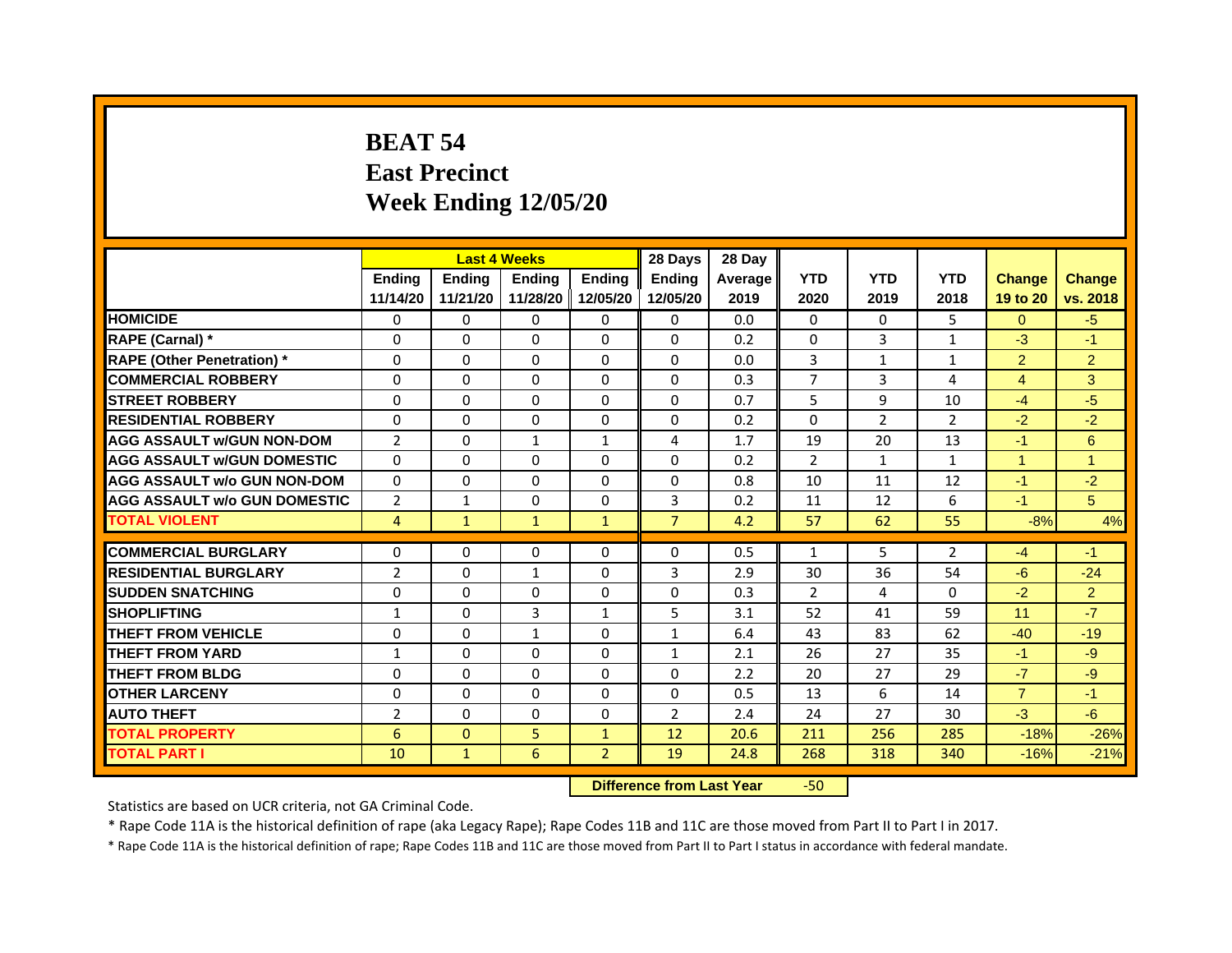# **BEAT 55East Precinct Week Ending 12/05/20**

|                                     |                |               | <b>Last 4 Weeks</b> |                | 28 Days        | 28 Day  |                |                |                |                |                |
|-------------------------------------|----------------|---------------|---------------------|----------------|----------------|---------|----------------|----------------|----------------|----------------|----------------|
|                                     | <b>Endina</b>  | <b>Endina</b> | <b>Endina</b>       | <b>Endina</b>  | <b>Endina</b>  | Average | <b>YTD</b>     | <b>YTD</b>     | <b>YTD</b>     | <b>Change</b>  | <b>Change</b>  |
|                                     | 11/14/20       | 11/21/20      | 11/28/20            | 12/05/20       | 12/05/20       | 2019    | 2020           | 2019           | 2018           | 19 to 20       | vs. 2018       |
| <b>HOMICIDE</b>                     | $\Omega$       | $\mathbf{0}$  | 0                   | $\mathbf{0}$   | 0              | 0.0     | $\overline{2}$ | 0              | $\mathbf{1}$   | $\overline{2}$ | $\mathbf{1}$   |
| RAPE (Carnal) *                     | $\Omega$       | $\Omega$      | $\Omega$            | $\Omega$       | $\Omega$       | 0.2     | $\Omega$       | 3              | $\Omega$       | $-3$           | $\Omega$       |
| <b>RAPE (Other Penetration)</b> *   | $\Omega$       | $\Omega$      | $\Omega$            | $\Omega$       | $\Omega$       | 0.0     | $\Omega$       | $\Omega$       | $\Omega$       | $\Omega$       | $\Omega$       |
| <b>COMMERCIAL ROBBERY</b>           | $\Omega$       | 0             | $\Omega$            | 0              | 0              | 0.1     | $\overline{2}$ | 0              | 1              | $\overline{2}$ | 1              |
| <b>STREET ROBBERY</b>               | $\Omega$       | $\Omega$      | $\Omega$            | $\Omega$       | $\Omega$       | 0.3     | 3              | 4              | $\overline{4}$ | $-1$           | $-1$           |
| <b>RESIDENTIAL ROBBERY</b>          | $\Omega$       | $\Omega$      | $\Omega$            | $\Omega$       | $\Omega$       | 0.1     | $\mathbf{1}$   | $\mathbf{1}$   | 1              | $\Omega$       | $\Omega$       |
| <b>AGG ASSAULT w/GUN NON- DOM</b>   | $\Omega$       | $\Omega$      | $\Omega$            | $\Omega$       | $\Omega$       | 0.2     | 4              | 3              | 10             | $\mathbf{1}$   | $-6$           |
| <b>AGG ASSAULT W/GUN DOMESTIC</b>   | $\Omega$       | $\Omega$      | $\Omega$            | $\Omega$       | $\Omega$       | 0.3     | $\Omega$       | 4              | $\mathbf{1}$   | $-4$           | $-1$           |
| <b>AGG ASSAULT w/o GUN NON-DOM</b>  | $\Omega$       | $\Omega$      | $\Omega$            | 0              | $\Omega$       | 0.4     | $\overline{2}$ | 5              | $\mathbf{1}$   | $-3$           | $\overline{1}$ |
| <b>AGG ASSAULT w/o GUN DOMESTIC</b> | $\Omega$       | 1             | $\Omega$            | $\Omega$       | 1              | 0.4     | $\overline{7}$ | 4              | 3              | 3              | $\overline{4}$ |
| <b>TOTAL VIOLENT</b>                | $\mathbf{0}$   | $\mathbf{1}$  | $\mathbf{0}$        | $\mathbf{0}$   | $\mathbf{1}$   | 2.0     | 21             | 24             | 22             | $-13%$         | $-5%$          |
|                                     |                |               |                     |                |                |         |                |                |                |                |                |
| <b>COMMERCIAL BURGLARY</b>          | $\Omega$       | 0             | 0                   | 0              | 0              | 0.5     | 3              | 7              | 5              | $-4$           | $-2$           |
| <b>RESIDENTIAL BURGLARY</b>         | $\Omega$       | $\Omega$      | $\Omega$            | $\Omega$       | $\Omega$       | 1.8     | $\overline{7}$ | 23             | 20             | $-16$          | $-13$          |
| <b>SUDDEN SNATCHING</b>             | $\Omega$       | $\Omega$      | $\Omega$            | 0              | 0              | 0.2     | $\Omega$       | $\overline{2}$ | 3              | $-2$           | $-3$           |
| <b>SHOPLIFTING</b>                  | $\mathbf{1}$   | 5             | 3                   | 2              | 11             | 16.0    | 117            | 197            | 180            | $-80$          | $-63$          |
| <b>THEFT FROM VEHICLE</b>           | $\Omega$       | 3             | $\mathbf{1}$        | $\mathbf{1}$   | 5              | 3.6     | 30             | 44             | 49             | $-14$          | $-19$          |
| <b>THEFT FROM YARD</b>              | $\Omega$       | $\Omega$      | 0                   | 0              | 0              | 1.3     | 13             | 17             | 20             | $-4$           | $-7$           |
| <b>THEFT FROM BLDG</b>              | $\Omega$       | $\Omega$      | $\Omega$            | $\Omega$       | $\Omega$       | 1.8     | 13             | 22             | 16             | $-9$           | $-3$           |
| <b>OTHER LARCENY</b>                | $\Omega$       | $\Omega$      | $\Omega$            | $\Omega$       | $\Omega$       | 0.3     | $\overline{2}$ | 4              | 9              | $-2$           | $-7$           |
| <b>AUTO THEFT</b>                   | $\mathbf{1}$   | $\Omega$      | $\Omega$            | $\mathbf{1}$   | $\overline{2}$ | 0.8     | 14             | 10             | 17             | $\overline{4}$ | $-3$           |
| <b>TOTAL PROPERTY</b>               | $\overline{2}$ | 8             | $\overline{4}$      | $\overline{4}$ | 18             | 26.2    | 199            | 326            | 319            | $-39%$         | $-38%$         |
| <b>TOTAL PART I</b>                 | $\overline{2}$ | 9             | 4                   | 4              | 19             | 28.2    | 220            | 350            | 341            | $-37%$         | $-35%$         |

 **Difference from Last Year**r -130

Statistics are based on UCR criteria, not GA Criminal Code.

\* Rape Code 11A is the historical definition of rape (aka Legacy Rape); Rape Codes 11B and 11C are those moved from Part II to Part I in 2017.